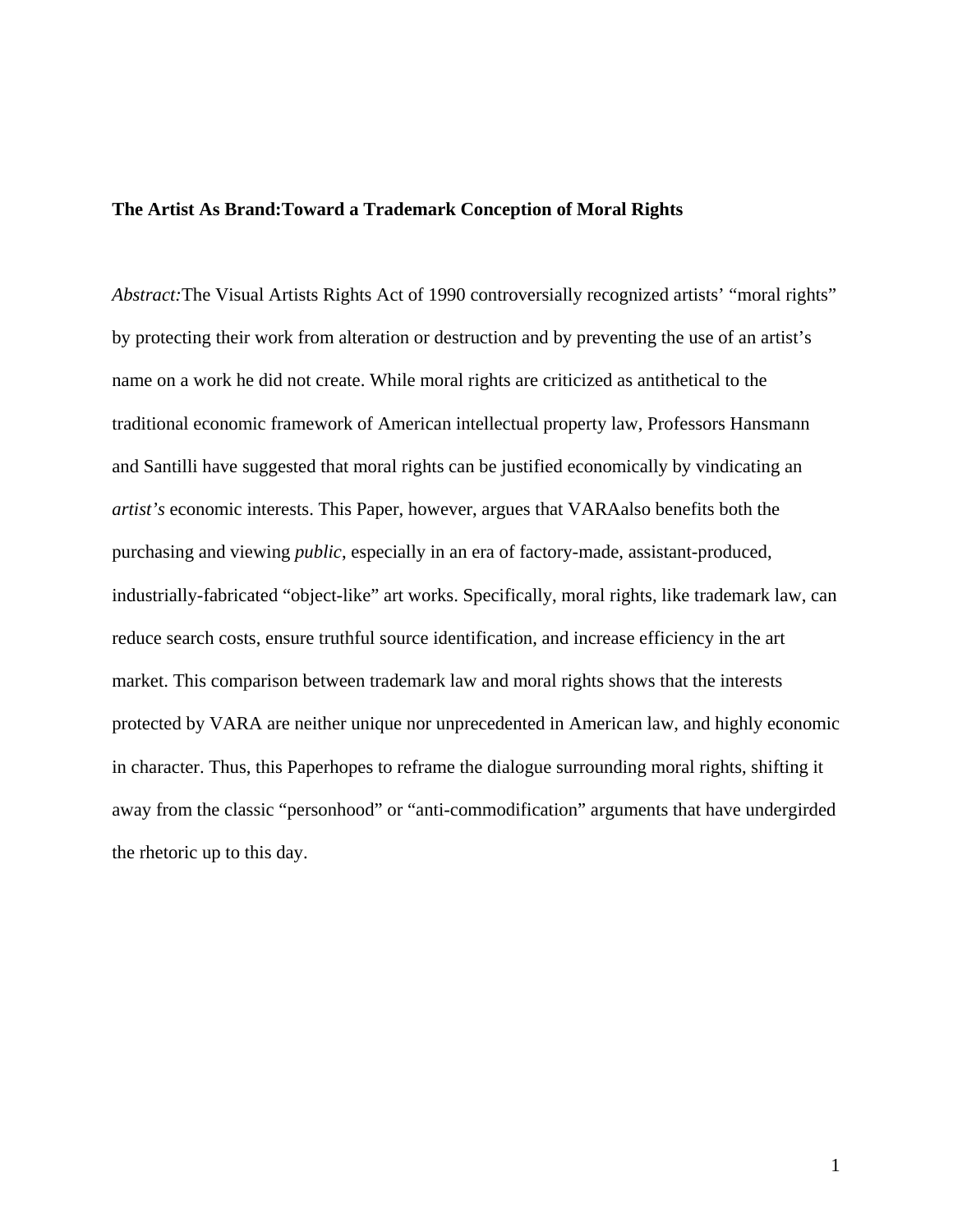# **TABLE OF CONTENTS**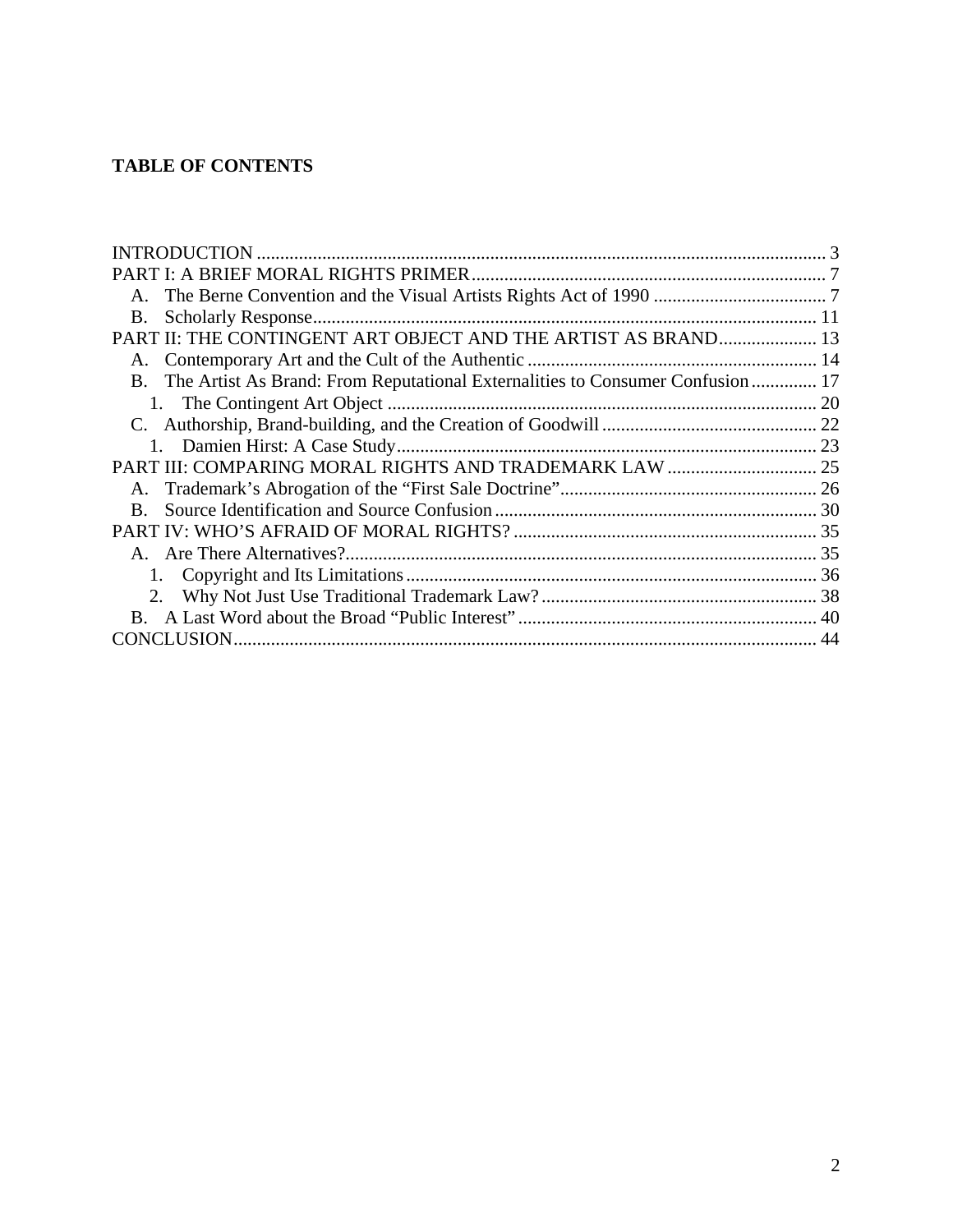# **INTRODUCTION**

The Armory Show, the self-described "leading international contemporary and modern art fair and one of the most important annual art events in New York," comes to town once a year.<sup>1</sup> When it does, Piers 92 and 94 (where it takes place) are transformed into a sort of art bazaar—replete with buyers, sellers, tastemakers, and those generally hoping to see and be seen.<sup>2</sup> There are fabulous parties, art world celebrities, and six-digit art objects for sale.<sup>3</sup> It is, in short, the New York art world's version of New York Fashion Week—just one of many parallels between art and the luxury goods market that I hope to make in this Paper.<sup>4</sup> It is also another example of the type of money-driven spectacle that some art critics have denounced as somehow commodifying what should resist commodification, as denigrating via real market value something that should hold itself aloft such petty realities as the economy, capitalism, and commodity fetishism.<sup>5</sup> We respond to such idealism with compassion and sympathy—the idea of the starving artist in pursuit of some greater truth, after all, has captivated the collective

<sup>&</sup>lt;sup>1</sup>THE ARMORY SHOW, http://www.thearmoryshow.com/ (last visited Dec. 26, 2011).<br><sup>2</sup>See David Bimanalli, *Eugen Exigade, ART*EONIM DIABY (Mar. 13, 2005), http://art.

*See* David Rimanelli, *Furry Friends*, ARTFORUM DIARY (Mar. 13, 2005), http://artforum.com/diary/id=8565 (describing the scene for the 2005 Armory Show preview gala "for which ticket-holders had paid as much as \$1,000 a head" and which featured "big-ticket early birds" including "MoMA chair Ronald Lauder and his wife Jo Carole, Henry and Marie-Josee Kravis, Rosa de la Cruz, Isaac Mizrahi, Patti Cisneros, Donald Marron, and Kathy Fuld"). 3 *See, e.g.*, *2011 Armory Show Wrap-Up*, THE ARMORY SHOW (Mar. 14, 2011),

http://www.thearmoryshow.com/press\_releases/2011-03-14.html (highlighting notable sales, including a Kool Aid drawing by David Hammons for \$325,000, and an Antony Gormley sculpture for \$125,000).

<sup>&</sup>lt;sup>4</sup> I should note that the observation that art has become increasingly like luxury goods itself is not a novel one. For example, Professor Amy Adler, in her article *Against Moral Rights*, 97 CAL. L. REV. 263 (2009), has made this same observation. However, as one may guess from the title, the parallel has lead her to suggest the abolition of moral rights, rather than the importance of it.

<sup>5</sup> *See* Helen Molesworth, *In Memory of Static: Klara Liden*, ARTFORUM, Mar. 2011, at 214, 223 ("In [Liden's] work, I sense a tacit acknowledgment that the jig is up, that being an artist is just another way of getting by, a coping strategy for living under late capitalism.").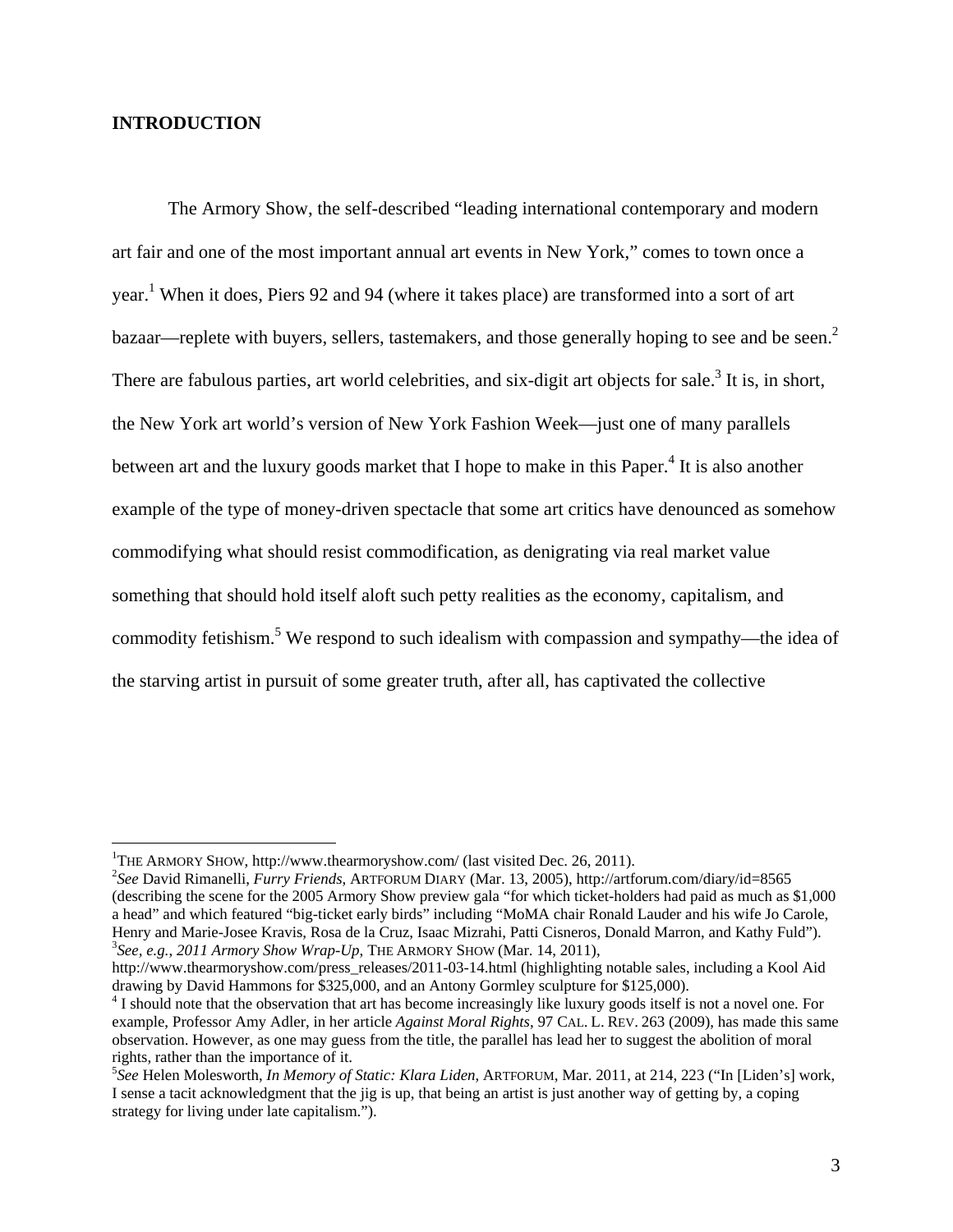imagination even before the oft-circulated tale of Van Gogh, his poverty, his posthumous fame, and that bloody ear (a perfect emblem of artistic madness and misunderstood genius).<sup>6</sup>

So here's a modern-day anecdote that might shatter such idealistic optimism. During the 2011 Armory Show, a hot British artist, whom I will simply call "X", came to town. When he arrived in New York, he ordered his assistant to fill a cardboard box with brown clothes. "What kind of brown clothes?" the assistant and a friend had asked. "Any brown clothes," was the response. The assistant and his friend ran around the city's thrift shops for a few hours collecting brown clothes of all sorts—tops, sweaters, pants, hats. The total came up to around 15 dollars. They loaded the clothes into a cardboard box. They delivered the box to X. A few hours later, the "art piece" was sold for \$40,000.

This story was relayed to me via the same assistant's friend who had collected the clothes, and yet I've almost resisted using it because of its hearsay (and heretic) character. These are the secret goings-on of the art world behind closed doors, after all. But lore or not, the anecdote is powerful, for it manages to sum up a number of head-shaking, difficult issues with the contemporary art world. The blasphemous idea that the artist didn't even lay a hand on the finished product, the unfair mark-up of art that took neither skill or extensive labor to make, the pure object-ness of modern art that might even put Duchamp and his urinal<sup>7</sup> to shame, and the lack of comprehensibility behind it all—what greater *truth* was ArtistX getting at with his box of

<sup>6</sup> *See* Adam Gopnik, *Van Gogh's Ear and Modern Painting*, THE NEW YORKER, Jan. 4, 2010, *available* at http://www.newyorker.com/reporting/2010/01/04/100104fa\_fact\_gopnik ("When, after van Gogh's suicide, in 1890, his fame grew, and the story of the severed ear began to circulate, it became a talisman of modern painting. Before that moment, modernism in the popular imagination was a sophisticated recreation; afterward, it was a substitute religion, an inspiring story of sacrifices made and sainthood attained by artists willing to lose their sanity, and their ears, on its behalf.").

 $<sup>7</sup>$  In 1917, the French artist Marcel Duchamp infamously presented a manufactured urinal in the museum setting,</sup> thus making the "readymade" (i.e. pre-made every day items) "art." *See generally* HAL FOSTER ET AL.,ART SINCE 1900: MODERNISM, ANTIMODERNISM, POSTMODERNISM 129 (2005) (detailing how Duchamp chose a urinal, rotated it ninety degrees, put it on a pedestal, and put it on exhibition in 1917).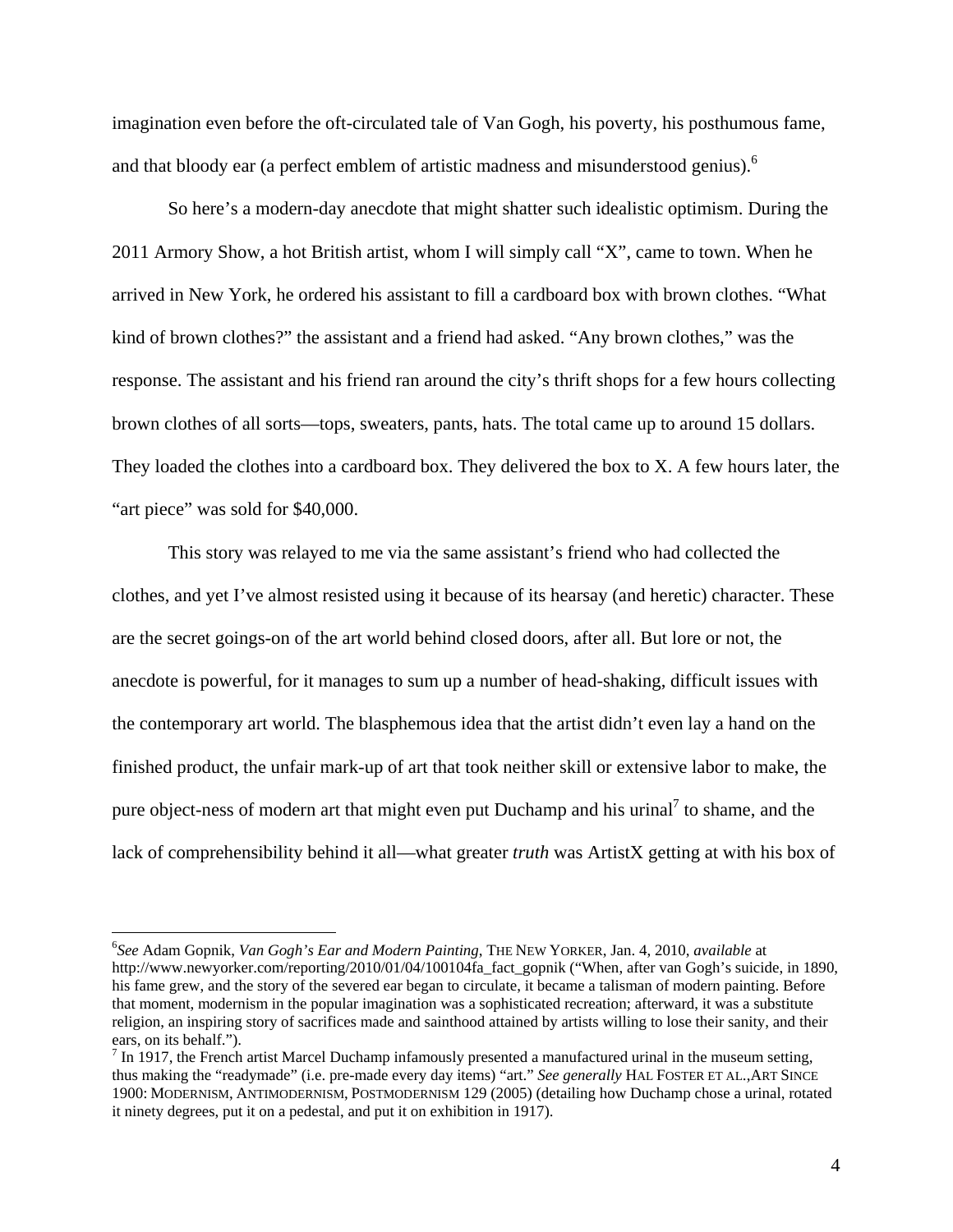brown clothes, really? After a while, one begins to suspect that perhaps there *is* no greater truth to this at all, that the only truth is the artist having a laugh at everyone else's expense.

These issues are important because they have in some way either pervaded or been evaded by the dialogue about artists' moral rights, which has long existed in Europe but which the United States only signed into law two decades ago. Perhaps because the law was onlyreluctantly signed to bring the States into compliance with the Berne Convention (indeed, the United States resisted joining the Berne Convention because of opposition to granting artists moral rights), <sup>8</sup>The Visual Artists Rights Act of 1990<sup>9</sup>, or VARA, has subsequently been denounced as "doctrinally inconsistent with U.S. copyright and property law," as threatening "economic investment in the arts and thus constrict[ing] artistic creativity," and as "limit[ing] editorial freedom and giv[ing] artists broad grants of power over purely aesthetic matters."<sup>10</sup> The legal debate surrounding VARA, which protects only "visual art," has tended to go one of two ways: either art is somehow sacred and special, a manifestation of the innermost expression of an artist's soul, and so we need moral rights to express our societal belief in it as such, or art is a pure commodity object (much like luxury goods), and so we should rid ourselves of a special class of protection for it. $^{11}$ 

ThisPaperwill argue, on the other hand, that it is *precisely because* art today has becomea pure commodity object (like luxury goods) that we *need* moral rights to protect the artist's economic interest in it. It argues, in effect, that mere copyright protection for visual art is *not* 

<sup>8</sup> *See* Adolf Dietz, *The Artist's Right of Integrity under Copyright Law—a Comparative Approach*, 25 I.I.C. 177, 179 (1994).

 $9$  17 U.S.C. § 106A (2006).

<sup>&</sup>lt;sup>10</sup>JOHN HENRY MERRYMAN ET AL., LAW, ETHICS, AND THE VISUAL ARTS 438 (Fifth Ed. 2007).<br><sup>11</sup>Cf. Amy Adler, *supra* note4, at 265-66 (questioning "the most basic premise of moral rights law: that law should treat visual art as a uniquely prized category that merits exceptions"); *with* Carter v. Hemlsely-Spear, Inc., 71 F.3d 77, 81 (2d Cir. 1995) (noting that moral rights "spring from a belief that an artist in the process of creation injects his spirit into the work").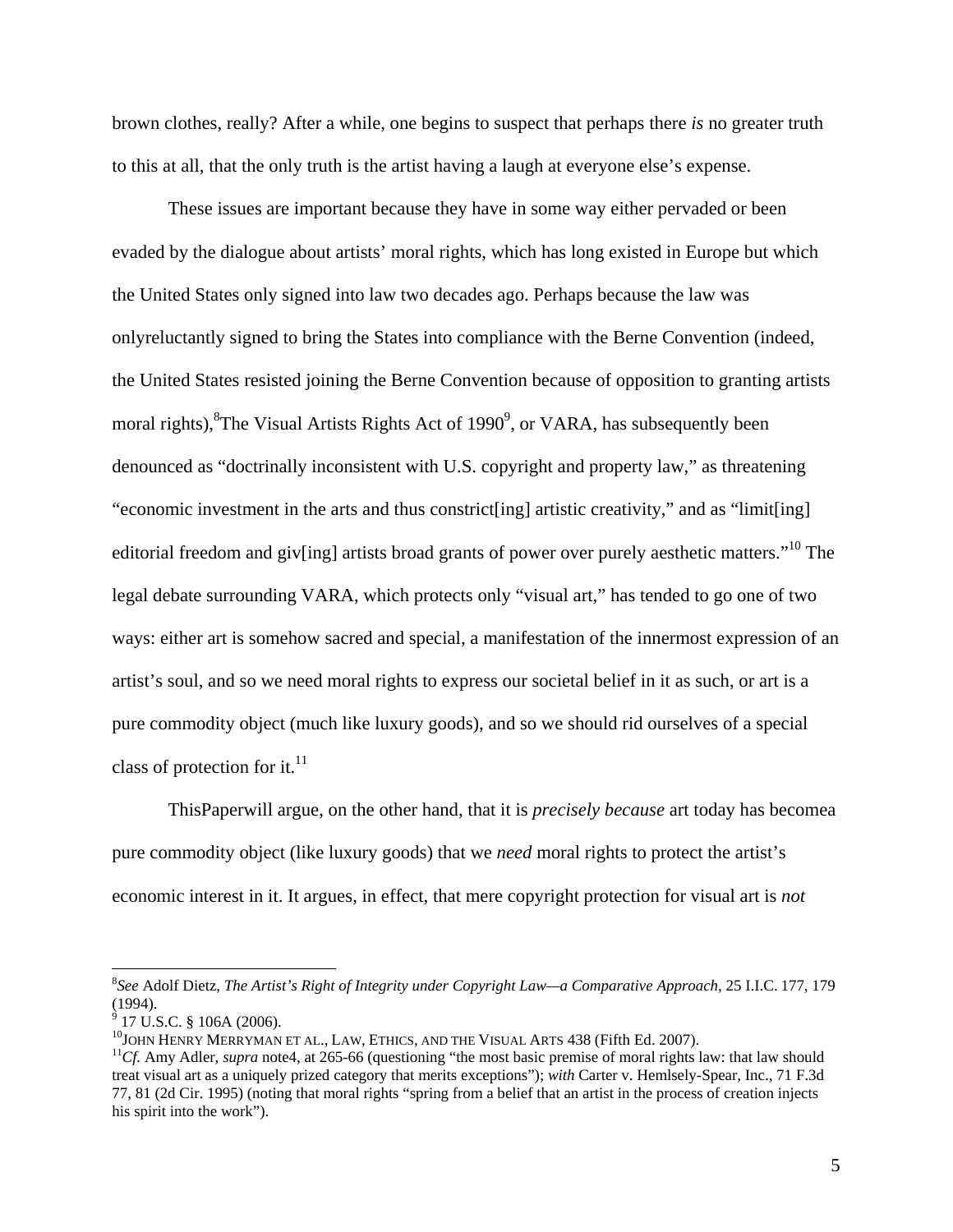*enough*, cloaking "fine art" objects<sup>12</sup> with a class of protection far less than the wide plethora of legal remedies a trademark holder has under trademark law. Instead, an examination of the typical rights and remedies a trademark holder has under trademark law will show that the socalled "moral" rights conferred upon a visual artist is a) neither unique nor unprecedented in American (intellectual or otherwise) property lawand b) highly economic in character. In doing so, I hope to update the (what I argue to be false, or at least outdated) justifications behind moral rights for the contemporary era of artist "factories" and assistant-made (rather than artist-made) products, freeing moral rights arguments from the classic personhood and/or anticommodification arguments that have undergirded it up to this day.13In *this* economic analysis, I shift the dialogue from arguing for what an *author's* pecuniary interests may be<sup>14</sup> to a broader focus on protecting the art market and its buyers via truthful source indication, drawing out parallels between trademark law's protection of consumers. As I will explain, the need to ensure accurate identification and proper display of an artist's work to both the buying and viewing public has become even more dire in the age of what art historian Martha Buskirk calls the "contingent object"—or, art objects that are easily fabricated based off of an artist's plans (thus, reproduced), and also highly context sensitive.Part I will examine the new, post-1960s contingent, industrial art object and of the artist as brand, as someone who carefully crafts a corporate image much like trademark holders do with their name brand. Part II will examine the parallels between trademark law and moral rights under VARA. Part III will discuss the

 $12$  I use "fine art" interchangeably with "visual art," which is the only class of art subject to VARA's protection. "Visual art" is defined as "a painting, drawing, print, or sculpture, existing in a single copy, or in a limited edition of 200 copies or fewer that are signed and consecutively numbered by the author." 17 U.S.C. § 101 (2006).

<sup>&</sup>lt;sup>13</sup>See, e.g., THOMAS W. MERRILL & HENRY E. SMITH, PROPERTY: PRINCIPLES AND POLICIES 243 & 277 (classifying moral rights as a personhood interest that may be "inappropriate for treatment as property").

<sup>&</sup>lt;sup>14</sup> Professors Henry Hansmann and Marina Santilli's article, *Authors' and Artists' Moral Rights: A Comparative Legal and Economic Analysis*, 26 J. LEGAL STUD. 95 (1997), did just that.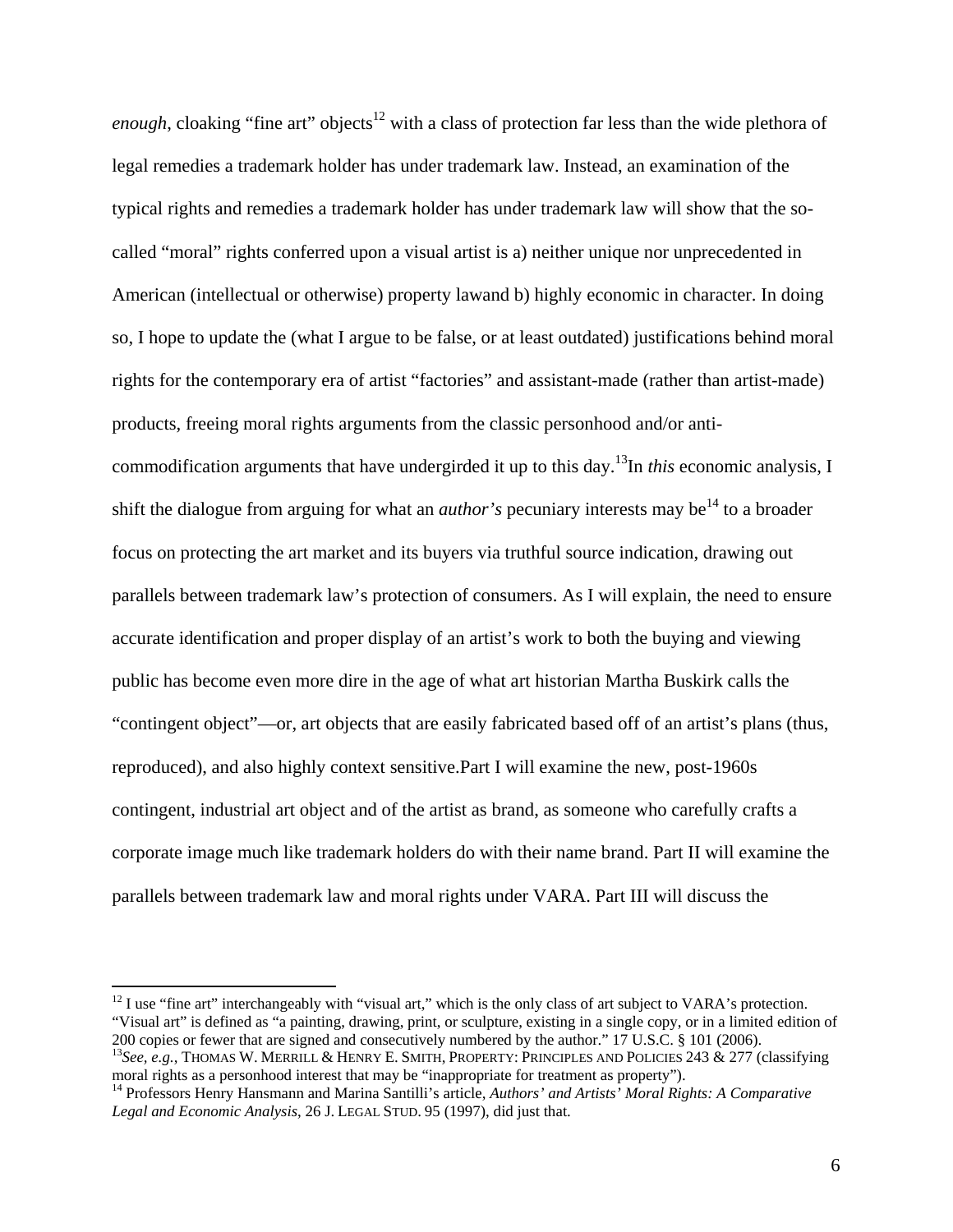inadequacy of a pure copyright regime for fine arts given the new state of the contingent art object.

I want to make clear that this Paperin no way attempts to argue that this current trend of art-as-commodity-object, or artist-as-businessman, is preferable to a world in which theinspiredartist sets out to connote some greater meaning, or truth. In fact, in many ways I think (and others would likely agree) that this development is lamentable. But that's a different paper, for a different world that is not our own, a paper for the idealist rather than for the realist. In this Paper, I remain only the latter. And now: about Damien Hirst's \$100 million dollar skull….

## **PART I: A BRIEF MORAL RIGHTS PRIMER**

## *A. The Berne Convention and the Visual Artists Rights Act of 1990*

The Convention for the Protection of Literary and Artistic Works, or the Berne Convention, is often referred to as the "world's most important copyright convention."<sup>15</sup> While the multilateral treaty was signed at Berne, Switzerland on September 9, 1886, the United States refused to ratify the treaty for about a century, partly becausewe were mainly concerned with *importing copyrighted goods, rather than exporting our own.*<sup>16</sup>However, by the mid-1980s, "losses to U.S. copyright proprietors from piracy abroad had mounted into the billions of dollars" as the United States became one of the principal exporters of copyrighted goods in the world.<sup>17</sup> With that, our attitude toward the Berne Convention—and securing foreign compliance for our

<sup>&</sup>lt;sup>15</sup>H.R. Rep. No. 101-735, at 6 (1990), *reprinted in* 1990 U.S.C.C.A.N. 6935, 6937.

<sup>&</sup>lt;sup>16</sup> David Nimmer, Nation, Duration, Violation, Harmonization: An International Copyright Proposal for the United *States*, 55 LAW AND CONTEMP. PROBS. 211, 214 (1992). 17*Id.* at 215.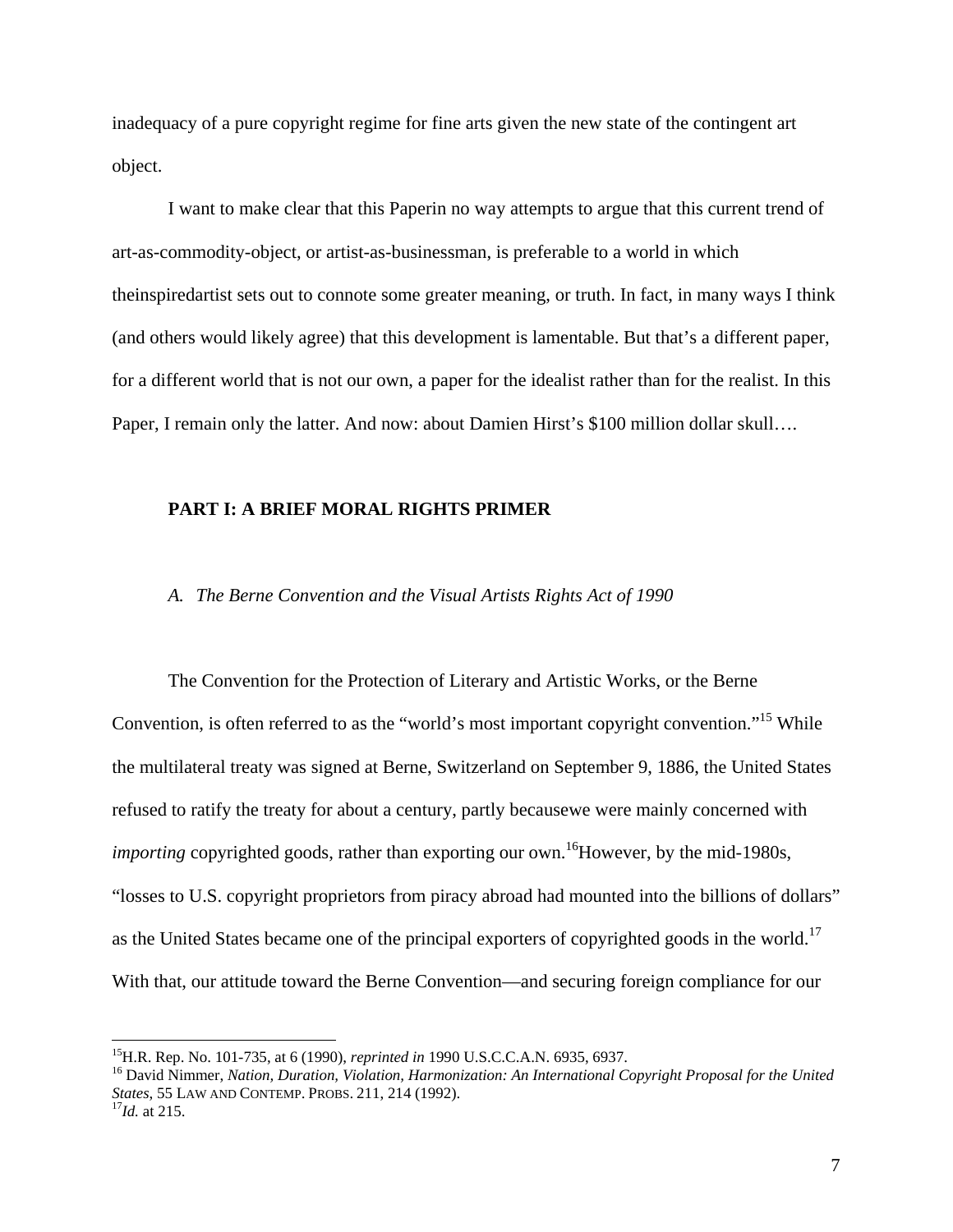intellectual property goods abroad—began to change.Finally, In 1988, after almost 100 years of debate, the United States joined the Convention.<sup>18</sup>

 Specifically, Congress had acknowledged that "[w]hile the Convention is the premier international copyright convention, consensus over United States adherence was slow to develop in large part because of debate over the requirements of Article 6bis. The principal question was whether that article required the United States to enact new laws protecting moral rights."<sup>19</sup> A debate ensued over whether a patchwork of existing federal and state, both statutory and common, laws were sufficient to comply with the moral rights requirements of Berne.<sup>20</sup> Though Congress first decided yes,the enactment of the Visual Artists Rights Act two years later signaled an attempt to create a unified federal system of moral rights laws adhering to the basic requirements of Berne, though it is by no means as comprehensive as many other European systems.<sup>21</sup>

The American moral rights regime as enacted under VARA applies only to works of "visual art," defined as "a painting, drawing print, or sculpture, existing in a single copy, or in a limited edition of 200 copies or fewer."<sup>22</sup>The Act encompasses three major rights: the right of integrity, or, "to prevent the distortion, mutilation, or other modification of the work which would be prejudicial to his or her honor or reputation,"<sup>23</sup> the right of attribution—that is, for an artist "to claim authorship of that work" and "to prevent the use of his or her name as the author of any work of visual art which he or she did not create" (including the use of his or her name as

<sup>18</sup> H.R. Rep. No. 101-514, at 8 (1990), *reprinted in* 1990 U.S.C.C.A.N. 6915, 6917. <sup>19</sup>*Id.* 

 $^{20}$ *Id.* 

 $21$ *Id.* at 10 (noting that the Act "brings U.S. law into greater harmony with laws of other Berne countries," in additional to serving "another important Berne objective—that of harmonizing national copyright laws"). France, which has the most comprehensive moral rights regime, grants a host of additional moral rights to not just visual artists, but, for example, to authors as well. *See* Hansmann & Santilli, *supra* note 14, at 135. 22 17 U.S.C. § 106(A) (2006).

<sup>&</sup>lt;sup>23</sup> 17 U.S.C. § 106(A)(a)(3)(A) (2006).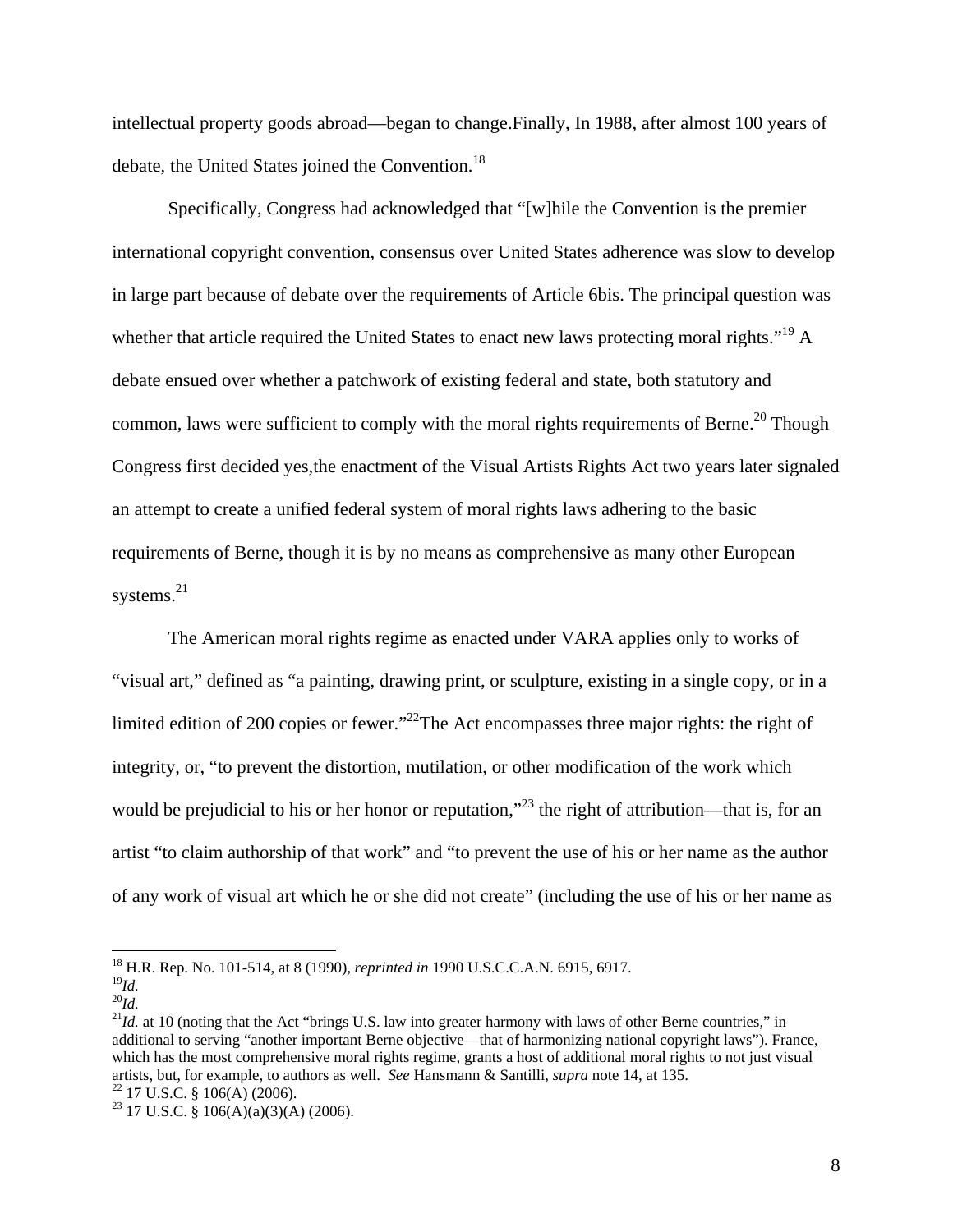the author of the work in the event of a distortion, mutilation, or other modification)<sup>24</sup> and lastly, for those works "of recognized stature," to prevent "any intentional or grossly negligent destruction" of the work."<sup>25</sup>These rights persist only for the life of the artist, and, perhaps most significantly, they are waivable.<sup>26</sup>But VARA creates an opt-out, rather than an opt-in, system. That is—if artists are truly as disempowered as common lore would have us believe, an opt-out system places the burden on the buyer, not the artist, to contract around these rights.

This Paperwill not focus on the right of destruction. For one, the right is slightly anomalous, applyingonly to "works of recognized stature."<sup>27</sup> Further, courts have interpreted the requirement to mean not only that the artisthimself is renowned, but that the specific artwork subject to litigation has also acquired "recognized stature" status.<sup>28</sup>This object-specific (rather than artist-specific) focus thus bears more resemblance tohistorical landmark preservationthan trademark law. However, I point out that the right to prevent destruction could be economically justified on its own terms by applying the real property principle of waste.<sup>29</sup>But because the focus of this Paperis on the signaling effects of an artist's name (as brand or trademark), I will leave a full economic discussion of what happens when the work ceases to exist at all—as in the case of destruction—for another day.

<sup>&</sup>lt;sup>24</sup> 17 U.S.C. § 106(A)(a)(1) & 17 U.S.C. § 106(A)(a)(2).

<sup>&</sup>lt;sup>25</sup> 17 U.S.C. § 106(A)(a)(3)(B).

<sup>&</sup>lt;sup>26</sup> 17 U.S.C. § 106(A)(d) & 17 U.S.C. § 106(A)(e)(1).

<sup>&</sup>lt;sup>27</sup> 17 U.S.C. § 106(A)(a)(1) & 17 U.S.C. § 106(A)(a)(2).

<sup>28</sup> Scott v. Dixon, 309 F.Supp.2d 395, 400 (E.D.N.Y. 2004).

<sup>&</sup>lt;sup>29</sup> Specifically, the doctrine of "waste" in real property law suggests that a property owner's decision-making especially in the short run—might be defective, and therefore collective intervention is needed in order to prevent waste of culturally valuable goods in the long run. *See* Eyerman v. Mercantile Trust Co., 524 S.W.2d 210 (Mo. Ct. App. 1975);JOSEPH L. SAX, PLAYING DARTS WITH A REMBRANDT: PUBLIC AND PRIVATE RIGHTS IN CULTURAL TREASURES (1999); Lior J. Strahilevitz, *The Right to Destroy*, 114 YALE L.J. 781, 796 (2005) ("Concern about wasting valuable resources is, by far, the most commonly voiced justification for restricting an owner's ability to destroy her property. In cases where a living person seeks to destroy her property, the courts express concern about the diminution of resources available to society as a whole….In all circumstances, however, the court is concerned about the negative externalities that would result from respecting property owners' right to destroy.").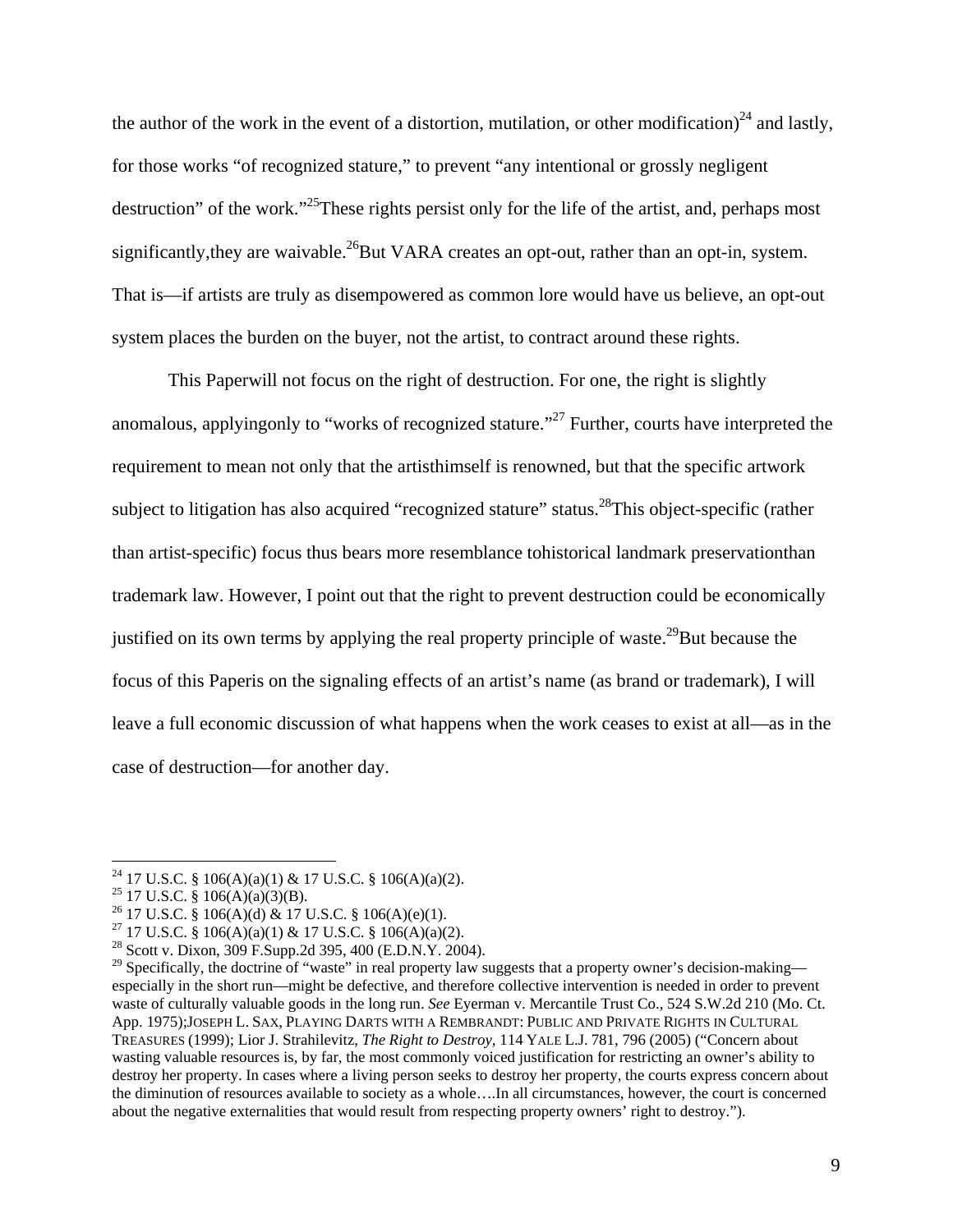I will also point out that while examining the parallels between trademark law and moral rights law, I have left out discussions of fair use,<sup>30</sup> which both trademark and moral rights are subject to, and which constitutes a limitation on a rightholder's monopoly power.<sup>31</sup>While there have been a number of successful fair use defenses employed in trademark infringement actions, there has been no litigation asserting a fair use defense on the VARA front.<sup>32</sup> Consequently, and because fair use is determined on a case-by-case basis, it is difficult to tell how courts would apply the four factors of fair use: transformativeness, nature of the copyrighted work, amount used, and effect on the market for the copyrighted work, in the moral rights context. VARA's legislative history, at least, suggests that while Congress fully intended the fair use provisions to apply, they nonetheless note that

it is unlikely that such claims will be appropriate given the limited number of works covered by the Act, and given that the modification of a single copy or limited edition of a work of visual art has different implications for the fair use doctrine than does an act involving a work reproduced in potentially unlimited copies.33

<sup>30</sup> Fair use is often cited as one of the built-in First Amendment protections in copyright law. *See* Eldred v. Ashcroft, 537 U.S. 186, 190 (2003).

<sup>31</sup>*See* 17 U.S.C. § 106(A)(a) (2006). For VARA, "fair use" includes use for criticism, commentary, news reporting, and teaching purposes, all of which would not constitute an infringement of an artist's moral right. 17 U.S.C. § 107 (2006). In trademark law, fair use includes "a nominative or descriptive fair use…including use in connection with…identifying and parodying, criticizing, or commenting upon the famous mark owner," as well as all forms of news reporting and any noncommercial use. 15 U.S.C. § 1125(3) (2006).

<sup>32</sup> For examples of successful fair use defenses to trademark infringement, see*Louis Vuitton Malletier S.A. v. Haute Diggity Dog, LLC*, 507 F.3d 252 (4th Cir. 2007); and*Mattel, Inc. v. MCA Records, Inc.*, 296 F.3d 894 (9th Cir. 2002).

<sup>33</sup> H.R. Rep. No. 101-514, at 21(1990), *reprinted in* 1990 U.S.C.C.A.N. 6915, 6919.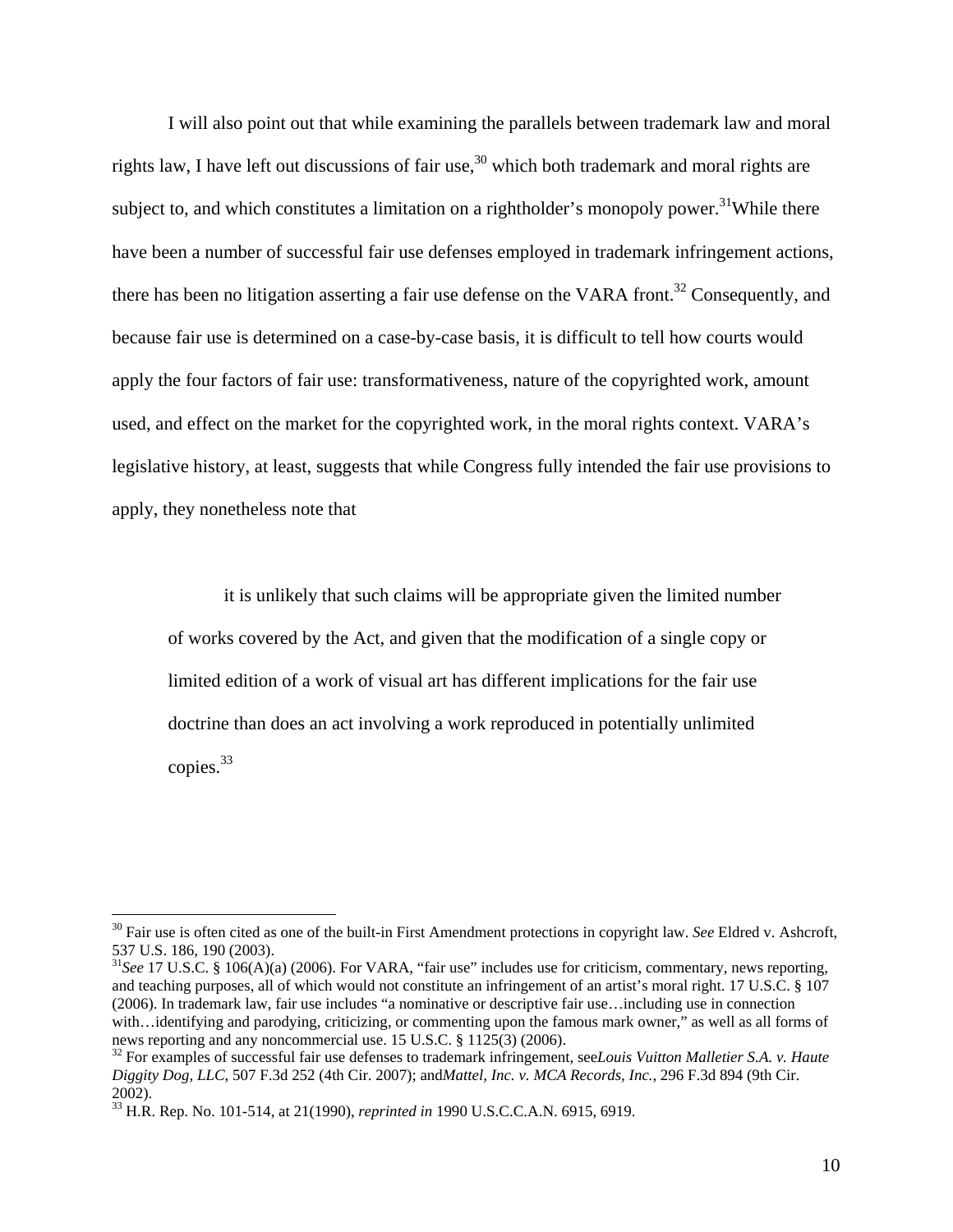However, there have been significantly transformative uses made of an original, single copy art work in the past: for example, in 1953, the famous artist Robert Rauschenberg painted over a work given to him by his friend Willem de Kooning (another iconic artist). The resulting work, *Erased de Kooning Drawing*, has become a hallmark of modern artthat brings up important questions about authority, meaning-making, and authorial touch.<sup>34</sup> I suggest that in evaluating a fair use claim under VARA, courts should look at transformativeness as the most significant factor, $35$  but should also examine whether it was necessary for the defendant to use *this specific* single or limited edition work, and the artistic message behind doing so.Regardless, this is a fascinating field of VARA that will undoubtedly garner more attention as case law develops.

#### *B. Scholarly Response*

 

Much of the subsequent legal scholarship surrounding VARA has been pointedly negative.<sup>36</sup> Many have denounced the Act as patently flouting U.S. copyright doctrine, which has traditionally recognized only economic, not personal, rights.37 Conversely, the *justifications* for moral rights are centered on the idea that art is somehow special, or sacred, and that only those who do not understand the elevated aspirations of an artist would deign to mutilate, destroy, or

<sup>&</sup>lt;sup>34</sup>See 2 HAL FOSTER ET AL., ART SINCE 1900: MODERNISM, ANTIMODERNISM, POSTMODERNISM 368 (2005).<br><sup>35</sup>See generally Pierre N. Leval, *Toward a Fair Use Standard*, 103 HARV. L. REV. 1105, 1111 (1990) (arguing that fair use cases should turn primarily on whether a use is transformative). 36*See, e.g.*, Adler, *supra* note 5; Stephen L. Carter, *Owning What Doesn't Exist*, 13 HARV. J.L. & PUB. POL'Y 99,

<sup>100-101</sup> (1990); Note, *Moral Rights: Well-Intentioned Protection and its Unintended Consequences*, 90 TEXAS L. REV. 443 (2011) (arguing that the right of integrity will actually *harm* artists and the public interest in art).<br><sup>37</sup>See, e.g., Gilliam v. American Broadcasting Companies, 538 F.2d 14, 24 (2d Cir. 1976); Justin Hughes,

Symposium, *American Moral Rights and Fixing the Dastar "Gap*, 2007 UTAH L. REV. 659 (2007); Roberta Kwall, *The Right of Publicity vs. the First Amendment: A Property and Liability Rule Analysis*, 70 IND. L. J. 47, 59-60 (1994); Cyrill P. Rigamonti, *The Conceptual Transformation of Moral Rights*, 55 AM. J. COMP. L. 67, 67-68 (2007).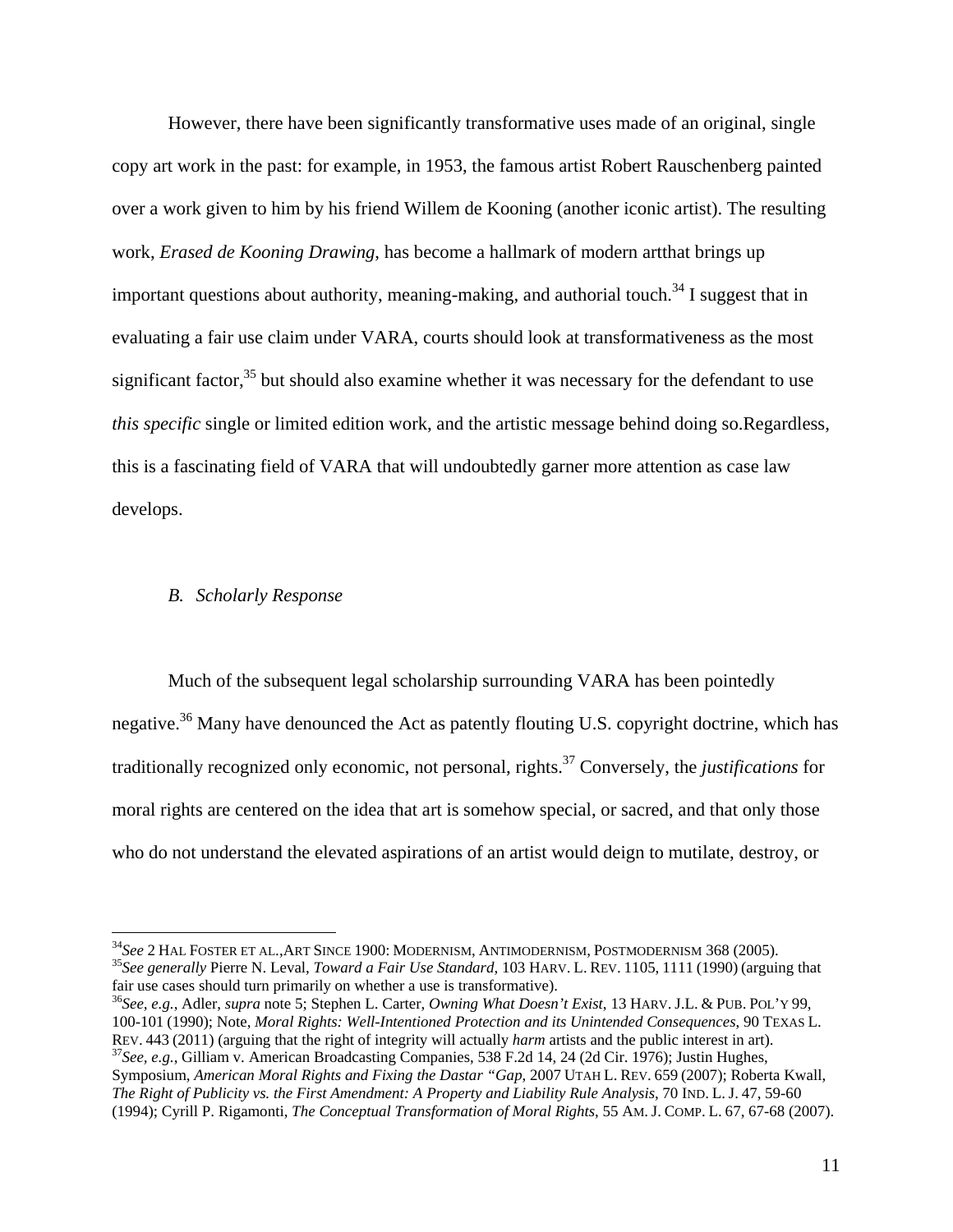alter the work.38This, in turn, has lead others, like Professor Stephen Carter, to point out that the moral right is "elitist and despotic," for it attempts to regulate property owners from acting in "uncultured" ways.  $39$ Yet, as Professor Carter argues, "you cannot legislate culture."  $40$ 

However, Professors Henry Hansmann and Marina Santilli offer a different argument in *Authors' and Artists' Moral Rights: A Comparative Legal and Economic Analysis*. Specifically, their 1997 article is the first and only significant economic analysis of United States moral rights doctrine. It recognized, for example, that moral rights created divided property rights, or a servitude in chattels, in contravention of the law's general prohibition on such.<sup>41</sup>However, this exception, the authors argue, protects important pecuniary interests: namely, that of preventing negative reputational externalities to both the author ("alteration of works that an artist has already sold can, by damaging his reputation, lower the prices he can charge for other work that he sells subsequently") and other owners of his work ("damage to one of the artist's works, in effect, imposes external costs on the artist's other works").<sup>42</sup> The authors also point out that minimizing negative reputational externalities are important "[g]iven this strong connection between the value of a work of art and the identity of the artist who created it."43 But their article does not go far enough in explaining why this is so, partly because they do not attempt an economic analysis of the contemporary art market.

Part II of this Paper will examine why it is precisely now, in an era of factory-made, industrially-fabricated, assistant-produced artworks, that moral rights are increasingly akin to

<sup>38</sup>*See* MERRYMAN,*supra* note 10, at 423;Roberta R. Kwall, *Inspiration and Innovation: The Intrinsic Dimension of the Artistic Soul*, 81 NOTRE DAME L. REV. 1945, 1986 (2006); Lior Zemer, *Moral Rights: Limited Edition*, 91 B.U.L. Rev. 1519, 1523 (2011) (arguing for a "stronger version of moral rights protection" that will "allow authors to realize their creative potential and contribute to social development"). <sup>39</sup> Carter, *supra* note 36, at 100 & 101.

<sup>&</sup>lt;sup>40</sup>*Id.* at 101.<br><sup>41</sup> Meaning that the author's VARA rights runs with the chattel (the artwork). Hansmann & Santilli, *supra* note 14, at 101.

<sup>42</sup>*Id.* at 104-105. 43*Id.* at 109.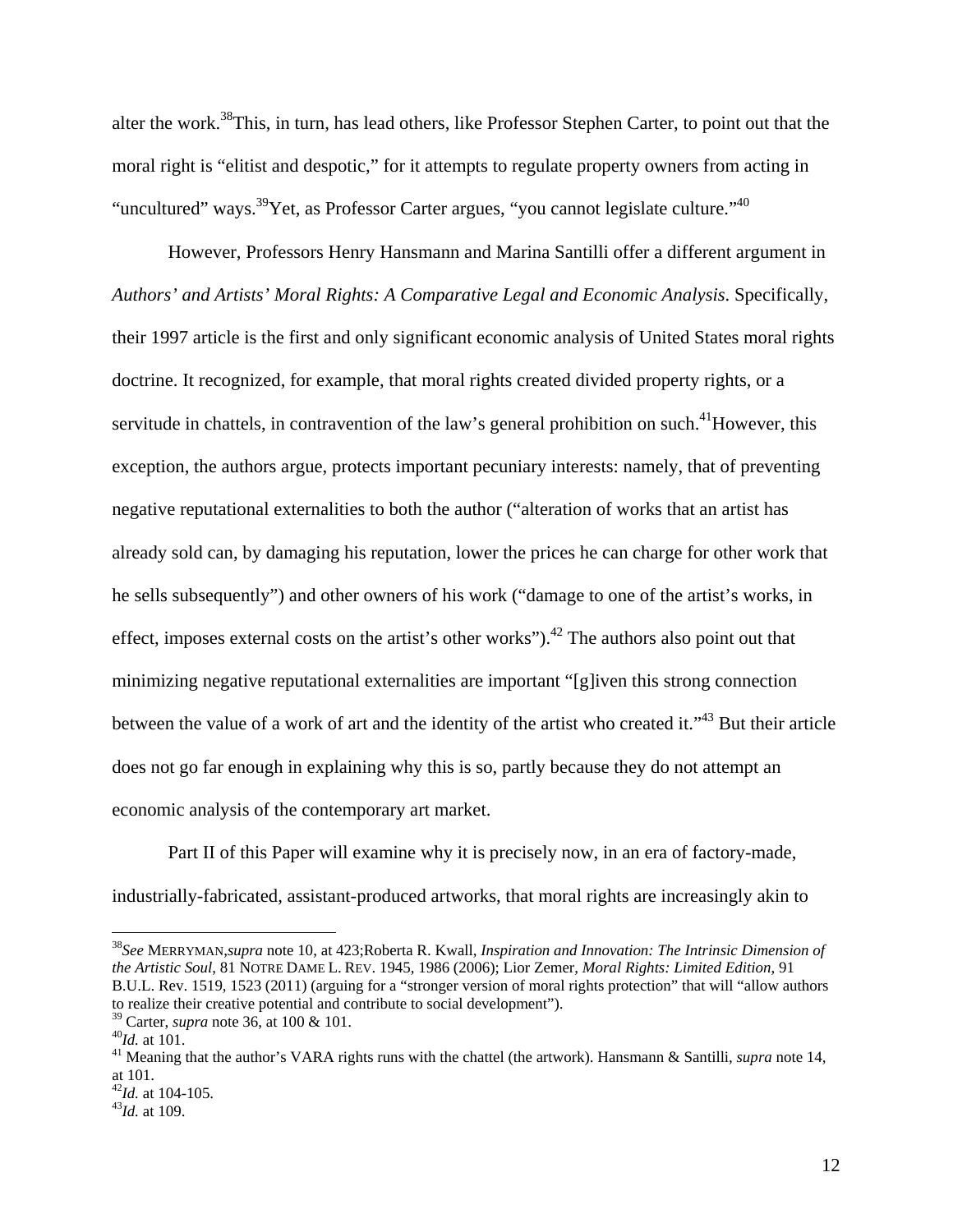trademark law—a connection that Hansmann and Santilli allude to in passing when they suggest that the desire for an artist to control his work—even after it has left his hands—"is analogous to a franchise."<sup>44</sup>But they do not expand upon this connection. As we will see below, an artist's name, like the signaling mechanism of a franchise bearing the name "McDonald's," will serve as a ready indicator of quality and status to the mass public.<sup>45</sup>

# **PART II: THE CONTINGENT ART OBJECT AND THE ARTIST AS BRAND**

*"The capitalist order today is an immense cosmos into which the individual is born….It forces the individual insofar as he is involved in the system of market relationships, to conform to capitalistic rules of action."*<sup>46</sup>

 As Max Weber had noted almost a century ago, the extent to which any individual can think himself outside the economic order is dubious. Art, of course, is no different. By focusing on the contemporary art market, I do not mean to imply that pre-modern artists were innocent of this form of (what I call) branding.Authenticity (i.e. was this work made by X artist or an imposter?) has been and will likely always be the sole differentiator between a highly-priced work and a (nearly) worthless one—hence the insurmountably valuable judgment of art

<sup>&</sup>lt;sup>44</sup>*Id.* at 105.<br><sup>45</sup> Others have made this connection in the literary context, between an author's name and trademark law. For example, Professor Laura Heymann suggests that we respect an author's choice of pseudonym as essentially a branding choice, thus turning the "author function" into a "trademark function." Laura A. Heymann, *The Birth of the Authornym: Authorship, Pseudonymity, and Trademark Law*, 80 NOTRE DAME L. REV. 1377 (2005). This raises an interesting question of whether courts would resolve a VARA claim for an artist who has changed his name and creates under a pseudonym. However, this has yet to be litigated, but Professor Heymann's article at least suggests that they should. *See also* Jane C. Ginsburg, *The Author's Name as a Trademark: A Perverse Perspective on the Moral Right of "Paternity"*?, 23 CARDOZO ARTS & ENT. L.J. 379 (2005) (noting that an "author's name functions like a trademark," and therefore that the attribution right for literary works properly derives from trademark law). <sup>46</sup>MAX WEBER, THE PROTESTANT ETHIC AND THE SPIRIT OF CAPITALISM 14 (Talcott Parsons trans., CreateSpace 2010) (1930).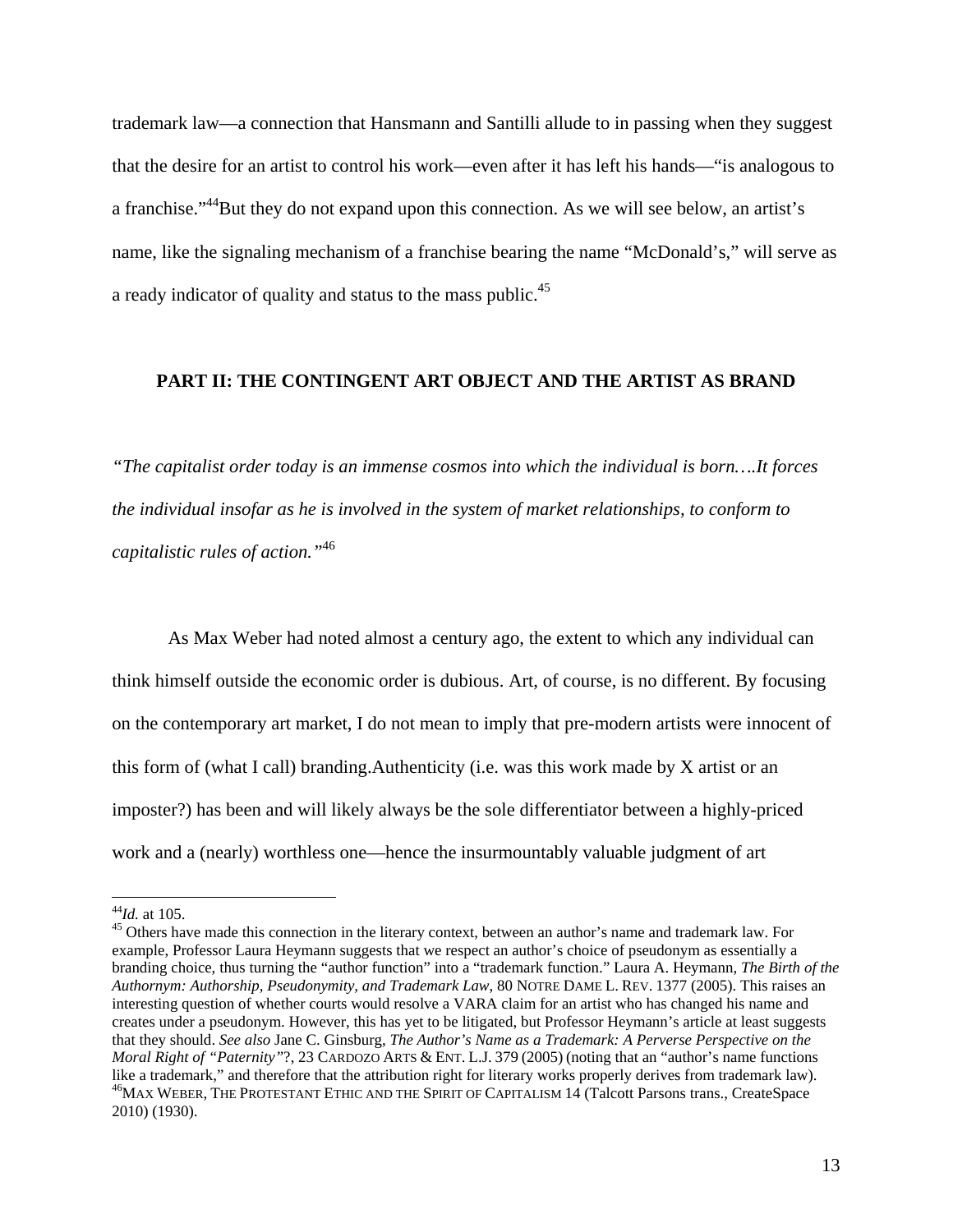authenticators, whose very job it is to differentiate between the "real" and the "fake".<sup>47</sup>The allure of the authentic has oftentimes been attributed to a highly Enlightenment-centric, prepostmodern brand of thinking.<sup>48</sup> But if the critic Walter Benjamin's famous proclamation that the desire for the original will soon be made worthless in the face of mechanical reproducibility has come true,<sup>49</sup> it has only held true for other forms of artistic production: photography, music, film—in which the proliferation of identical copies means that asking for the "original" makes no sense.<sup>50</sup> The same does not apply for fine art, the only class of art VARA protects.<sup>51</sup> In this Part, I will discuss why a trademark model for thinking about moral rights is especially apt under the changed conditions of the contemporary art market (where often times, the artist's signature *is* the art) and the new artist-as-businessman model.

## *A. Contemporary Art and the Cult of the Authentic*

 The cult of the "authentic"—the yearning to have *this* work be stamped with the artist's name, ensuring it an "original" touched by the artist himself—has *more* import in the modern age of celebrity culture and name-brand obsession than at any other moment in art (or consumer)

<sup>47</sup>*See* David Grann, *The Mark of a Masterpiece*, NEW YORKER, July 12, 2010, *available at* 

http://www.newyorker.com/reporting/2010/07/12/100712fa\_fact\_grann ("Kemp, a leading scholar of Leonardo [da Vinci], also authenticates works of art—a rare, mysterious, and often bitterly contested skill. His opinions carry the weight of history; they can help a painting become part of the world's cultural heritage and be exhibited in museums for centuries, or cause it to be tossed into the trash. His judgment can also transform a previously worthless object into something worth tens of millions of dollars.").

<sup>48</sup>*See, e.g.*, Douglas Crimp, *On the Museum's Ruins*, *in*THE ANTI-AESTHETIC: ESSAYS ON POSTMODERN CULTURE(Hal Foster ed., 7th ed. 1991) (1983), at \_, 43 (on postmodernism and how modernism's "[n]otions of originality, authenticity and presence…are undermined.").

 $49$  Benjamin writes, "To an ever-increasing degree, the work reproduced becomes the reproduction of a work designed for reproducibility." One can see how well this prediction bodes true for audio works, film, and photography. Walter Benjamin, *The Work of Art in the Age of Its Technological Reproducibility (Second Version)*, *in* THE WORK OF ART IN THE AGE OF TECHNOLOGICAL REPRODUCIBILITY AND OTHER WRITINGS ON MEDIA 19, 24 (Michael W. Jennings et al. eds., 2008).<br> $^{50}$ *Id.* at 24.

<sup>&</sup>lt;sup>51</sup> 17 U.S.C. § 106(A) (2006).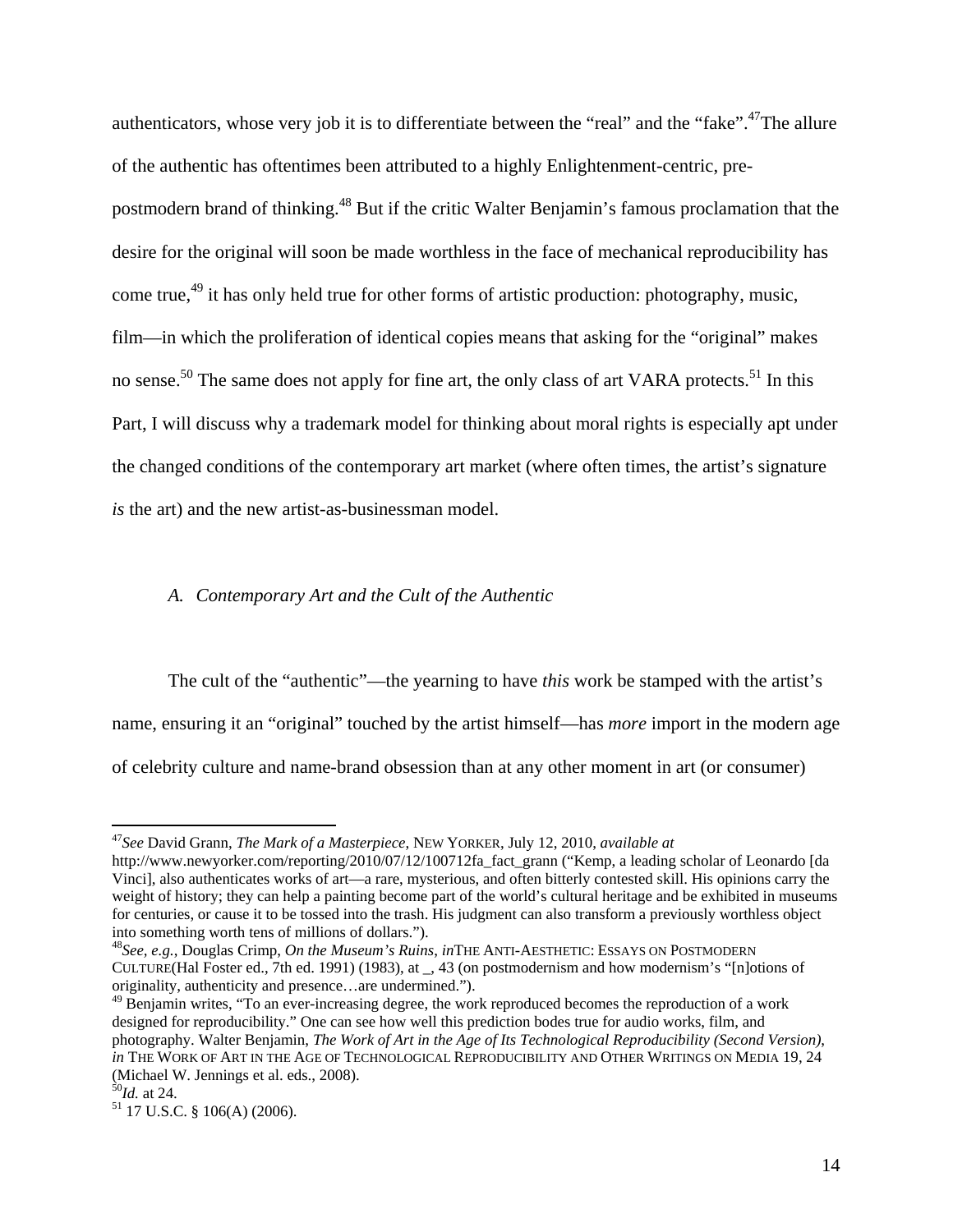history. When arguing *against* the uniqueness of the artist's hand, many like to evoke the original father of the death of the artist—Andy Warhol. Professor Amy Adler points out that not only did Warhol make "art into a consumer product" with his Brillo boxes and Campbell's soup cans, but that he was also prone to purposefully claiming that his assistants created many of his works.<sup>52</sup>

Yet Warhol's "factory-made" soup cans, now being sold for millions of dollars, highlights the uncomfortable gap between the so-called "postmodern" art's dedication to ordinary object-ness and their very unordinary price tags; thus, Warhol's soup cans are *like*  consumer products and yet *not like* consumer products. The differentiating factor between the Campbell's you buy in the supermarket and the Campbell's you buy from Warhol's "factory" is none other than the Warhol stamp promising authenticity—that this is a "real Warhol." In fact, that is the *only* differentiating factor. The "artist's hand" may have been erased in the production of the object, but only to resurface ever-more-markedly in the stamp bearing his signature. Or, as art historian Isabelle Graw emphasizes, though artists today might employ a staff of assistants, the work nonetheless "bear[s] the mark of the *artist's own* studio/factory/enterprise."53 Thus, "the artist's signature remains intact, and this is the place where the promise of originality essential for art is upheld."<sup>54</sup>

For example, while Graw too points out that Warhol's statements (this time, that "Brigid Polk actually painted his pictures") "can be read as a provocative break with the principle of 'authorship'," such disclamations of the artist's connection with a work can cause wide-spread alarm amongst buyers.<sup>55</sup> With regard to his statement above, "Warhol's German collectors in

 $52$  Adler, *supra* note 4, at 296.

<sup>&</sup>lt;sup>53</sup> ISABELLE GRAW, HIGH PRICE 25 (2009).<br><sup>54</sup>Id.

<sup>55</sup>*Id.* at 186.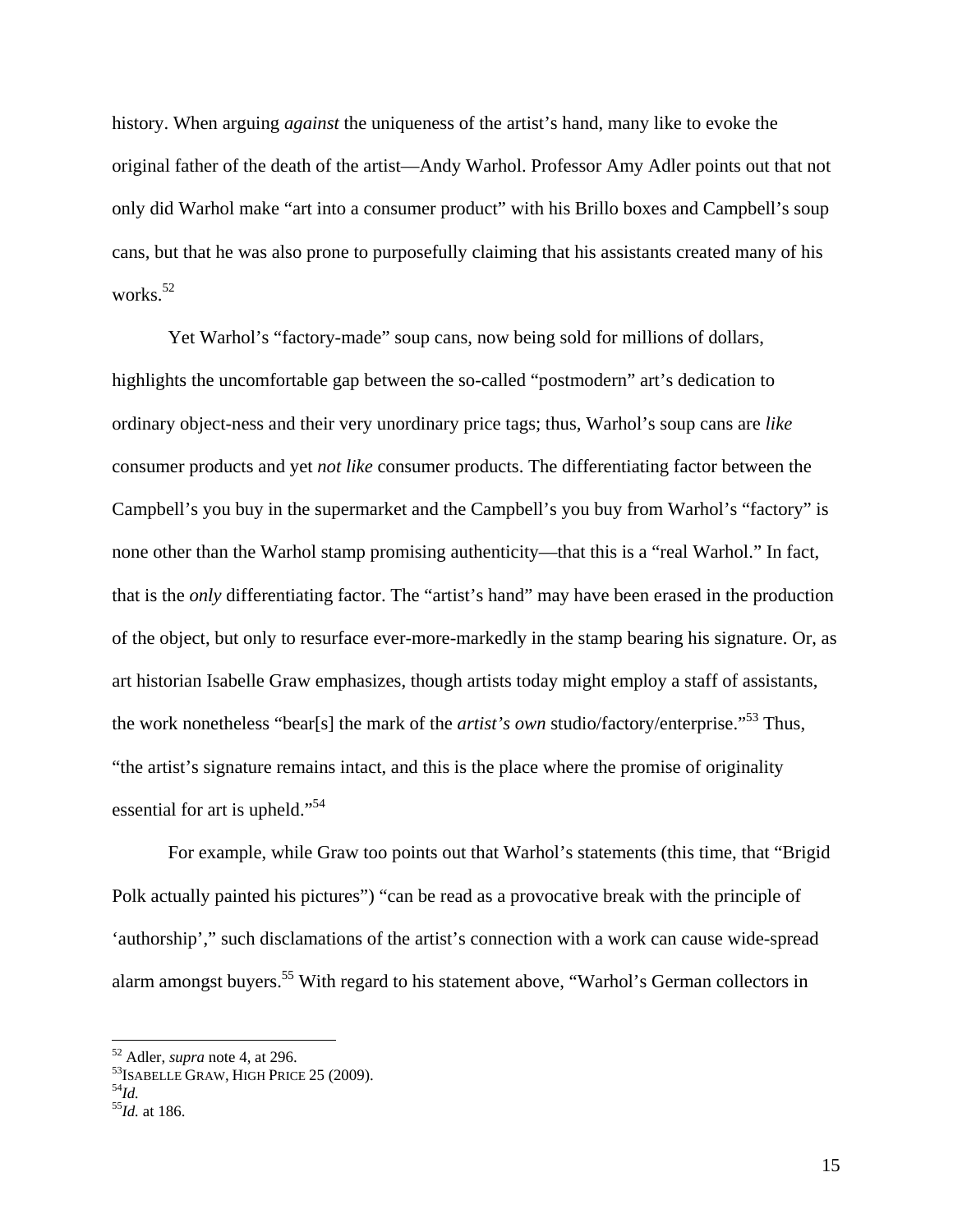particular were immediately alarmed and feared for the authenticity of their paintings. Warhol was obliged to issue an official declaration correcting this claim in order to avoid works being returned."56

The art world's obsession with the artist's stamp of authenticity,<sup>57</sup> in some way meant to reflect the personality or intent of the artist,is thus no different from that of luxury cars and Louis Vuitton handbags (one need merely think of the certificates of authenticity issued by luxury goods makers, neatly packaged within every \$2,000 bag, and, ironically, oft counterfeited<sup>58</sup>). Hence, trademark law works vigilantly to protect these indicia of high-class consumer culture from dilution, passing off, and counterfeiting—all of which could harm the "uniqueness" of the original (its "arresting uniqueness," "singularity," "identity," together constituting a mark's "selling power").<sup>59</sup>For the same reasons that a trademarked item's "selling power" stems from the promise of its singularity, art's peculiarly high value "derives from a range of factors: singularity, arthistorical verdict, artist's reputation, promise of originality, prospect of duration, claim to autonomy, intellectual acumen."60As we will see, modern artists are keenly responsive to these factors controlling the high price of art objects, and consciously manipulate them to their benefit in creating a global artistic "brand."

 

 $57$  Even the proto-modernist Auguste Rodin had taken this view of authenticity as merely the granting of authority to produce and then sell a sculpture with his name on it: "He recognized as authentic only those bronze casts he had authorized. All others he condemned as counterfeit." Rosalind Krauss, *Introductory Note to* Sincerely Yours, *in* THE

 $<sup>58</sup>$  For example, eBay's refusal to require its sellers to include certificates of authenticity with the sale of luxury</sup> items contributed to the Tribunal de Commerce of Paris' ultimate finding that it had not done enough to combat counterfeit sales. Christian Dior Couture/ eBay Inc., eBay International AG, Tribunal de Commerce [Commercial Court] Paris, June 30, 2008, l'ere chambre B, *available at*http://www.legalis.net/jurisprudencedecision.php3?id\_article=2354.

<sup>56</sup>*Id.* 

<sup>59</sup> Barton Beebe, *The Semiotic Analysis of Trademark Law*, 51 UCLA LAW REV. 621, 681 (quoting Frank I. Schechter, *The Rational Basis of Trademark Protection*, 40 HARV. L. REV. 813, 830 (1927)).<br><sup>60</sup> GRAW, *supra* note 53, at28.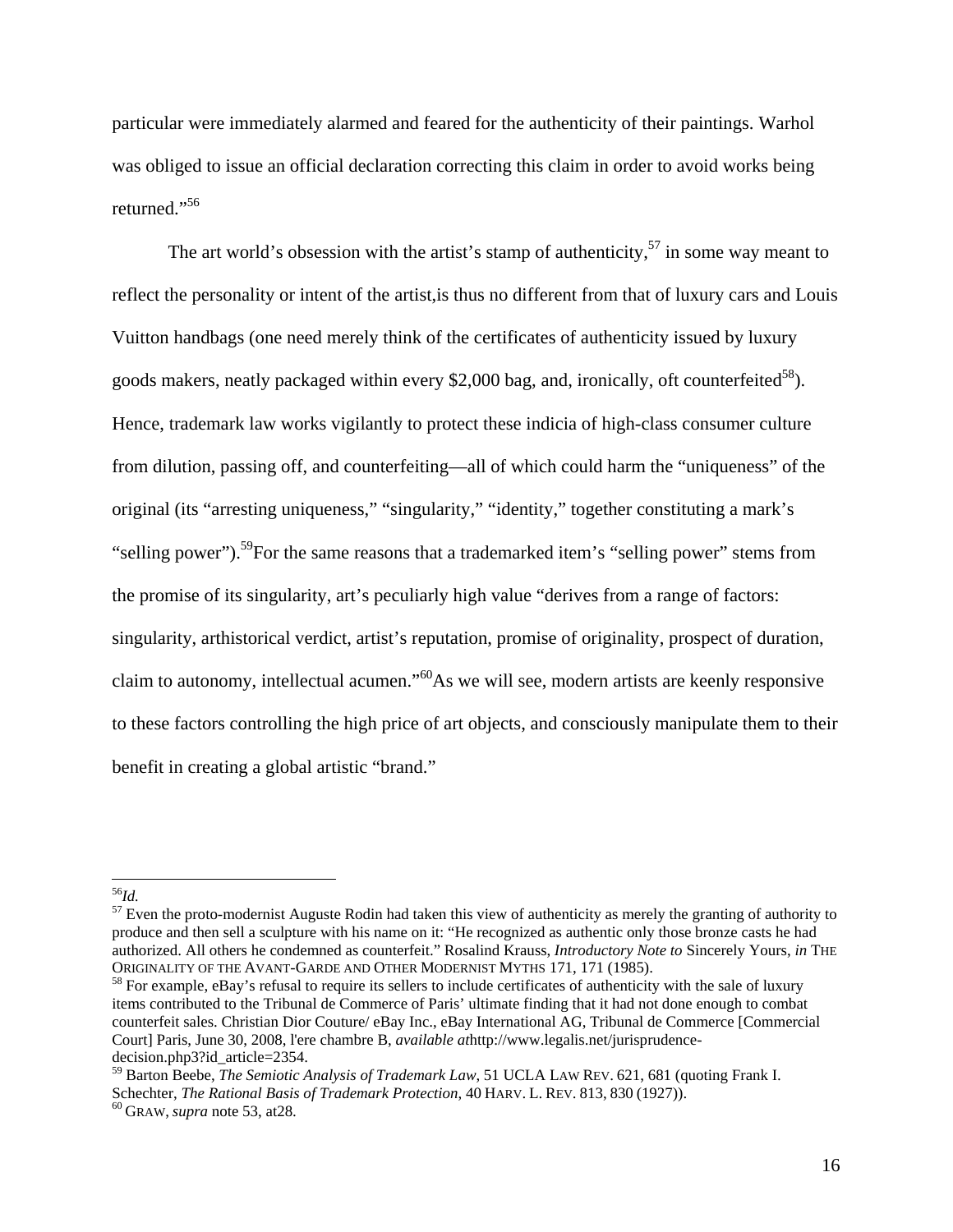## *B. The Artist As Brand: From Reputational Externalities to Consumer Confusion*

What does the contemporary artwork's "promise of originality" mean? It might no longer mean newness, artistic merit, skill, or bold, artistic gestures ala the Abstract Expressionism of the '50s,61 but it now arises *sui generis* from the very existence of the artist's signature itself. That's the simple answer. The truth of it, however, is that behind that one signature lies an entire realm of carefully-plotted, well-played maneuvers most often manifested in the body of an artist's work. These maneuvers are responsible for crafting a deliberate public image, the success or failure of such being reflected directly in the market price for his work. An artist's desire to control one's work via a resistance to curatorial dictates, or, worse, mutilation at the hands of an avaricious buyer, both of which are at the heart of the moral right of integrity, is not unique to artists—"[t]his desire for control 'is an assertion of autonomy,' an attempt to engage in selfidentity creation, whether by individuals or by firms, and a resistance to definition by others." $62$ But reputation, which has been formulated in the moral rights scholarship as a deeply personal connection between the artist and work, can now be reformulated as an artist's strategic choices on how best to efficiently trade on his goodwill (a term used in trademark law to denote favorable public regard<sup>63</sup>), much like trademark owners do.<sup>64</sup>Professor Laura Heymann points out that reputationcan also serve as *user* signal, "traded or borrowed based on economically

 $61$  As has been well-documented, postmodernism killed that off. For the definitive primer on postmodern art and culture, see FREDERIC JAMESON, POSTMODERNISM, OR, THE CULTURAL LOGIC OF LATE CAPITALISM (1991). <sup>62</sup> Laura Heymann, *The Law of Reputation and the Interest of the Audience*, 52 B.C.L. REV. 1341, 1358 (2011) [hereinafter Heymann, *Law of Reputation*].

<sup>[</sup>hereinafter Heymann, *Law of Reputation*]. 63 This could be due to a number of factors—clever advertising, good quality, mass marketing. *See* RESTATEMENT (THIRD) OF UNFAIR COMPETITION § 9 (1995) ("If the trademark owner succeeds in creating a favorable image for its trademark in the marketplace, the mark itself can become a significant factor in stimulating sales. This ability of a mark to generate good will through advertising has also gained recognition under the law of trademarks."). 64 In Professors Hansmann and Santilli's economic justification for moral rights, they suggest that "an artist may

identify with his works as with his children: prize them for their present character and not want that character changed." The artist would then experience "subjective personal anguish" from "seeing his work abused." *Supra*  note 14 at 102.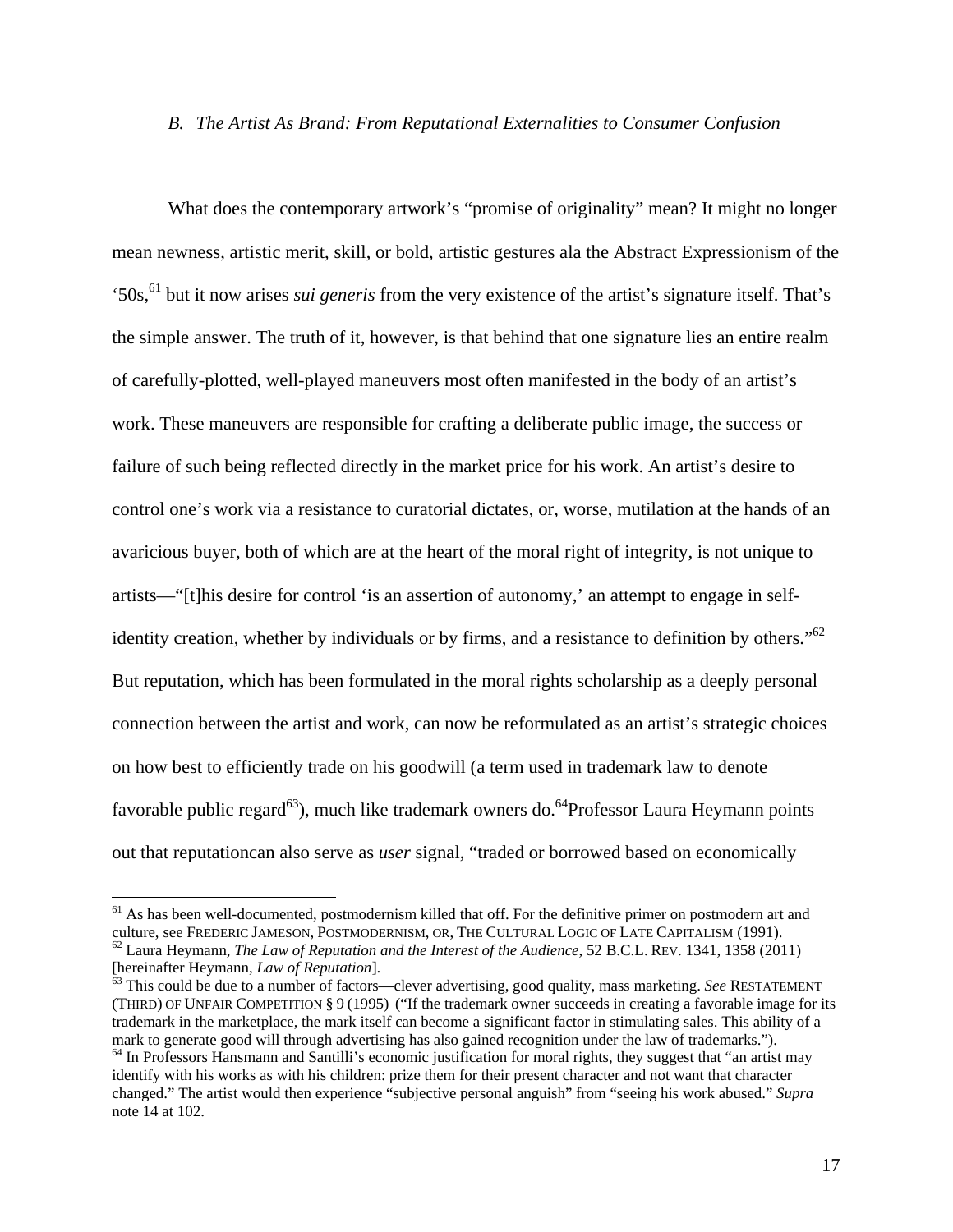motivated transactions in which the transfer of reputational value is, in large part, the point of the agreement," as is the case with luxury goods, which "are typically purchased not simply because of the higher quality of those goods but also to indicate to others that the purchaser is a person of means who can afford high-quality or high-status goods."<sup>65</sup>

Others have long noted the inextricable link between an artist's reputation or identity and the value of his artwork.<sup>66</sup>Professors Landes and Posner, for example, have suggested trademark redress—a "passing off" action—for "confusingly similar copies of original works, unless they carry a clear disclaimer of authenticity," because they "violate the original artist's trademark in his instantly recognizable style."<sup>67</sup> I'd like to tweak for a moment how we might think of an artist's "recognizable style." In the modern moment, style might be referred to as *stylized*—a fabricated construction, a deliberate posing by the artist to actively engage in*publicidentity*making.<sup>68</sup> That is, we must shift how we think about style from some "authentic," "real" manifestation of an artist's inner being<sup>69</sup> to a carefully-plotted, deliberate construction that can be said to be made up of *only* specific objects that the artist has placed into the stream of commerce with his "brand" affixed. This shift is important for it subtly alters the dialogue supporting moral rights from one of religious reverence for the artist's "original meaning"70 or "original creation"to a concern for dilution or misrepresentation of the artist's brand-construction via modification, distortion, or mutilation.Further, as we will see below, the modern artist may not

 

65 Heymann, *Law of Reputation*, *supra* note 62, at 1362. 66*See, e.g.*, Gladys Engel Lang & Kurt Lang, *Recognition and Renown: The Survival of Artistic Reputation*, 94 AM. J. SOC. 79, 105 (1988) (recognizing that "the name attached to a work of art functions much like a brand label"); Hansmann & Santilli, *supra* note 1, at 104 ("In particular, alteration of works that an artist has already sold can, by damaging his reputation, lower the prices he an charge for other work that he sells subsequently.").

<sup>67</sup>WILLIAM M. LANDES & RICHARD POSNER, THE ECONOMIC STRUCTURE OF INTELLECTUAL PROPERTY LAW 259 (2003). This remedy, however, is rife with problems. See infra notes 143-155 and accompanying text. <sup>68</sup> This is so because postmodernism has called into question the extent to which "a unique personality and individuality…can be expected to generate its own unique vision of the world." That is, we can no longer believe in the unmistakability or uniqueness of a style. JAMESON, *supra* note 26, at 114.<br><sup>69</sup>MERRYMAN, *supra* note 10, at 423.<br><sup>70</sup>See Roberta R. Kwall, *Inspiration and Innovation: The Intrinsic Dimension of the Artistic Soul*,

L. REV. 1945, 1986 (2006).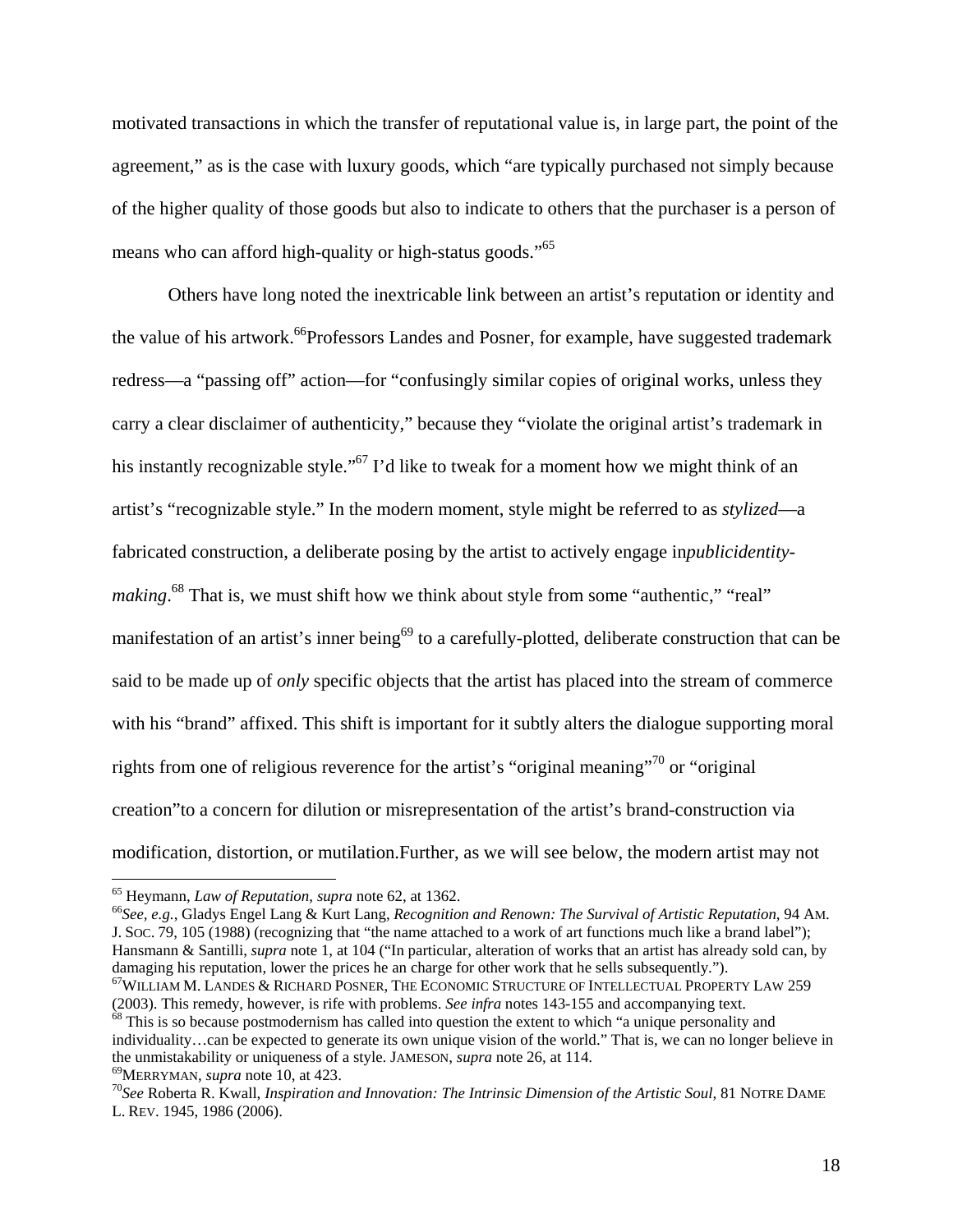work in a particular, instantly-recognizable style: rather, his canon may be heterogeneous, requiring us to read each new work against his entire oeuvre for a richer understanding of what the specific object means.

While prior scholars have noted the importance of both reputational externalities to the artist's goodwill and the public's right not to be "defrauded" in the buying of artworks,  $\frac{1}{1}$  these ideas nonetheless presume some "analogy between the work and its maker."72 That is, the prior literature has assumed that to be labeled a "Warhol," for example, the artist must've in some sense *created* it, rather than "signed off" on it. As Professors Hansmann and Santilli see it, to merely *sign* a work one *did not* actually "create" or "make" would be a deception to the public writ large.<sup>73</sup> But certainly, Duchamp's signing off on a urinal (which he did not make) and then calling it art has both erased the belief that an artist must have "created" the work he now touts as *his*as it has propelled forth a whole new slew of ordinary objects placed in museum halls, serving as the "work" of an artist. That, certainly, has been the point of thisPaper's Introduction on Artist X's "creation" of the box of brown clothes, lovingly compiled by his assistants from hand-me-downs purchased at the Salvation Army. And to use an even earlier example, the popularproto-modernist sculptor Auguste Rodin was famously known to have had little hand in the actual creation of his sculptures: "[m]uch of it was done in foundries to which Rodin never went while the production was in progress; he never worked on or retouched the waxes from

<sup>&</sup>lt;sup>71</sup>See, e.g., Hansmann & Santilli, *supra* note 14, at 107.<br><sup>72</sup> Rosalind Krauss, *Introduction*, *in*THE ORIGINALITY OF THE AVANT-GARDE AND OTHER MODERNIST MYTHS 1, 3 (1985).

<sup>73</sup>*See* Hansmann & Santilli, *supra* note 14, at 107 ("The right of integrity might to some extent serve to protect the public in this regard [that is, not being misled about the work]. But this is perhaps best seen as an incidental and not a primary function of the right of integrity, because the doctrine does not give the public any protection when the artist himself participates in the deception.") &*id.* at 107 n.37 ("For example, both De Chirico and Dali were said to have signed—presumably for compensation—paintings actually created by other artists.").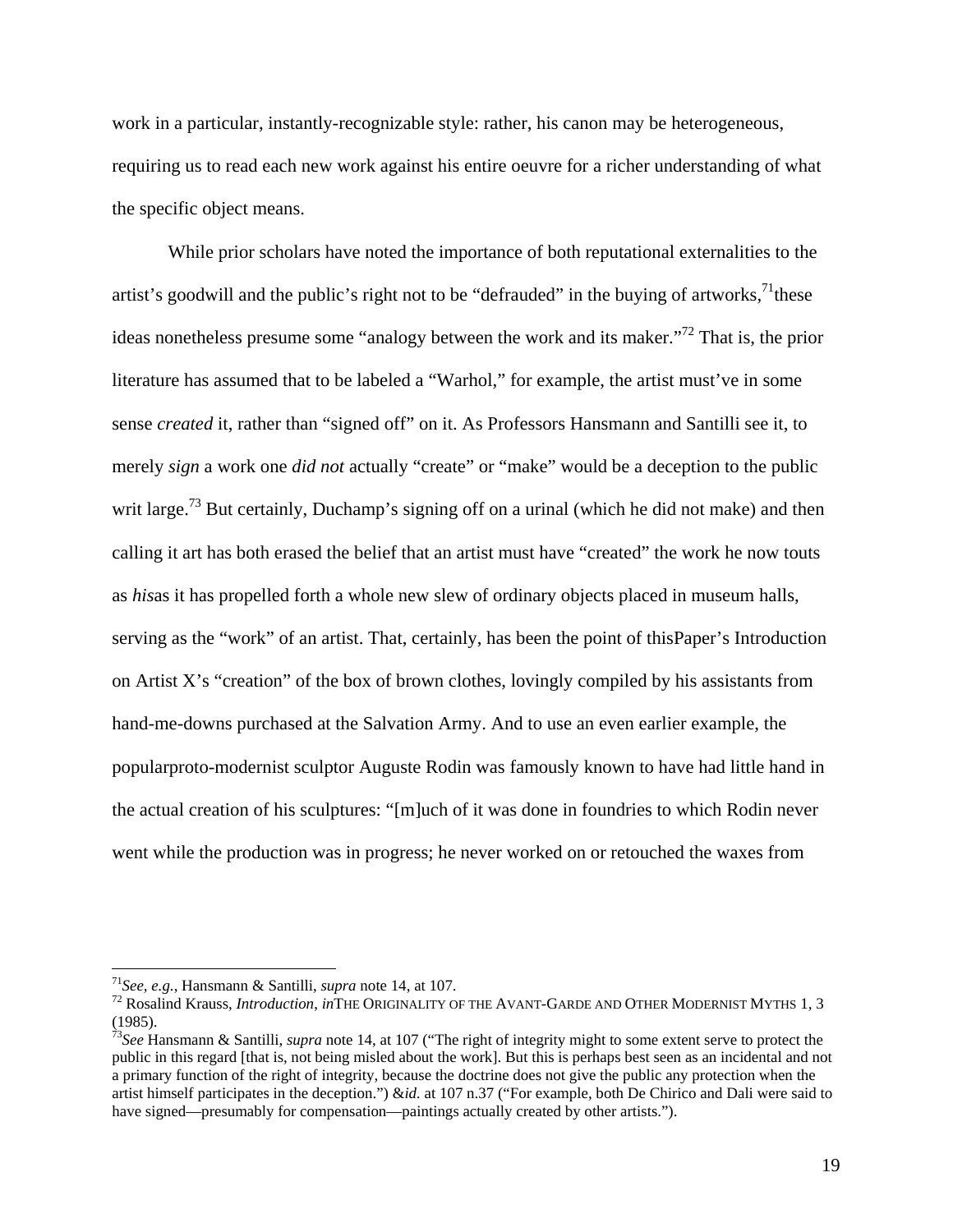which the final bronzes were cast."<sup>74</sup> And, perhaps most blasphemously, Rodin had granted the French nation the right to make posthumous editions of his work from his estate's plasters.<sup>75</sup>

All these examples should not much bother us if we consider the artist's name merely as source-identifying or "authenticating" rather than indicative of authorial touch, and reputation as commercial goodwill rather than personal cache.<sup>76</sup>

## *1. The Contingent Art Object*

Art historian Martha Buskirk, too, points out that moral rights, or these so-called "personality"rights, "have, if anything, *gained* in significance for works from which traditional markers of touch or presence have been excluded."<sup>77</sup> Buskirk traces the rise of what she terms the contemporary "contingent art object" from the 1960s to its modern-day dominance—that is, art objects that are made from industrial materials, easily fabricated and reproduced, and highly context-dependent. In the new art world of the contingent object, "[a]dherence to external conventions that limit and control the production of otherwise inherently reproducible works is essential in order for such works to be collected in the context of a system based on the importance of originality and rarity."78 To give just one telling example: in 1989, the Ace Gallery in Los Angeles wanted to borrow a piece by Donald Judd and another by Carl Andre from Italian collector Giuseppe Panza for an upcoming exhibit on minimalist art. The two pieces were on display in Panza's villa in Varese, Italy. But "[r]ather than shipping the two large-scale

 

<sup>76</sup> These concepts will be fleshed out more fully in Section II.C, *infra.* <br><sup>77</sup>MARTHA BUSKIRK, THE CONTINGENT OBJECT OF CONTEMPORARY ART 49 (2002). <sup>78</sup>*Id.* at 4.

<sup>74</sup> Rosalind Krauss, *Modernist Myths*, *in* THE ORIGINALITY OF THE AVANT-GARDE AND OTHER MODERNIST MYTHS 151, 153 (1985).<br> $^{75}$ Id. at 151.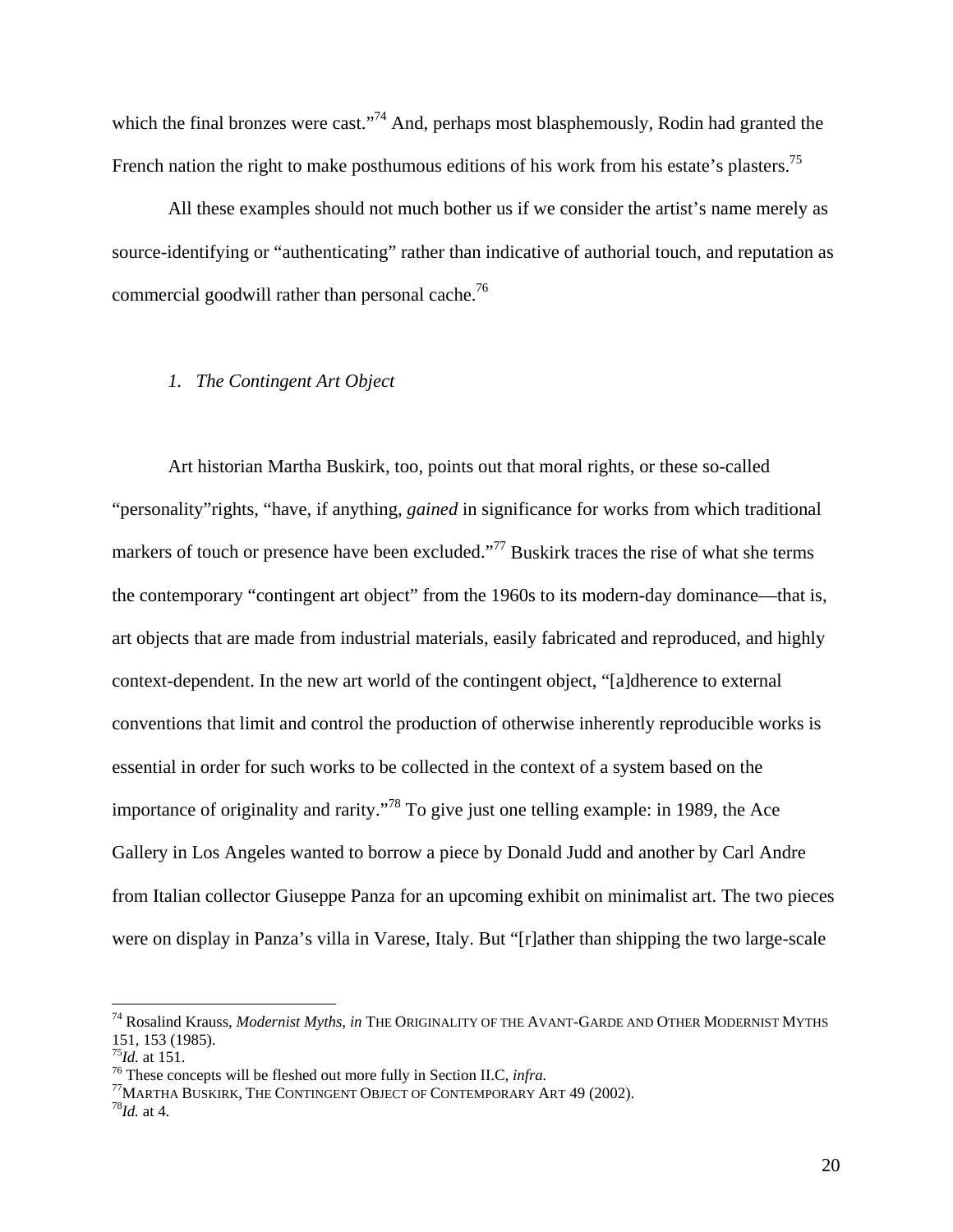works from Italy, Panza authorized the gallery to refabricate the pieces in Los Angeles. Neither artist was consulted, and both publicly disavowed the copies exhibited under their name once they found out about the Los Angeles versions."<sup>79</sup>

 As we will see later in Section II.B, such an instance is highly problematic because it has now increased the number of Donald Judds and Carl Andres on the market, decreasing the scarcity effect. And yet this instance is indicative of the problems plaguing the new "contingent" art object, for which "mechanical reproduction is at the core," and by which "original works of art [are] made through processes in which duplication of the work is controlled not through inherent limits on production (most commonly, the skill or touch of the artist) but by external limits."<sup>80</sup> Think of this as the shift from a Renaissance painting, labored over by an artist's paintbrush and bearing the distinctive brushstrokes of his hand, with what in the prior example of the Judd work is simply "an uninterrupted row of largely identical five-foot-high galvanized iron plates."81 The former could in rare instances be copied by a master imposter—the latter, whether in an unauthorized reproduction or the authorized "original", has *always* been a product of industrial fabrication. Without the internal limits, only through an external legal measure like VARA's right of attribution may the artist control the work's fabrication, re-fabrication, and subsequent presentation under his name.

 There is yet another reason the artist's name and reputation matters more now in the contemporary art market than it has in the pre-modern era. In the age of Duchampian readymade objects (shovels, urinals) presented as art,*context* matters—that is, it is important that each object bearing the artist's name directly signify a deliberate artistic *choice*—"[p]resentation under an artist's name ensures not only that a range of different forms of expression will be read as works,

<sup>&</sup>lt;sup>79</sup>*Id.* at 2-3.<br><sup>80</sup>*Id.* at 12.<br><sup>81</sup>*Id.*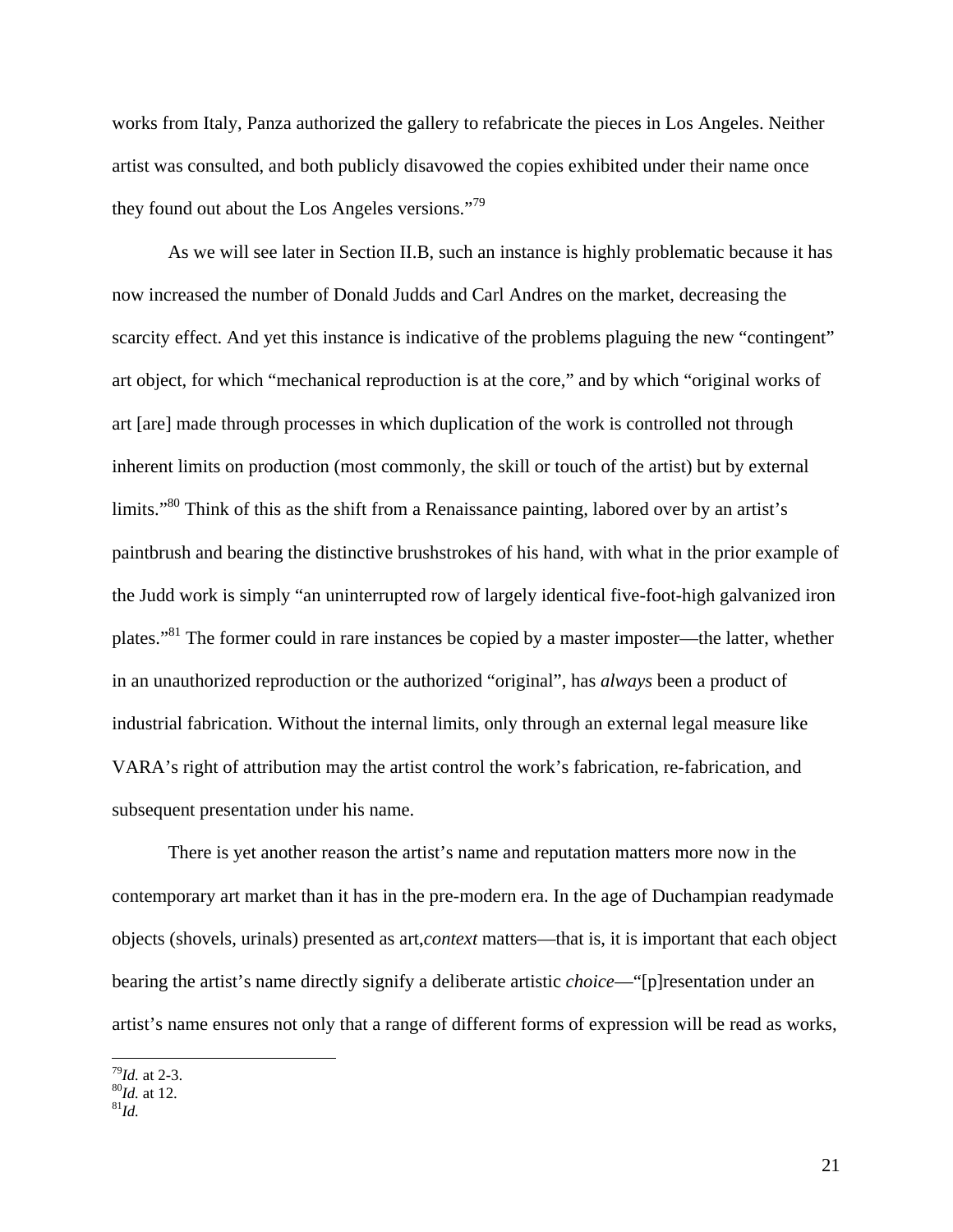but that heterogeneity within that series of works will be read as a decision that itself carries meaning."82 It is precisely the contingent object read *against* the entire *series* of an artist's work that illuminates—"an earlier approach to the work of art looked to the object itself for evidence about its aesthetic. For many contemporary forms, however, understanding of how a work of art was realized includes far more than a knowledge of artistic materials and their properties.<sup>83</sup> Rather than assuming a stylistic unity—as Landes and Posner have done<sup>84</sup>—the contingent art object may be just one in a highly heterogeneous body of works that could include, to use the example of the artist Hans Haacke, "materials as various as water evaporating and condensing in an acrylic cube, suspended fabric blown by air currents from a fan, chickens hatching on a farm in New Jersey, turtles set free in the south of France, and many versions of information systems."<sup>85</sup>

## *C. Authorship, Brand-building, and the Creation of Goodwill*

Because we cannot believe in the *sincerity* of modern-day (or, ifyou prefer,

"postmodern") artistic creation, it makes no sense to speak of moral rights as somehow closely guarding an artist's "spiritual, non-economic and personal nature",<sup>86</sup> for we cannot assume some real, one-to-one correlation between the artist and his work (or, as Professor Merryman puts it, a belief that "[t]o mistreat the work is to mistreat the artist"<sup>87</sup>). Instead, we look to the deliberate

<sup>&</sup>lt;sup>82</sup>BUSKIRK, *supra* note 77, at 10.<br><sup>83</sup>*Id.* at 15.<br><sup>84</sup>*See supra* note 67 and accompanying text. <sup>85</sup>BUSKIRK, *supra* note 77, at 129.<br><sup>86</sup> Carter v. Hemlsely-Spear, Inc., 71 F.3d 77, 81 (2d Cir. 1995).

<sup>87</sup>MERRYMAN,*supra* note 10, at 423.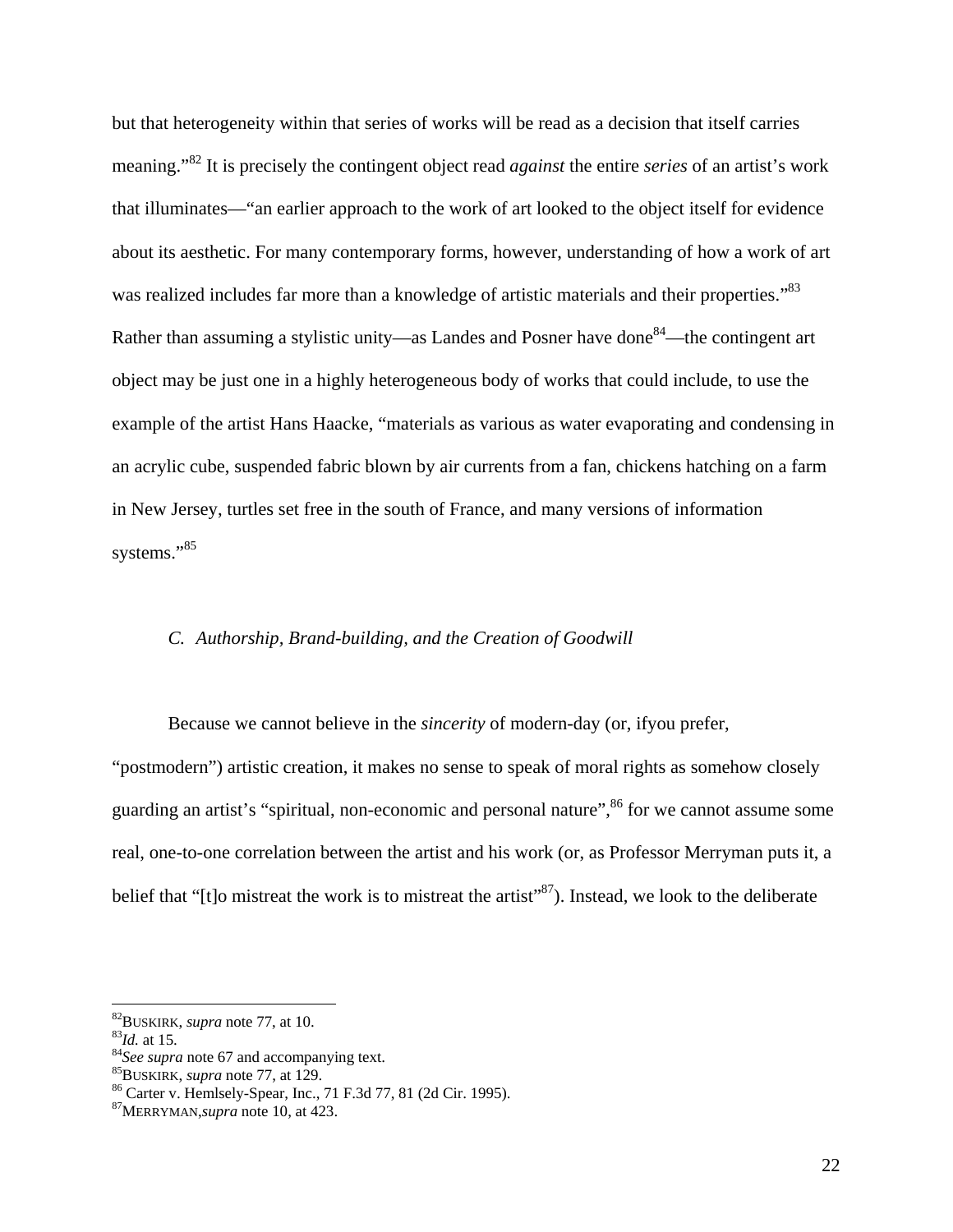control that an artist exerts over his body of work as building up a (instantly-recognizable, international) brand for himself.

#### *1. Damien Hirst: A Case Study*

Artist Damien Hirst is perhaps most famous for his \$100-million dollar,

diamond-encrusted skull, which went on sale at London's White Cube gallery in 2007, to much media hubbub. While some derision was inevitable, other critics were quick to pick up the brilliance of such a maneuver. The *Times* points out that Hirst, having "made his name by pickling sharks, cows, sheep and the like," and thus "having created his brand, he found he could sell almost anything."88In fact, that "Hirst is quite frank about what he doesn't do"—for example, it is well known that "[h]e doesn't paint his triumphantly vacuous spot paintings" should not surprise anyone in the new artist-as-factory model.<sup>89</sup> Like name-brand fashion designers whoemploy a host of capable young designers toiling in anonymity behind the scenes, the "House of Hirst," so to speak, relies for its appeal on marketing—as one critic notes, "[h]is undeniable genius consists in getting people to buy [the paintings he didn't even paint]."<sup>90</sup>

Yet Hirst, for all his bravado, and like other mega-celebrity artists of his age, including Jeff Koons and Richard Prince, istrading off of a brand that had been built off the goodwillgenerated from a collection of hisearlier works. Art historian Isabelle Graw uses the term "symbolic relevance" to denote each artists' uncanny ability, at the beginning of their

<sup>88</sup> Alan Riding, *Alas, Poor Art Market: A Multimillion-Dollar Head Case*, June 13, 2007, N.Y. TIMES, http://www.nytimes.com/2007/06/13/arts/design/13skul.html.

<sup>89</sup> Germaine Greer, *Note to Robert Hughes: Bob, Dear, Damien Hirst is Just One of Many Artists You Don't Get*,Sept. 21, 2008, THE GUARDIAN UK, http://www.guardian.co.uk/artanddesign/2008/sep/22/1. <sup>90</sup>*Id.*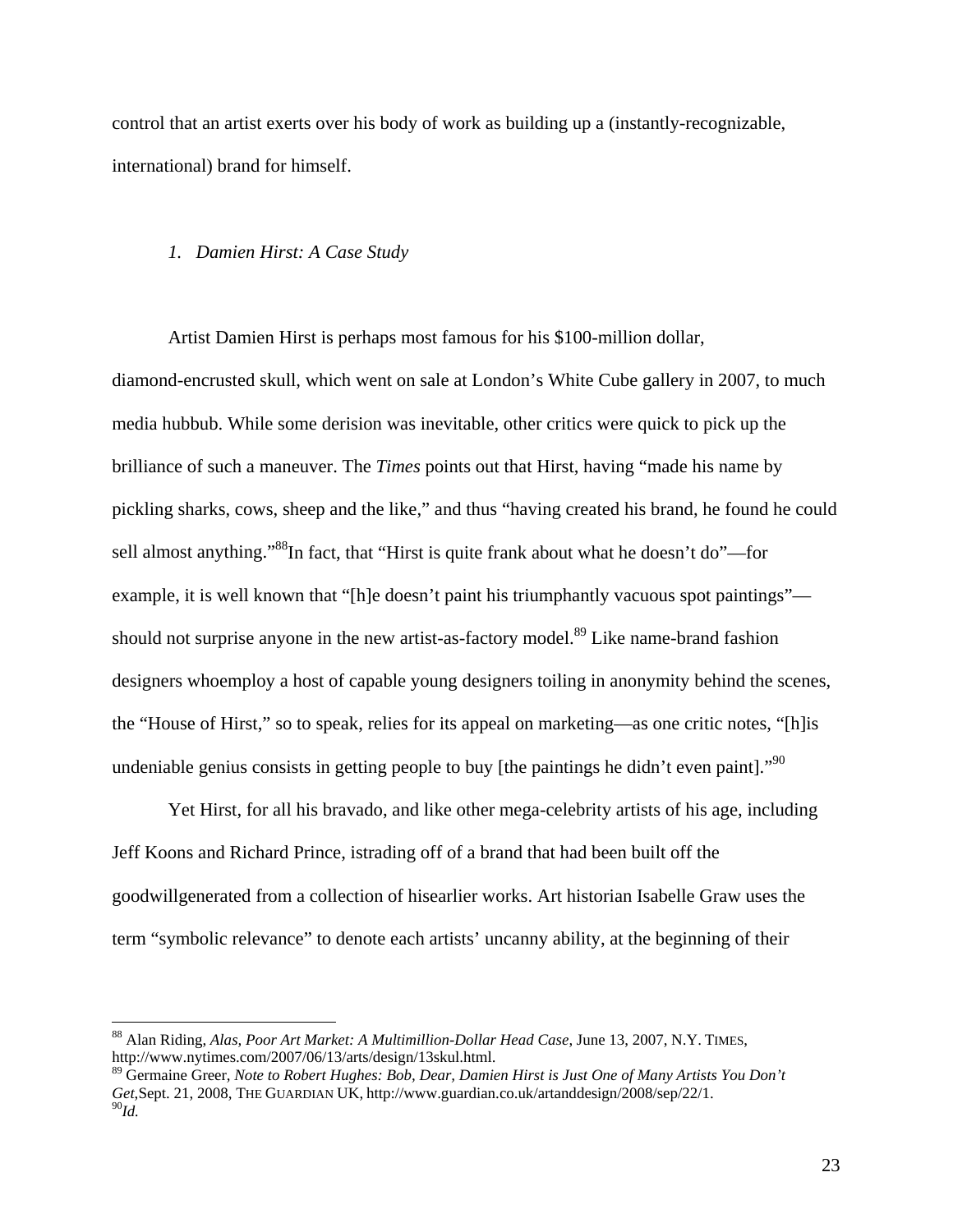careers, to tap into some specific condition of consumer capitalism.91In arguing *for* brandbuilding, I am not arguing for *all* lack of artistic meaning—rather, some initial meaning-making must be necessary, some iota of uniqueness that will first propel the artist to stardom. Koons, for example, with his early Banality series of 1988, "evoked an idealist belief in the redemptive function of art, only to render it absurd once and for all."<sup>92</sup>Likewise, Richard Prince made a name for himself in the late '70s with his re-photographed advertisements of "watches, pens, necklaces, or living rooms" which "further heighten[ed] the intended appeal of these items by means of an aesthetic procedure that intensifies the glow of the original image.<sup>"93</sup> Both examples show that "the market value of an artwork can refer to a symbolic relevance attributed to an artist at some earlier moment just as, conversely, symbolic value once attributed extends to future works, amounting to a long-term credit."<sup>94</sup> Replace "symbolic value" with the term "goodwill," and what you have is a classic trademark argument in which the trademark-holder, having shored up his reputation via early successes, can now depend on his mark for future profit (that the artist might now employ assistants to do the bulk of his work should upset no one—consider trademark licensing or franchising schemes). And finally, in what is an all-too-witting acknowledgment of the business of art, California artist Dan Flavin issues graph paper certificates for all his works, "which validate[s] the authenticity of the work with both the artist's signature and the imprint of a New York corporate seal in the name of Dan Flavin, Ltd."<sup>95</sup> Flavin's use of his name as both artistic authority and corporation is both self-consciously tongue-in-cheek yet necessary in the world of the contingent object: the "certificates played an important role in the marketability of pieces where the physical object was made from off-the-

<sup>91</sup>GRAW, *supra* note 53, at 49.

<sup>92</sup>*Id.* at 53.

<sup>93</sup>*Id.* at 49.

<sup>94</sup>*Id.* at 55.

<sup>95</sup>BUSKIRK, *supra* note 77, at 53.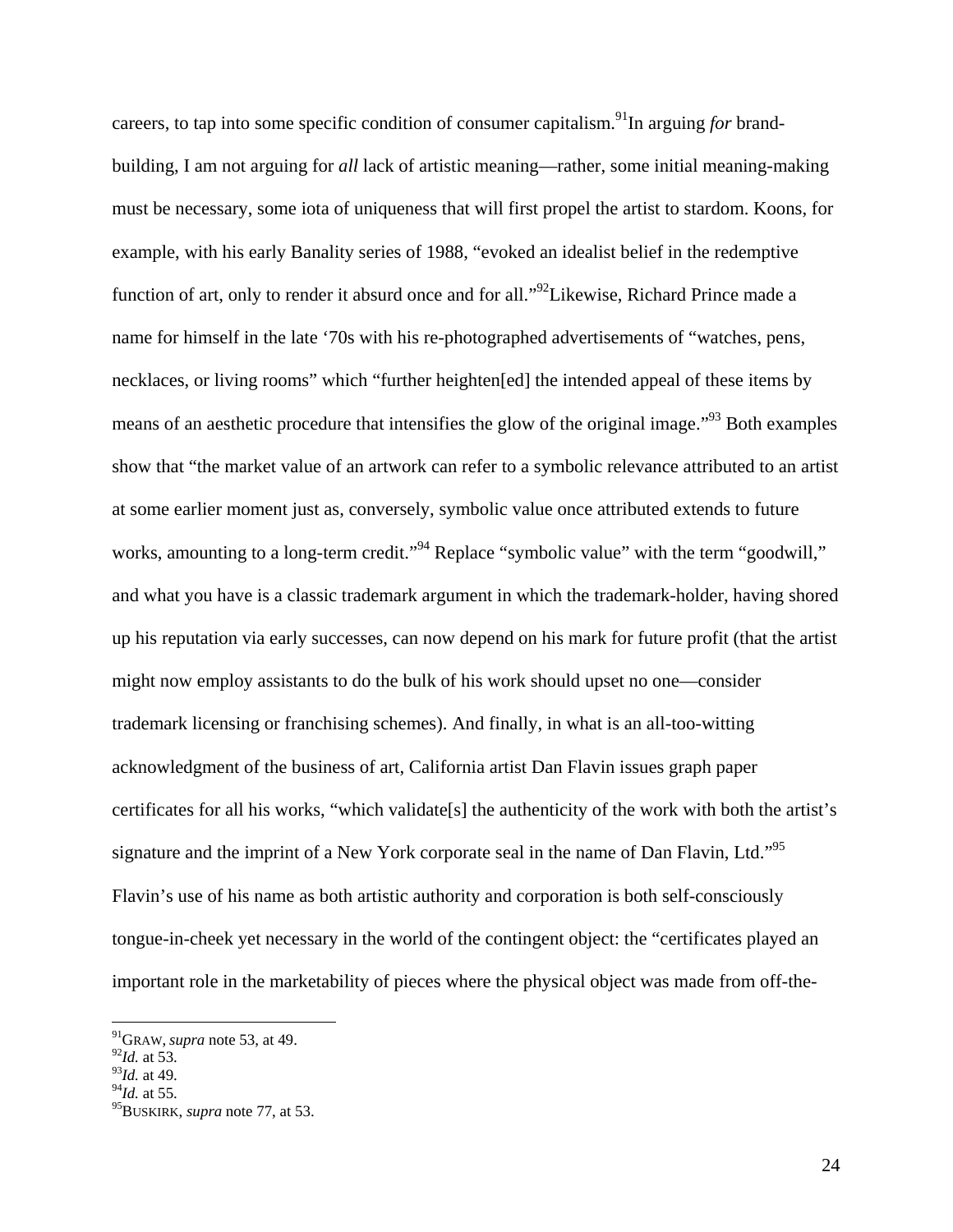shelf elements" (Flavin's pieces frequently consist of everyday household objects like fluorescent light tubes), guaranteeing that *this* light tube is not just any old light tube—it is a Flavin "original".96

Returning to Hirst, while it's true that at the time of the diamond skull's creation, "[t]he 'Hirst brand' was simply too established, essentially guaranteeing symbolic relevance,"97 the creation of the skull *itself* was both a brilliant PR move in the ultimate construction of the Hirst brand as signaling irreverent excess and purposeful de-skilling, and symbolically relevant, a nodding wink to the vanities of the art world in which, indeed, "the price tag is the art."<sup>98</sup>

# **PART III: COMPARING MORAL RIGHTS AND TRADEMARK LAW**

 So what does this all have to do with moral rights?As has already been noted, we must begin by shifting our current conception of moral rights as somehow protecting a unique set of artists' interests unlike, and loftier than,any other (the term "moral," unfortunately, does not help).<sup>99</sup>In fact, a brief comparison between moral rights law and trademark law will garner many more parallels than dissimilarities.I find this comparison significant for a few reasons: the most obvious being that trademark is meant to regulate consumer goods—precisely what I am arguing art objects are today. Secondly, and perhaps more significantly, part of the opposition to moral rights stems from the belief that these rights are somehow unique compared to traditional copyright and trademark law—as many commentators never fail to point out, American intellectual property law seeks to vindicate the economic, rather than the personal, interests of

<sup>&</sup>lt;sup>96</sup>*Id.* at 56.<br><sup>97</sup>GRAW, *supra* note 53,at 40.<br><sup>98</sup> Riding, *supra* note 88.

<sup>&</sup>lt;sup>99</sup> For a brief discussion of the "assumption embedded in moral rights law...that works of visual art deserve special treatment in the law because they are especially valuable and unlike other object," see Adler, *supra* note 4, at 269.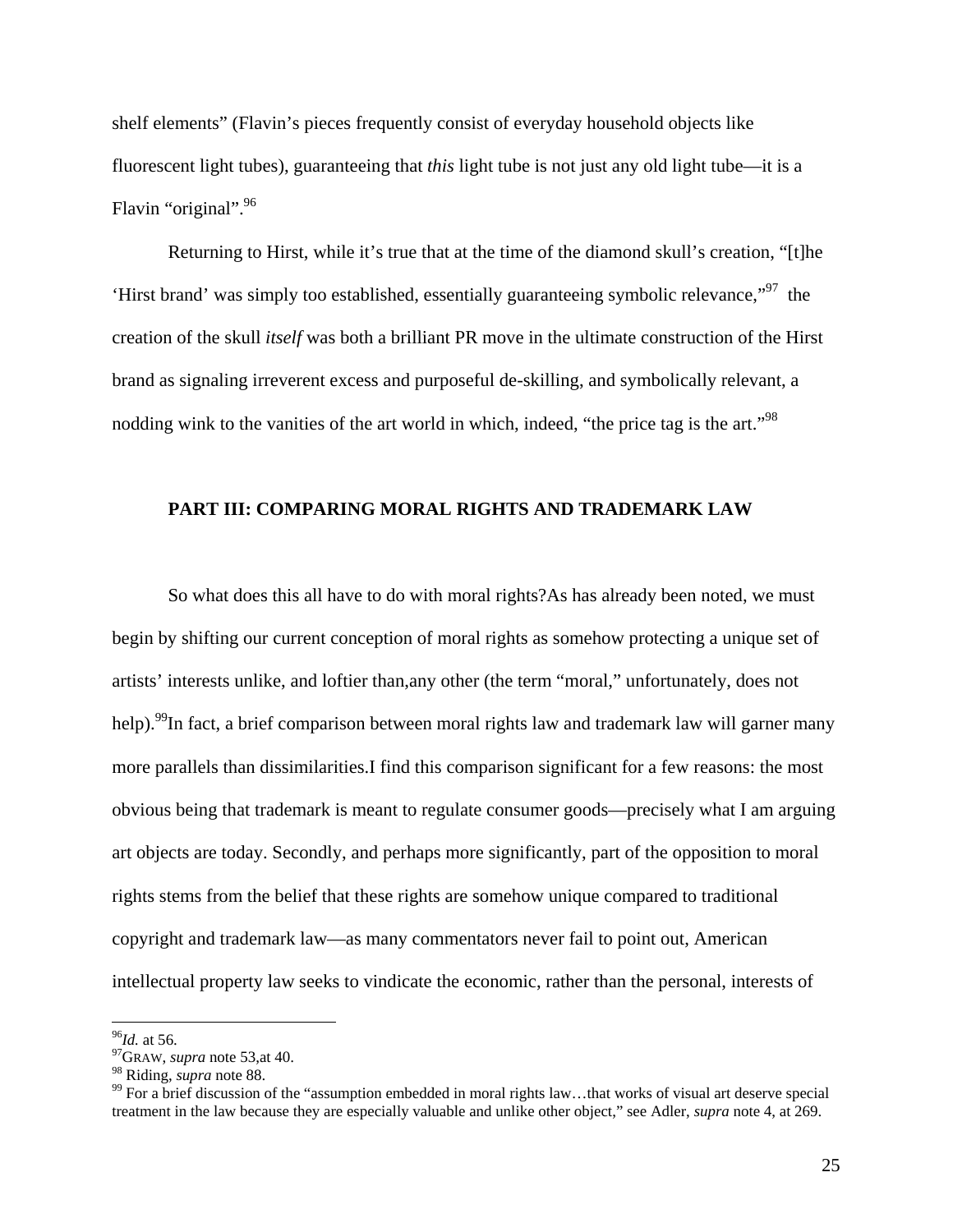authors.<sup>100</sup>My argument is that moral rights, much like trademark law (which I use to encompass trade dress,<sup>101</sup> as well), can instead regulate a set of distinctly economic rights—both by decreasing search costs for art buyers and the art-viewing public, and by giving artists an incentive to create without having other actors unfairly reap the benefits of their goodwill (which, in turn, incentivizes the creation of a consistent, quality body of work).<sup>102</sup>I will now look at three unique trademark principles in turn and discuss their relevance to moral rights: the abrogation of the "first sale doctrine," the Lanham Act's prohibition against source confusion (or "passing off"), and, lastly, the principles of dilution and tarnishment for famous brands.

## *A. Trademark's Abrogation of the "First Sale Doctrine"*

Americans get very protective of their property. I mean protective to encompass the right to alter it, sell it, destroy it, transfer it—in short, the belief that because you now own it, you should be able to do whatever you'd like with it. Thus, the annoying idea that a trademark holder might be able to control how an owner disposes of his propertywas formally done away with by the Supreme Court in the 1924 case *Prestonettes, Inc. v. Coty*<sup>103</sup>, which established what is now known as the "first sale doctrine". There, the Court held that the defendant, who had

<sup>100</sup>*See, e.g.*, Gilliam v. American Broadcasting Companies, 538 F.2d 14, 24 (2d Cir. 1976); Justin Hughes, Symposium, *American Moral Rights and Fixing the Dastar "Gap*, 2007 UTAH L. REV. 659 (2007); *"*Roberta Kwall, *The Right of Publicity vs. the First Amendment: A Property and Liability Rule Analysis*, 70 IND. L. J. 47, 59-60  $(1994)$ .

 $101$  Also actionable under Section 43(a), "trade dress" is "a category that originally included only the packaging, or "dressing," of a product, but…has been expanded by many…to encompass the design of a product." Wal-Mart Stores, Inc. v. Samara Bros., Inc., 529 U.S. 205, 209 (2000) (also explaining that trade dress "constitutes a 'symbol' or 'device' for purposes of the relevant [Lanham Act] sections").

<sup>102</sup> The economic justifications for trademark law are numerous. *See, e.g.*, Nicholas Economides, *The Economics of Trademarks*, 78 TRADEMARK REP. 523 (1988); Ralph H. Folsom & Larry L Teply, *Trademarked Generic Words*, 89 Yale L.J. 1323 (1980); William P. Kratzke, *Normative Economic Analysis of Trademark Law*, 21 MEM. ST. U. L. REV. 199 (1991); William M. Landes & Richard Posner, *Trademark Law: An Economic Perspective*, 30 J. LAW & ECON. 265 (1997).<br><sup>103</sup> 264 U.S. 359 (1924).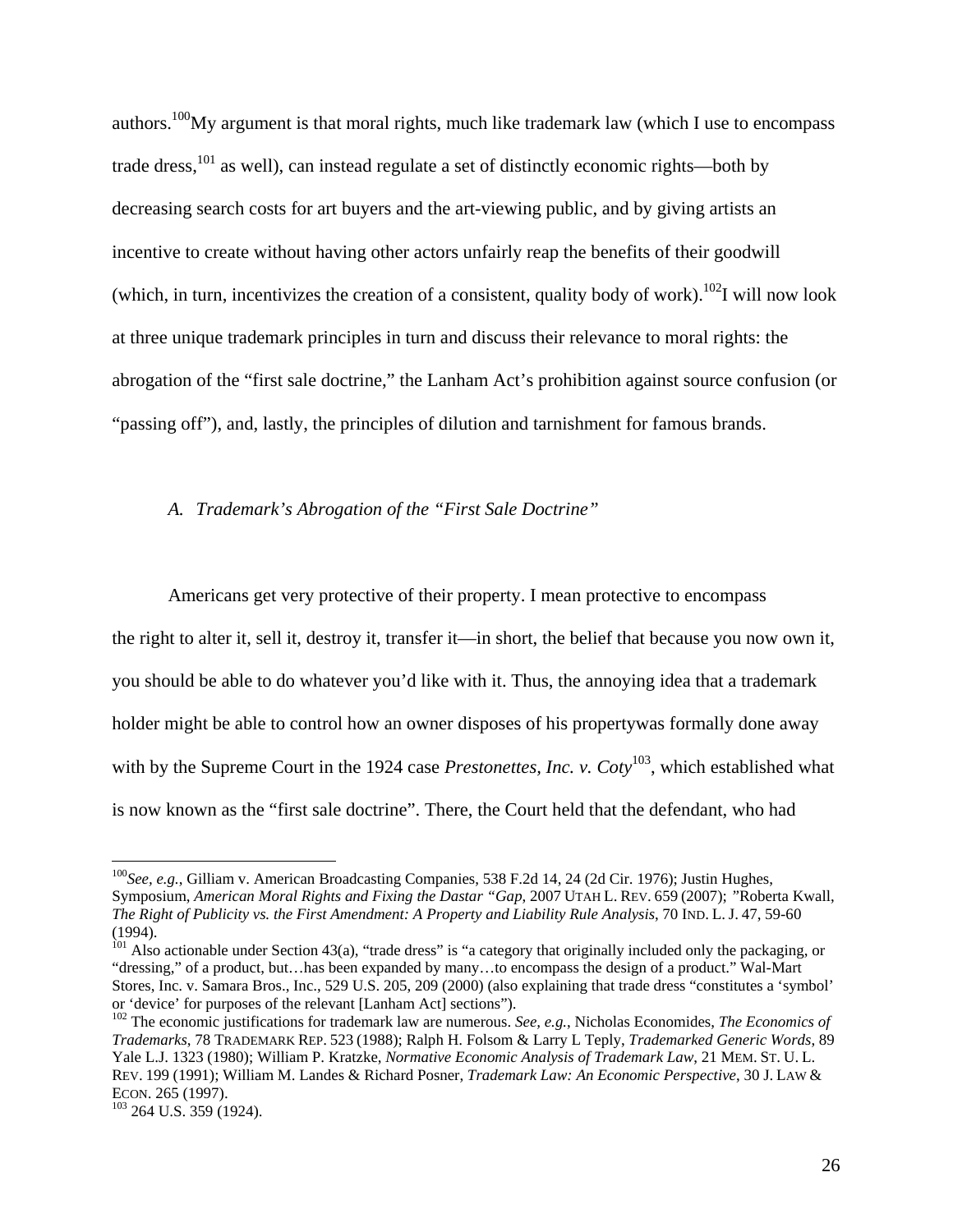originally purchased plaintiff's perfumes, "had a right to compound or change what it bought, to divide either the original or the modified product, and to sell it so divided."<sup>104</sup>Since then, sellers in the "aftermarket" for goods (redistributors, for example) have invoked the doctrine, sometimes successfully, against a trademark owner's infringementclaims.<sup>105</sup>

 But this defense is not absolute. Courts have relied on both a likelihood of confusion to purchasers*and observers* in finding *against* the defendant and *for* trademark infringement. For example, in *Rolex Watch, U.S.A., Inc. v. Michel Co.*<sup>106</sup>, the court found that a defendant who sold used Rolex watches with "reconditioned" or "customized" non-Rolex parts, in retaining the original "Rolex" trademark, was "deceptive and misleading…and likely to cause confusion to subsequent or downstream purchasers, as well as to persons observing the product."107*Rolex* was just one of several cases holding that a substantial alteration of the original product may no longer be sold with the original trademark.<sup>108</sup>

 That a trademark owner has the right to enjoin use of its trademark in connection with a substantial alteration of its original product is highly similar to an artist's right to prevent the distortion, mutilation, or modification of his work that would subsequently be prejudicial to his honor or reputation, and the use of his name in connection therewith.The phrase"*prejudicial to an artist's honor or reputation*" *may* seem tainted with traditional "moral rights" rhetoric, but it need not be so: as discussed in Part I, an artist *trades* in his reputation—for example, that he is a "high art" artist and has sold valuable pieces before (coincidentally, Hirst's claim for why he can

<sup>&</sup>lt;sup>104</sup>*Id.* at 368.<br><sup>105</sup>*See, e.g.*, Beltronics USA, Inc. v. Midwest Inventory Distribution, LLC, 562 F.3d 1067 (10th Cir. 2009); Sebastian International, Inc. v. Longs Drug Stores Corp., 53 F.3d 1073 (9th Cir. 1995); Alexander Binzel Corp. v. Nu-Tecsys Corp., 785 F. Supp. 719 (N.D.Ill. 1992); Scarves by Vera, Inc. v. Am. Handbags, Inc., 188 F. Supp. 255 (S.D.N.Y. 1960).<br><sup>106</sup> 179 F.3d 704 (9th Cir. 1999).

<sup>&</sup>lt;sup>107</sup>*Id.* at 707.<br><sup>108</sup>*See* Rolex Watch USA, Inc. v. Meece, 158 F.3d 816 (5th Cir. 1998) (Rolex watches "enhanced" with non-Rolex parts infringed on trademark); Bulova Watch Co. v. Allerton Co., 328 F.2d 20 (7th Cir. 1964) (re-fitting Bulova movements and dials into non-Bulova diamond-decorated cases results in a new product).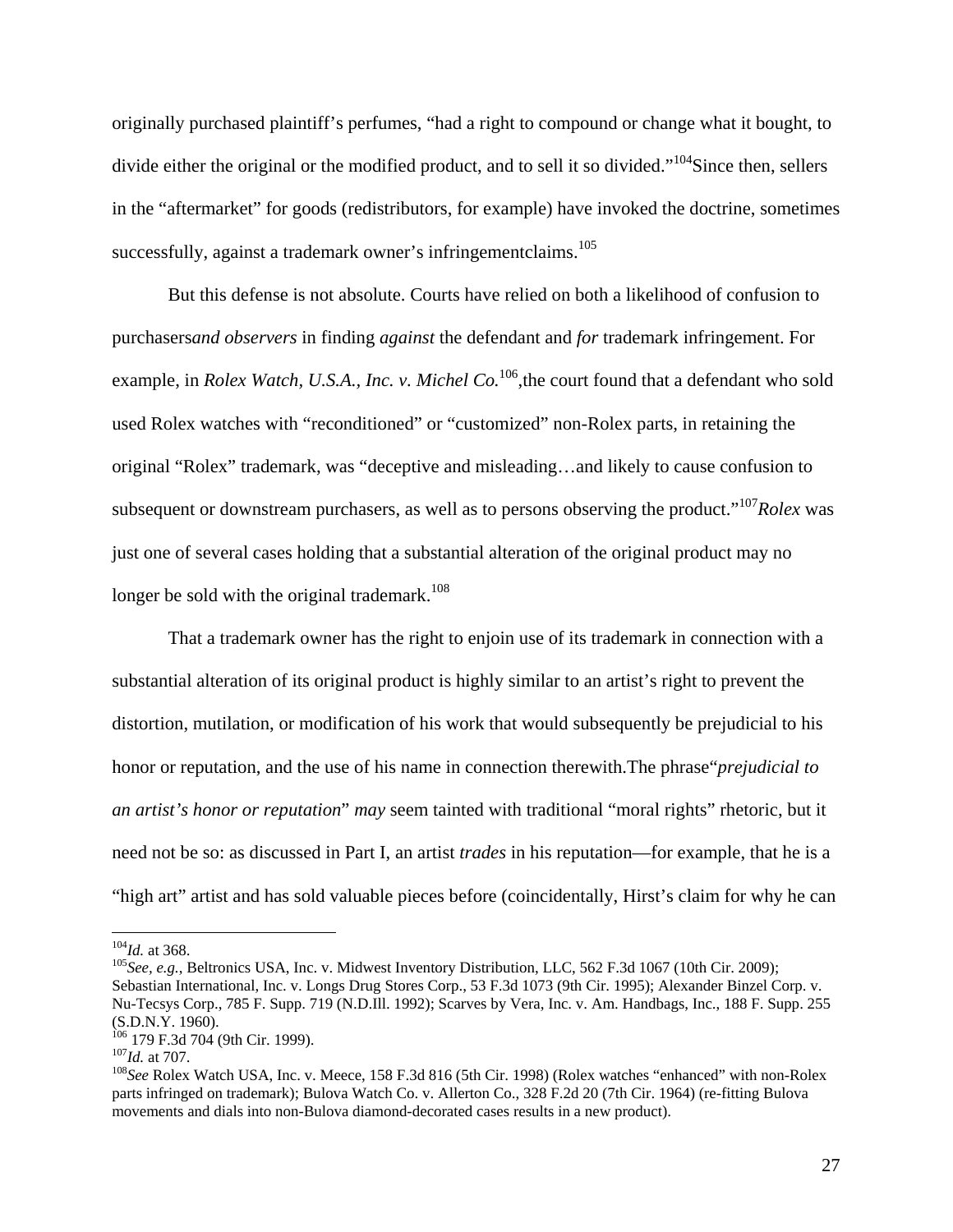get away with selling art objects that are "pure kitsch"109)—it is what informs our understanding of new work that might otherwise remain contextless and inexplicable, and it is *also* what art buyers and sellers are implicitly trading off of when they sell (to return to the introduction) a box of brown clothes for a 5-digit price. That is—the box of brown clothes is not valuable*on its own*, but only *becomes* valuable in light of the fact that it is "an X original" (and, likewise, that it is "an Xoriginal" is only significant because of the entire body of work that X has produced before this moment in time that has rendered him an art world superstar).

 So, then, what if the owner of an artwork decides to cut it up into six pieces and then sell the pieces separately? In what is perhaps the most famous case invoked in support of moral rights law, the French artist Bernard Buffet painted a refrigerator and sold it at a charity auction."Six months later the catalog for another auction included a 'Still Life and Fruits' by Bernard Buffet, illustrated and described as a painting on metal. Inspection showed that the painting was one of the panels decorating the front of the refrigerator."110 Apparently, the owner of the refrigerator had cut it up into six pieces and attempted to sell them separately, "evidently to increase its resale value."111This would no doubt be a "substantial" alteration that the first sale doctrine does not protect, both because it would create a likelihood of confusion to the purchaser of "Still Life and Fruits" and to any observer who might see the work displayed (indeed, the problem of observer confusion for the fine arts is even more dire than that for commodity goods because any observation of the latter is likely incidental, whileworks of fine art are often purposefully displayed at gallery shows, loaned to museums, and the like).

<sup>&</sup>lt;sup>109</sup>DAMIEN HIRST, NEW RELIGION 7 (2005).<br><sup>110</sup>See John Henry Merryman, *The Refrigerator of Bernard Buffet*, 27 HASTINGS L.J. 1023, 1023 (1975-1976).<br><sup>111</sup>Id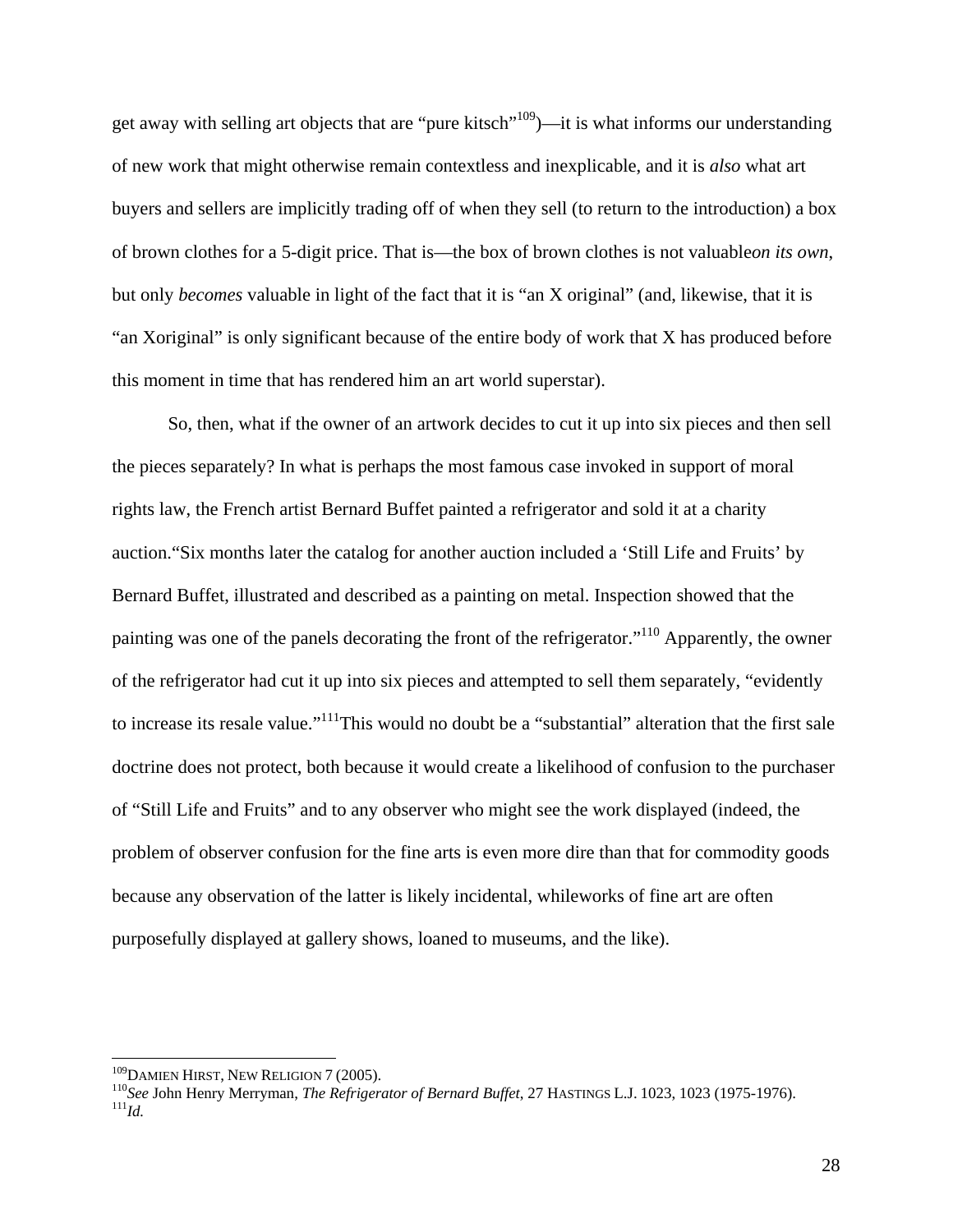Further, the use of the Buffet name creates significant free-rider problems. As the Ninth Circuit explains in another first sale case (in which the defendant had purchased Volkswagen badges and subsequently affixed them to marquee labels):

[Defendant] contends that in "first sale" cases the element of free-riding present in other post-purchase confusion cases disappears because the producer has paid the price asked by the trademark owner for the "ride." This contention misses the point. When a producer purchases a trademarked product, that producer is not purchasing the trademark. Rather, the producer is purchasing a product that has been trademarked. If a producer profits from a trademark because of postpurchase confusion about the product's origin, the producer is, to that degree, a free-rider. $^{112}$ 

 Likewise, the owner who is hoping to "increase resale value" in its cut-up Buffet panels is making an implicit free-rider assumption: that he can do so because the Buffet name is valuable, *and not* because he means to create some newer, better work.While this case may strike some as unusual, it is, unfortunately, not unique. Others have cut up, for example, paintings by the French painter Henri de Toulouse-Lautrec(into not just six, but *ten*, pieces) and Picasso's *Trois Femmes*, purchased for \$10,000, subsequently cut into 500 one-inch squares, and sold off for \$100 a piece—creating a hearty  $$40,000$  profit.<sup>113</sup> The clever "entrepreneur" even remarked, "If this thing takes off, we may buy other masters as well and give them the chop."<sup>114</sup>

<sup>&</sup>lt;sup>112</sup> Au-Tomotive Gold, Inc. v. Volkswagen of America, Inc., 603 F.3d 1133, 1138 (9th Cir. 2010).<br><sup>113</sup>*See* MERRYMAN, *supra* note 10, at 439. <sup>114</sup>*Id.*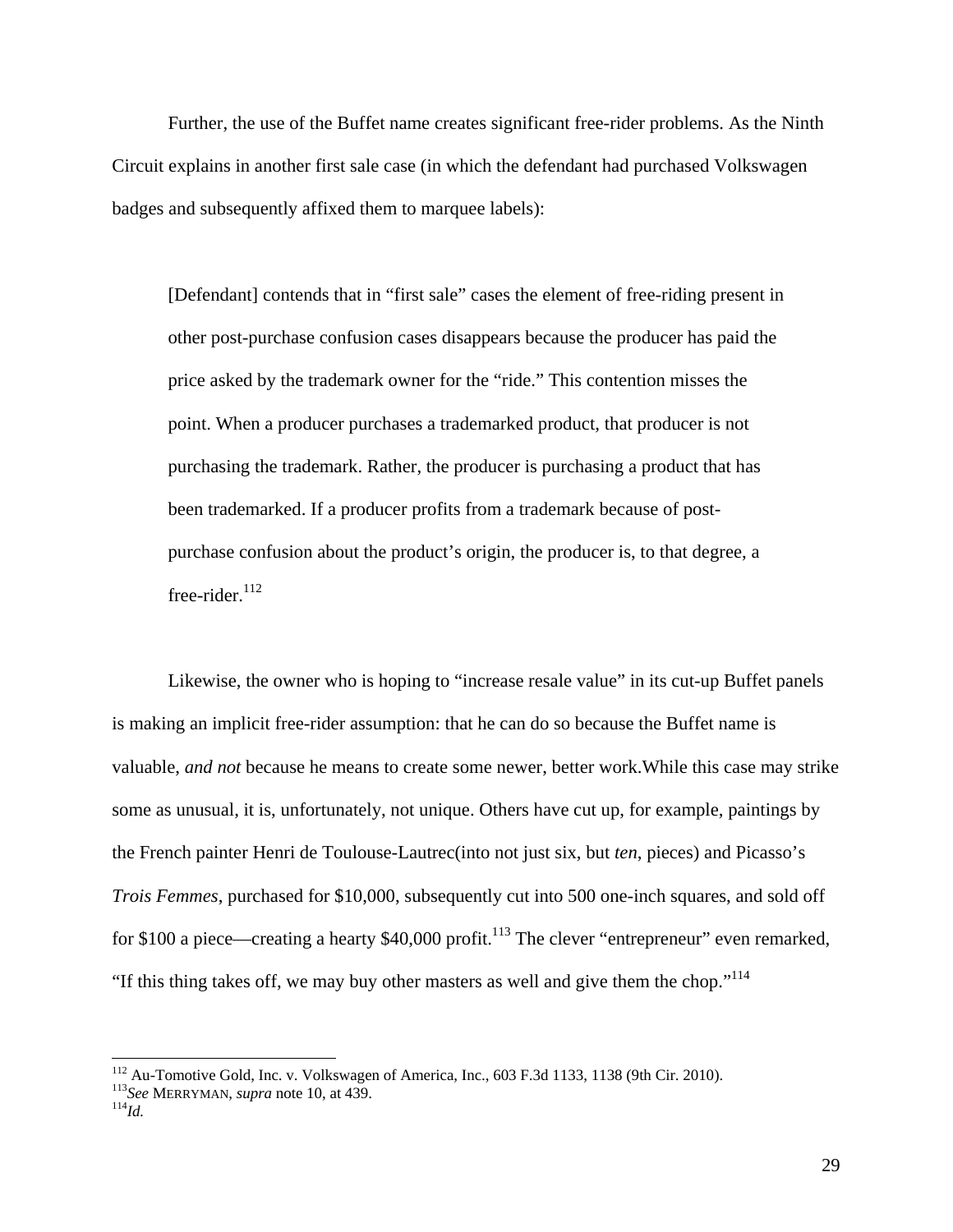Further, the practice of cutting up art and selling the pieces is especially problematic because it decreases the scarcity value of the Buffet brand, in both the quantity/price trade-off sense ("as supply is reduced for substitutable goods, the market price for those goods increases") and the "possibility that works of art are a form of 'collectable' good whose value to its owner derives in significant part simply from its scarcity."<sup>115</sup>Inundating the market with piece-meal art in larger quantity than the original presents obvious problems for fine artists in particular, who may wish to limit the number of goods placed in the market.

# *B. Source Identification andSource Confusion*

In the prior Section's discussion of the first sale doctrine, I have glossed over the "likelihood of confusion" standard that is necessary to prove trademark infringement in a 43(a) Lanham Act claim.<sup>116</sup>The standard, which charges the infringer with causing confusion, mistake, or deception with regard to "the affiliation, connection, or association of such person with another person, as to the origin, sponsorship, or approval of his or her goods, services, or commercial activities by another person,"<sup>117</sup> serves a helpful way to re-frame the dialogue regarding authorial intent from one of personal interests<sup>118</sup> to economic ones.

That is, the very *idea* of a discernable "authorial intent" worth protecting has come into some assault within postmodern art circles. Commentators have argued that it makes *no sense* to speak of "intent" as if there were a single author who controlled the end product (opting instead

<sup>&</sup>lt;sup>115</sup> Hansmann & Santilli, *supra* note 14, at 111 n.49.<br><sup>116</sup> 15 U.S.C. § 1125(a).<br><sup>117</sup>*Id.*<br><sup>118</sup>*See, e.g.*, Roberta Kwall, *Fame*, 73 IND. L.J. 1 (1997) (arguing that both "the right of publicity and moral rights seek to protect the integrity of texts by rejecting fluidity of interpretation by the public in favor of the author's interpretation").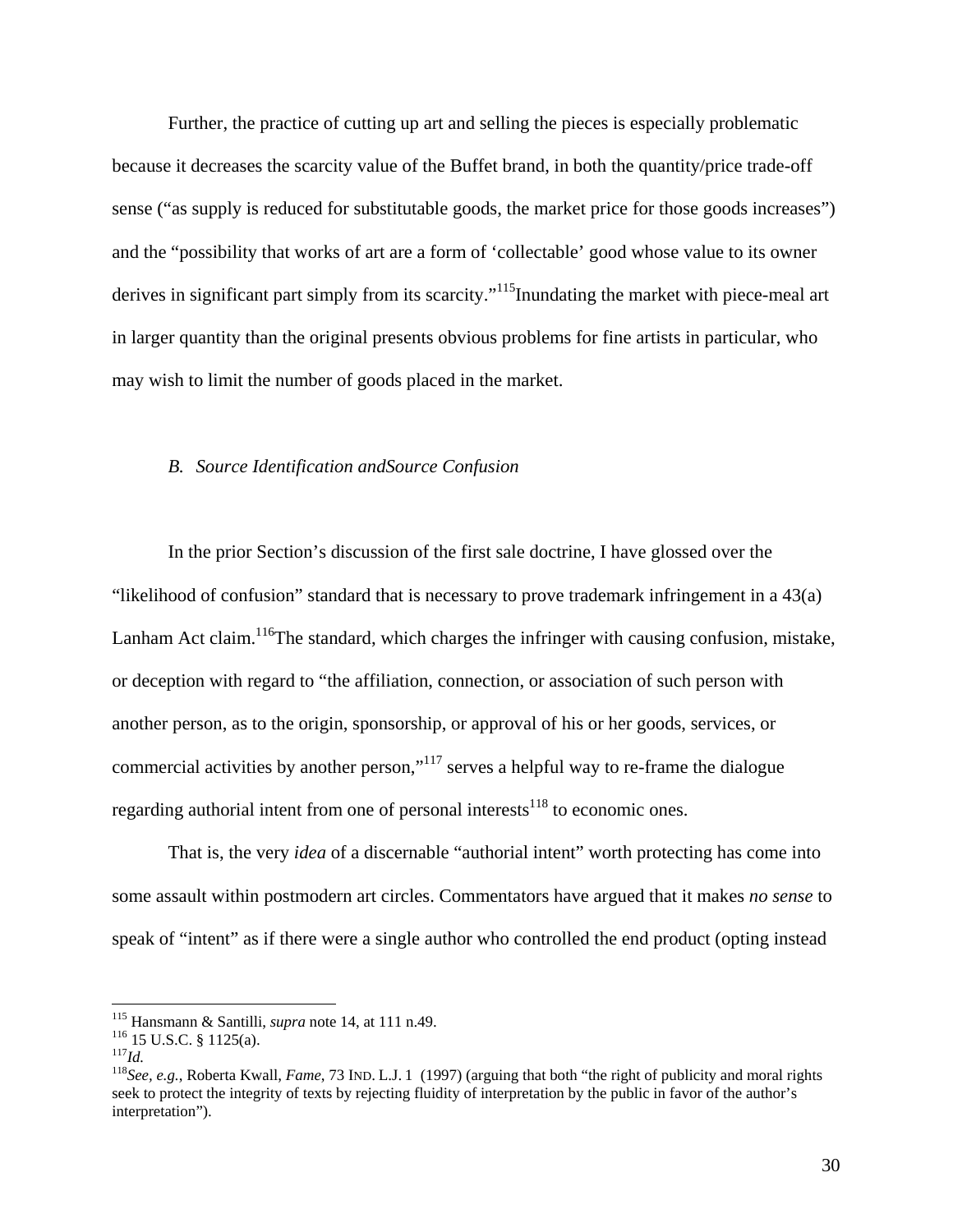for a world with multiple authors or the author-as-construct),  $119$  and further, that authorial intent is impossible to determine,<sup>120</sup>so a work should just exist *ab initio*, as if divorced from the author.<sup>121</sup> The latter conceptually makes sense (sure, authors are all building off what came before so in that sense there is no "single" author of a work, and sure, once the work has left the artist's hands, it can and probably should be open to all sorts of interpretations), yet provides an easy target against moral rights law and its assumed correlation between artist and work. If we sever the connection altogether, then an artist certainly does not possess any more right to control the (I have deliberately avoided using the possessive) work than, for example, a museum curator or a clever critic who has figured out a way to alter the work so as to make it more profitable.<sup>122</sup>

Yet the critique also makes sense if we consider the "author" not as the ultimate creator but as serving a source-identifying function: when we *say* "this is a Warhol," we mean to conjure up all sorts of associations with the Warhol brand—not least of which is that it is extremely high in price, but also that it may be, for example, purposefully de-skilled, playful, or irreverent. All these associations are part of the deliberate choices Warhol has made in putting into the stream of commerce, and hence, into the public eye, a specific body of work.Artist name as source-

<sup>119</sup> The classic text is Roland Barthes, *The Death of the Author*, *in* IMAGE-MUSIC-TEXT 142, 146 (Stephen Heath trans., 1977), in which Barthes argues the only power of the post-modern author is to "mix writings"; *see also*Peter Jaszi, *Toward a Theory of Copyright: The Metamorphoses of "Authorship"* (arguing that authorship is a sociallyconstructed category reliant on the Romantic notion of an inspired genius), 1991 DUKE L.J. 455; Martha Woodmansee, *The Genius and the Copyright: Economic and Legal Conditions of the Emergence of the 'Author,'* 17 EIGHTEENTH-CENTURY STUD. 425, 428-30 (1983-1984) (same).<br><sup>120</sup>*See* Adler, *supra* note 4, at 278 ("The belief—that we can discern, let alone police, artistic intention, that it is

necessarily relevant to the meaning of a work—is premised on naïve theories of interpretation.").

<sup>121</sup> Nabakov, for example, had proclaimed in the Afterword to *Lolita* that it "is childish to study a work of fiction in order to gain information...about the author." VLADIMIR NABAKOV, LOLITA 334 (Knopf 1992) (1955).<br><sup>122</sup> As is the case of famous modernist critic Clement Greenberg and his "stripping" of David Smith sculptures that

actually rendered them more valuable than the painted ones. *See* Sarah Hamill, *Polychrome in the Sixties: David Smith and Anthony Caro*, ANGLO-AMERICAN EXCHANGE IN POSTWAR SCULPTURE, 1945-1975, at 91, 93 (2011), http://www.getty.edu/museum/symposia/pdfs\_stark/stark\_online\_archival\_144dpi.pdf(citing Rosalind Krauss, *Changing the Work of David Smith*, 62 ART IN AM. 30 (Sept.-Oct. 1974)). However, it doesn't much matter if Greenberg created more market value, for the sculpture may no longer accurately be branded a David Smith. Smith implicitly evokes this concept of misrepresentation in an angry letter to *ARTnews*: "Since my sculpture *17h's*…during the process of sale and resale, has suffered a willful act of vandalism….I renounce it as my original work and brand it as a ruin. My name cannot be attributed to it, and I shall exercise my legal rights against anyone making this representation." MERRYMAN, *supra* note 10, at 441.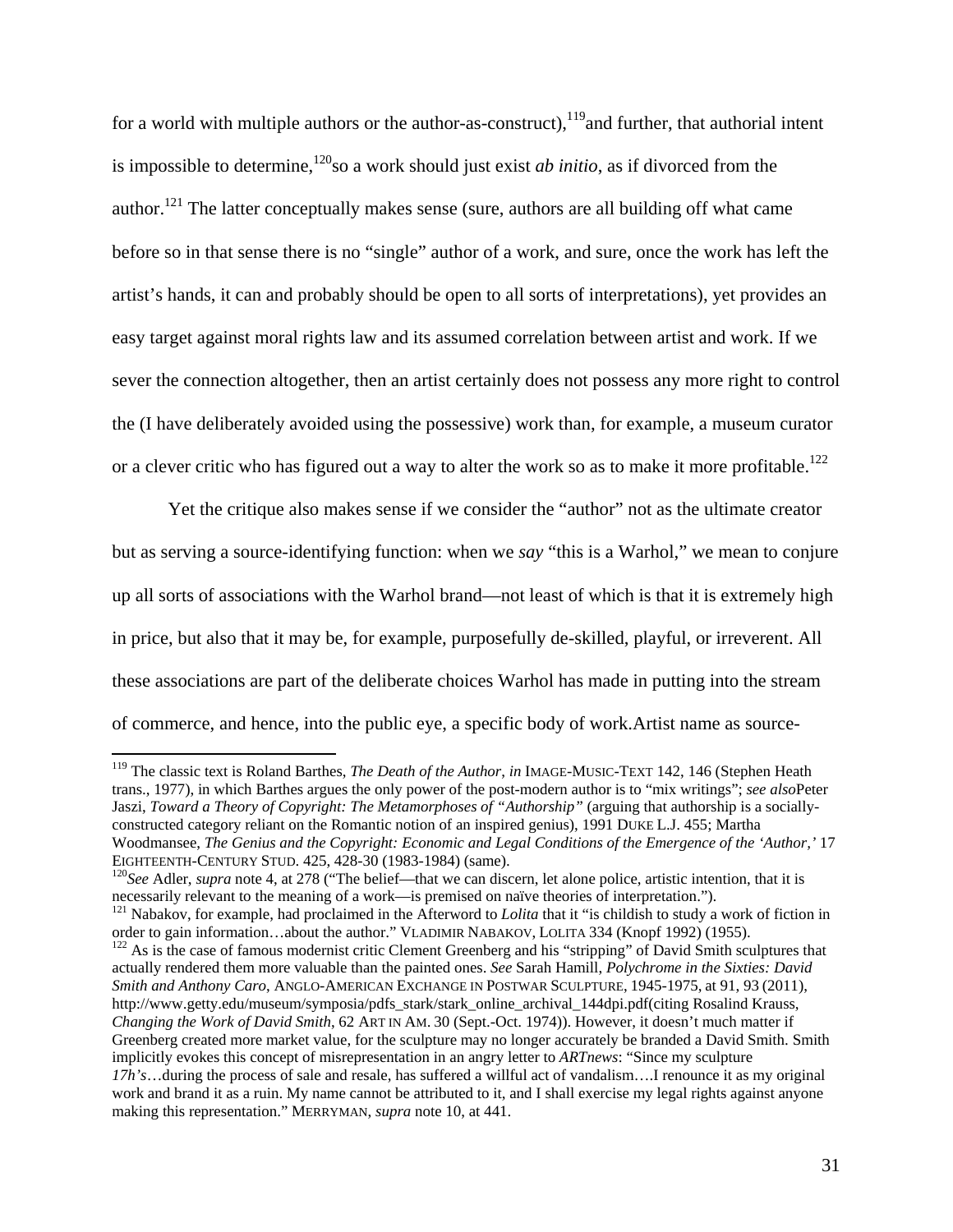identifying function makes sense in a contemporary art market in which it is well-known that frequently, assistants are the ones actually "making" or "creating" the art.<sup>123</sup> The artist himself performs the legitimating function, as a fashion designer would place his trademark on a host of items actually designed by a team of assistants, of merely *signing off on the work*, and thus *making it*"a Warhol." Yet to label it a "Warhol" when the artist himself *did not willfully sign off on this specific modified or mutilated object*is misleading, for now the artist is neither the "origin" of the product (i.e. coming from the Warhol "factory") *nor* professes to sponsor or approve it in any way. This not only imposes negative externalities (by increasing search costs) on the art consumer, but also allows another party to reap the financial rewards associated with the famous Warhol name.<sup>124</sup>

To return to Buffet's refrigerator, the labeling of one of the refrigerator panels as "Still Life and Fruits by Bernard Buffet" is misleading, for Buffet was neither, to borrow the Supreme Court's definition of "origin" in the 2003 Lanham Act case *Dastar Corp. v. Twentieth Century Fox Film Corp.*, "the producer of the tangible product sold in the marketplace," nor had he "commissioned or assumed responsibility for ('stood behind') production of the physical product."125He created a refrigerator. By dicing it up into six parts, the owner has subsequently created six new works (he, and not Buffet, is now the new producer or "source"), and should not be permitted to unfairly profit off of the Bernard Buffet name in selling them.<sup>126</sup>

 $123$  See supra note 53 and accompanying text.

<sup>&</sup>lt;sup>124</sup>Cf. Qualitex Co. v. Jacobson Products Co., 514 U.S. 159, 163-164 (1995) (stating trademark's goals as reducing consumer search costs and insuring "a producer that it…will reap the financial, reputation-related rewards associated with a desirable product").<br><sup>125</sup> Dastar Corp. v. Twentieth Century Fox Film Corp., 539 U.S. 23, 32-33 (2003).

<sup>&</sup>lt;sup>126</sup> It should be noted too that Buffet was an early example of the artist-as-businessman, as art critics in his day called him the "Rembrandt of the stock market speculators." GRAW, *supra* note 53, at 194.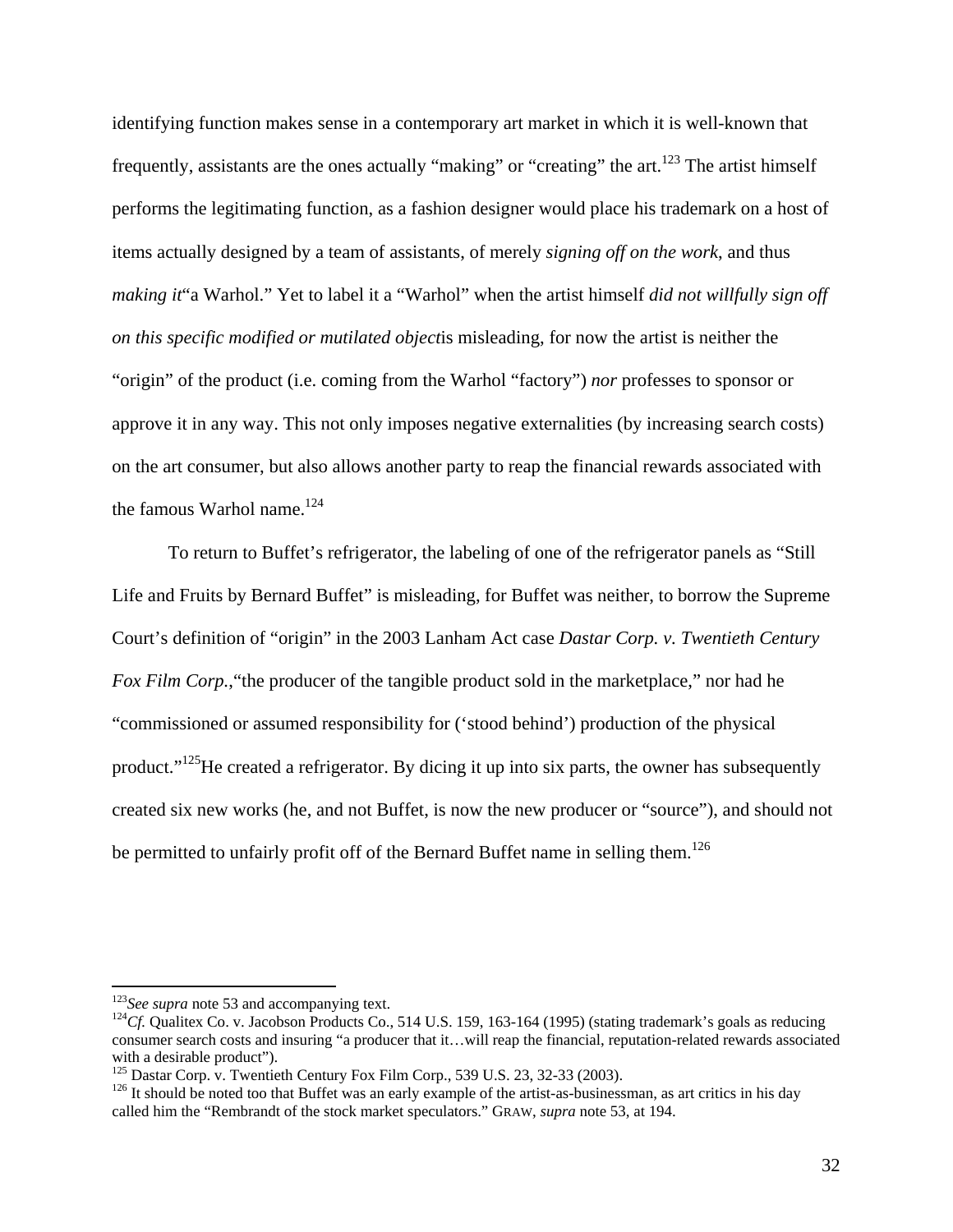## *C. Famous Artists, Famous Brands: A Brief Note on Dilution*

Throughout this piece, I have mentioned a trademark owner's right to prevent "dilution" of his brand in passing. In this Section, I shall discuss briefly the rights of dilution by blurring and dilution by tarnishment, which apply only to famous marks.<sup>127</sup> The former, as defined by the Lanham Act, prevents the association between the defendant's mark and a famous mark that would impair the *distinctiveness* of the famous mark, while the latter prohibits the association between the defendant's mark and a famous mark that would harm the *reputation* of the famous mark. While the only provision of VARA requiring an artist to first prove his own "fame" is the right of destruction (and there, he must prove the "recognized stature" of a specific *work*, not his general fame), the dilution right provides an interesting framework for understanding the right of attribution and the right of integrity's requirement that any distortion or modification be *prejudicial* to the artist's honor or reputation.

First, this requirement suggests that the right of integrity standing on its own—that is, a modified work that does *not* include the artist's name—nonetheless requires an association between the modified, unmarked work and the artist. Otherwise, if no association arises, it would be impossible for any harm to the artist's reputation to occur. Thus it's likely that the right of integrity would apply only in cases where a "dilution by blurring" occurs—that is, where the unmarked work would impair the distinctiveness of a famous mark. This would apply more to artists painting in distinctive styles that would arise to the level of trade dress protection than for artists who have more heterogeneous, eclectic oeuvres.128 Artists with more "instantly-

 $127$  15 U.S.C. § 1125 (2006).

<sup>&</sup>lt;sup>128</sup> See supra notes 82-85 and accompanying text.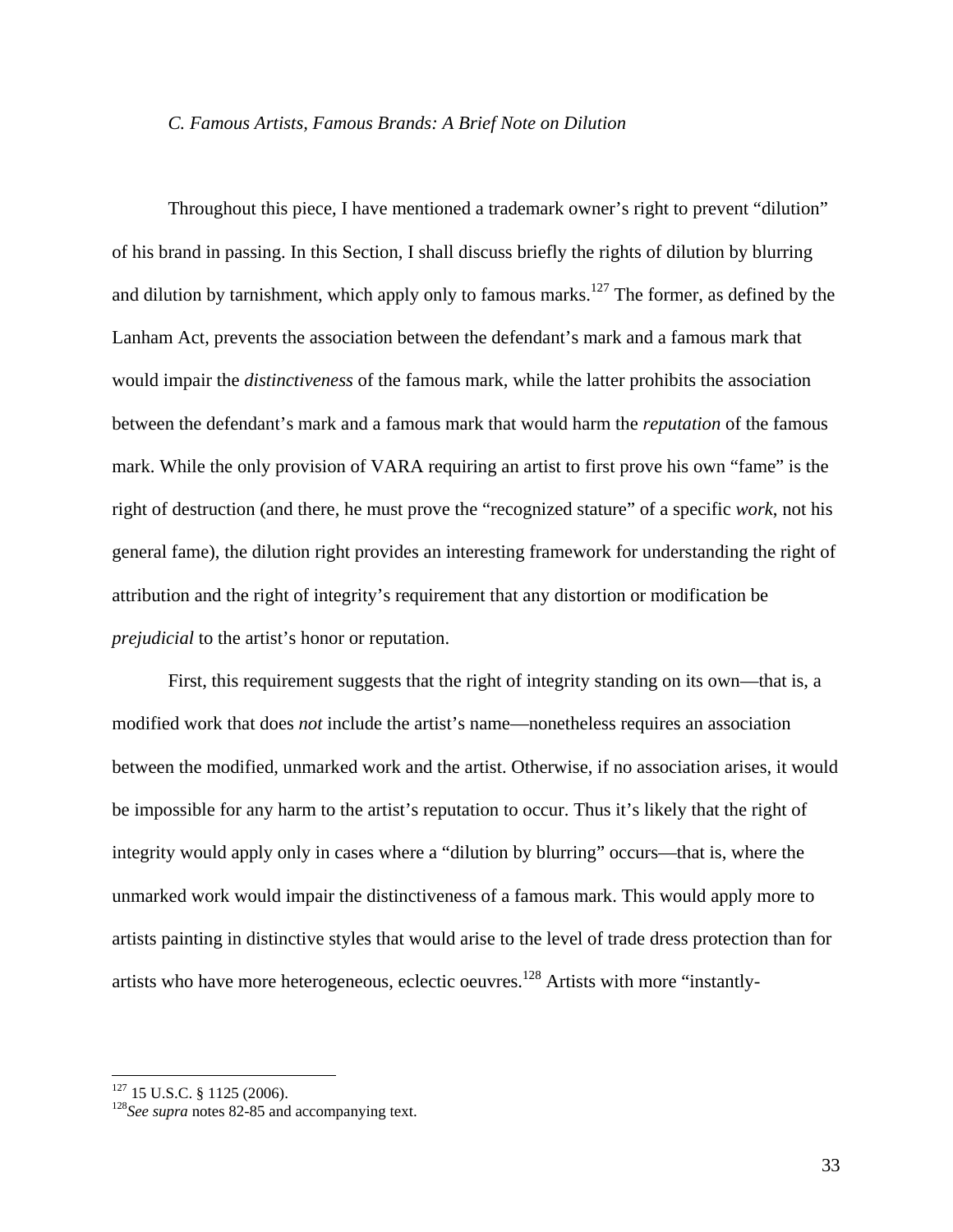recognizable"129 styles, therefore, are far more likely to evoke associations between an unmarked work that nonetheless retains much of the artist's distinct style and the artist's name.

Second, some might object that the phrase "prejudicial to the artist's honor or reputation" is strongly tinged with personhood rhetoric. But it need not be so. When a famous artist polices his mark, he is doing more than protecting his own reputation. He is also protecting other owners of his work by ensuring that the brand they own stays unique and untarnished—in effect, the artist acts as the "least-cost-avoider"in policing the mark against dilution, exemptingowners who have an economic interest in protecting the value of their work from needing to do so themselves.<sup>130</sup> Likewise, for an up-and-coming artist, he protects buyers' investment in his work, even if his work has not yet acquired distinctiveness (trademark law refers to this as "secondary meaning"<sup>131</sup>). That is, while dilution by blurring may not be possible because there is no "distinctiveness" to impair, a dilution by tarnishment-type injury could nonetheless occur if the modification is likely to harm the artist's reputation. The more untarnished a young artist's reputation stays, the more likely it is that the goodwill accrued early on in his career can be converted to a longer-term cash-out for the artist *and* earlier buyers of his work.<sup>132</sup>

<sup>&</sup>lt;sup>129</sup>*Supra* note 67 and accompanying text.<br><sup>130</sup>Thank you to Shaun Mahaffy for this point. *See also supra* note 42 and accompanying text. Of course, it is possible that the artist's *own* actions might have a deleterious effect on an owner of his work. A recent lawsuit brought by a collector of photographer William Egglesten's works alleges that Eggleston has diluted the resale value of the collector's works by issuing new large-scale prints of them. *NY Collector Sues Photographer Over Large Images*, THE WALL ST. J., Apr. 5, 2012,

http://online.wsj.com/article/APd127f6bf40654a248888b37c17ad371b.html?KEYWORDS=collector+sues. However, I note here that VARA serves as an interesting external check on an artist's own dilutive actions—if Egglesten were to issue more than 200 prints of a specific photograph, he would lose his VARA rights.

<sup>&</sup>lt;sup>131</sup>See infra note 148 and accompanying text.<br><sup>132</sup>See supra notes 63-94 and accompanying text.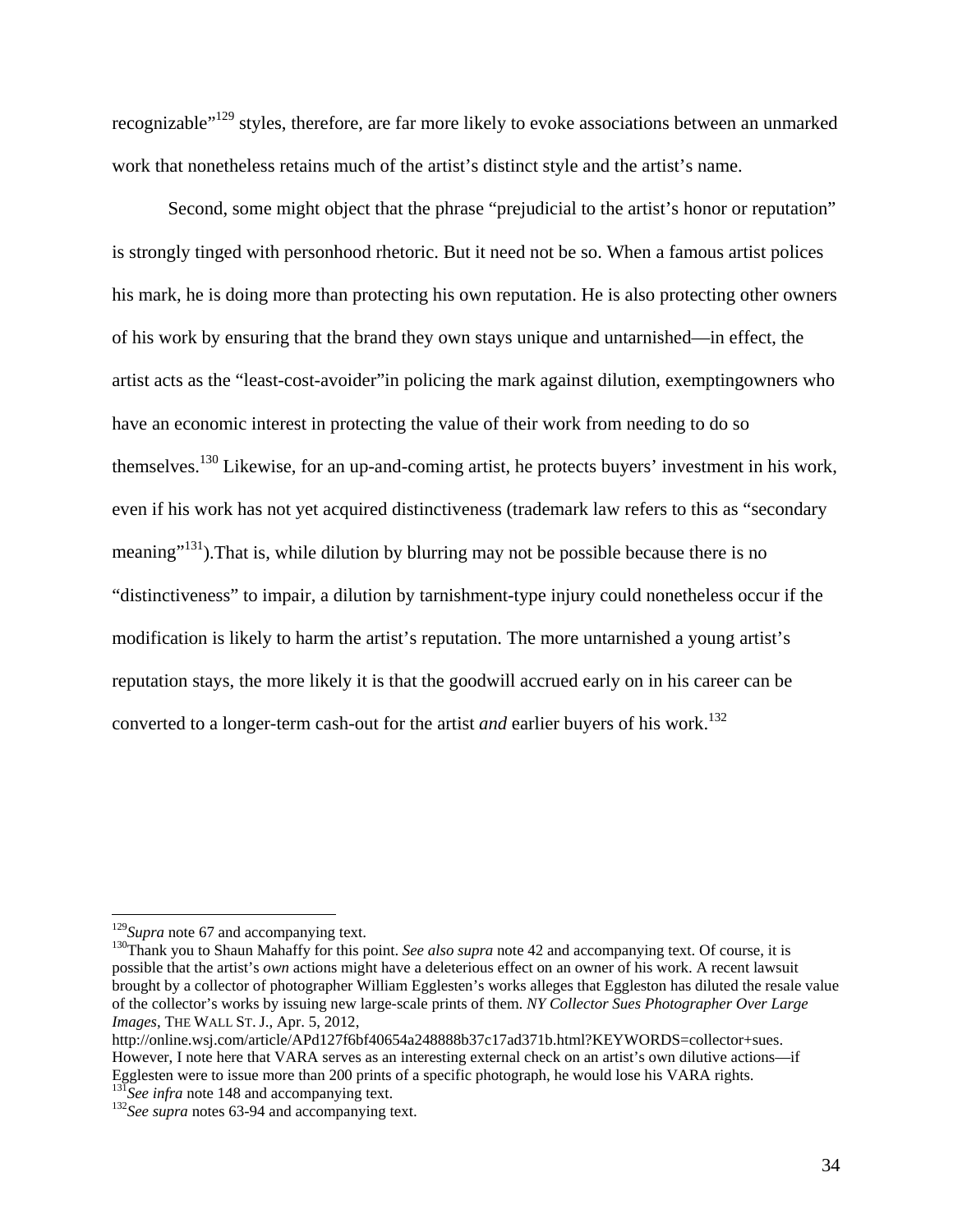# **PART IV: WHO'S AFRAID OF MORAL RIGHTS?**

Yet some might object that just because there's a connection between art and commerce, moral rights protecting artists and those protecting brands, doesn't necessarily warrant an unprecedented expansion of American intellectual property law. In this Part, I tie up some loose ends by asking whether we can achieve for fine arts what moral rights hopes to do with either a traditional copyright regime or a trademark regime, and then wrap up with the broad question of the public interest—that tricky morass that copyright law has long been said to benefit.<sup>133</sup>

## *A. Are There Alternatives?*

 

A question frequently asked of moral rights law is—why is *art* (meaning fine art, and not "the arts" as it could potentially refer to film, music, and books) special?<sup>134</sup> What is so *special* about *art* that warrants its protection? We could answer this question with lofty statements about the importance of art to our heritage, our culture, and society as a whole—and in many ways, we've done just that.<sup>135</sup>But this is a debatable point. At any rate, the extent to which the vulgarities and materialist excesses of the contemporary art market, as I've outlined above, have destroyed that notion is also up for debate. A better question to ask would be whether there was something lacking in the way of protection for the fine arts in a traditional intellectual property regime. I think that there is.

<sup>&</sup>lt;sup>133</sup> The "copyright clause" in the Constitution empowers Congress to "promote the Progress of Science...by securing for limited Times to Authors...the exclusive Right to their...Writings." U.S. CONST. art. I, sec. 8, cl. 8.<br>
<sup>134</sup>See Adler, *supra* note 4, at 295.<br>
<sup>135</sup>See H.R. Rep. No. 101-514, at 6-7 (1990), *reprinted in* 1

history extolling the merits of art for society).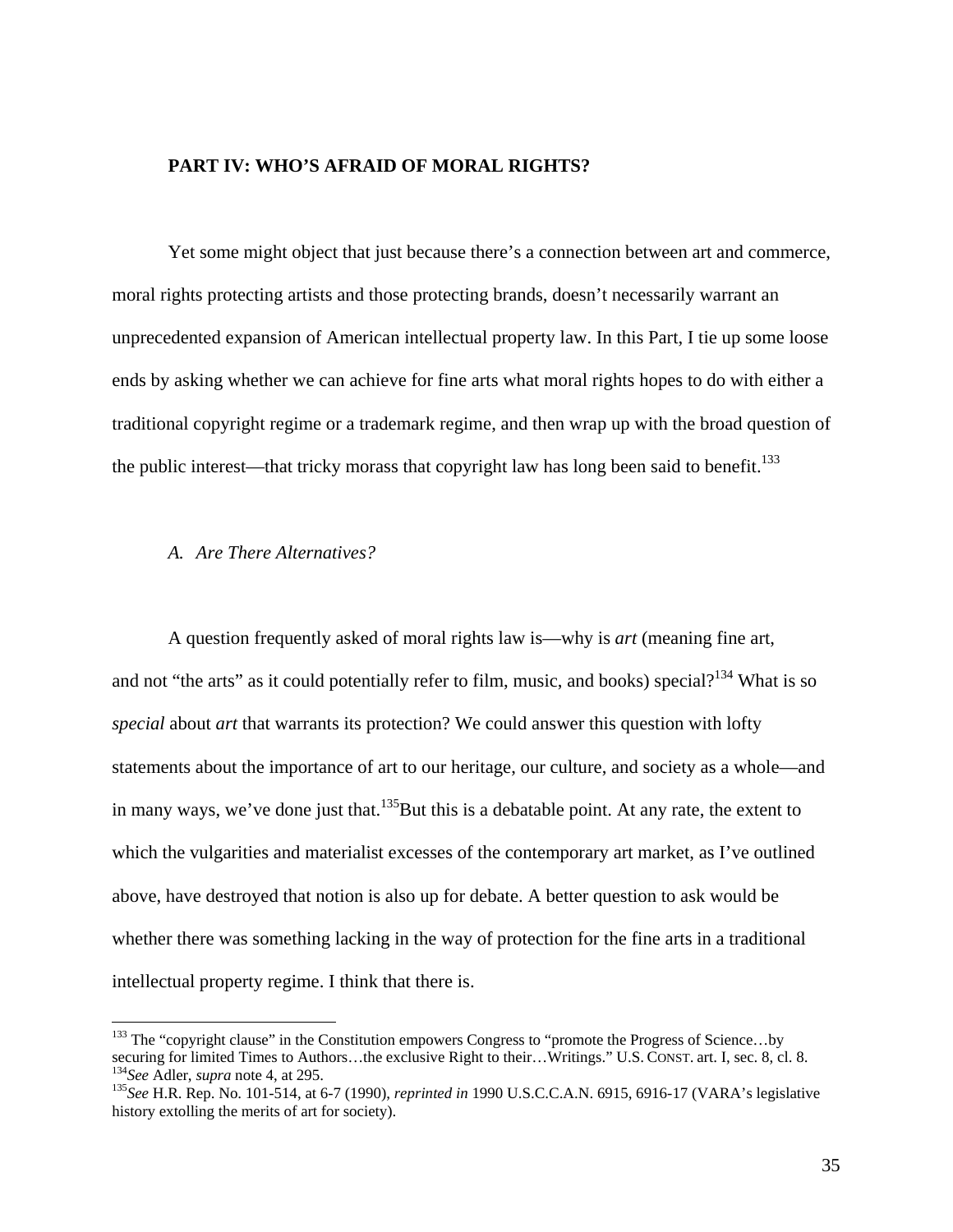## *1. Copyright and Its Limitations*

 As Professors Hansmann and Santilli point out, "copyright is more useful to authors of literary works than it is to visual artists as a means of controlling the way in which their work is presented to the public."136 Further, "that copyright covers principally reproductions" means that the fine artist has "much less control over the uses made of his original painting or sculpture once that object is sold by the artist," despite the fact that "painters, sculptors, and other visual artists can retain copyright in their works even after they have sold the original."<sup>137</sup>

 Indeed, it seems to me that the unique position visual artists find themselves in is the high premium placed on the *original itself* that is simply not analogous to that of literature, film, or music. The justifications and critiques of the copyright regime have often been predicated on solving the problem of a high first copy cost with little to zero costs in reproduction—thus both the logic in creating an "artificial" property right in a non-rivalrous good (many could be listening to the same MP3 of a song at a time—my listening to this copy does not prohibit your listening to the exact same copy) and the inevitable resulting inefficiencies (the marginal cost of making an identical copy second to the first is 0 or slightly over 0, yet you are paying far above this marginal cost for your second copy so that the right holder can recoup costs in his first copy).138Hence the protracted debates about how much copyright protection is "enough"

<sup>&</sup>lt;sup>136</sup> Hansmann & Santilli, *supra* note 14, at 114.

<sup>&</sup>lt;sup>137</sup>*Id. santillim 137*<br><sup>138</sup> See Neil Netanel, Copyright's Paradox 84-86 (2008).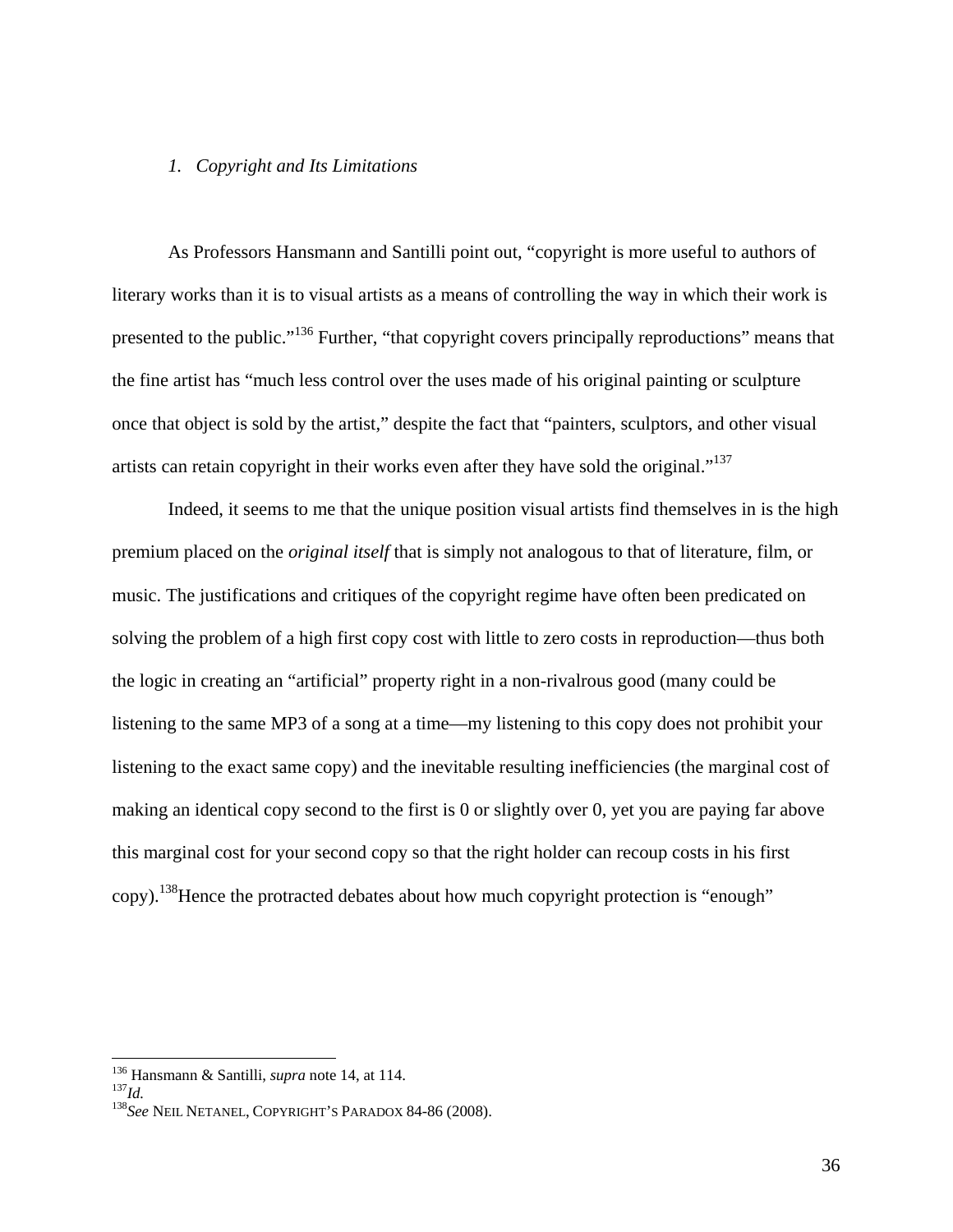protection to incentivize the creation of that first copy—how many copies should the owner be allowed to profit from so that he may create at all?<sup>139</sup>

Visual artists cannot hope to benefit much, if at all, from this regime.<sup>140</sup> Almost all the market value for their work resides within that first "original" copy—this is what creates what I have termed "the cult of the authentic" that has rendered Benjamin's prediction of a world without fetishism for the original simply untrue for the fine arts (though there may be, of course, possibilities for creating prints, and, if this is a truly popular work, perhaps mugs, tote bags, postcards, and the like).This renders an art object at once more similar to a luxury good (it *is*  rivalrous—once I own this Hirst, you may not own the same Hirst) as it is even*more* covetable for its scarcity (this is the *only* diamond skull that is out there, while Prada may have made at least 5,000 of their Spring '11 bags).

 Given the inadequacy of a traditional copyright regime governing subsequent *copies*  rather than the original itself, then, it seems that moral rights, or a regime according the artist more control over the original, serves as an adequate solution for the uniqueness of the fine art object.<sup>141</sup>That is, we are shifting the incentive mechanism from a promise of control over the copies to a promise of control over the original—which is, really, the only copy that matters the fine artist.

<sup>139</sup>*See* Eldred v. Ashcroft, 537 U.S. 186, 248 (2003) (Breyer, J., dissenting) (stating that the Copyright Term Extension Act and the royalties it will generate "may be higher than necessary to evoke creation of the relevant work").

<sup>140</sup>*See* H.R. Rep. No. 101-514, at 10 (1990), *reprinted in* 1990 U.S.C.C.A.N. 6915, 6919 ("Motion pictures and other audiovisual works are generally produced and exploited in multiple copies. They are leased for theatrical and nontheatrical exhibition, licensed for broadcasting, shown on airplanes, and sold as videocassettes. Each market has its own commercial and technological configuration that affects how the work will appear when presented. In contrast, the works of visual art covered by H.R. 2690 are limited to originals: works created in single copies or in limited editions. They are generally not physically transformed to suit the purposes of different markets.").<br><sup>141</sup> Professors Hansmann and Santilli have also suggested, interestingly, that a significant alteration of a work may

result in a violation of the "derivative works" right. *See supra* note 14, at 114-116. Landes and Posner have also made this comparison between the integrity right and the derivative works right—see LANDES & POSNER, *supra* note 67, at 279.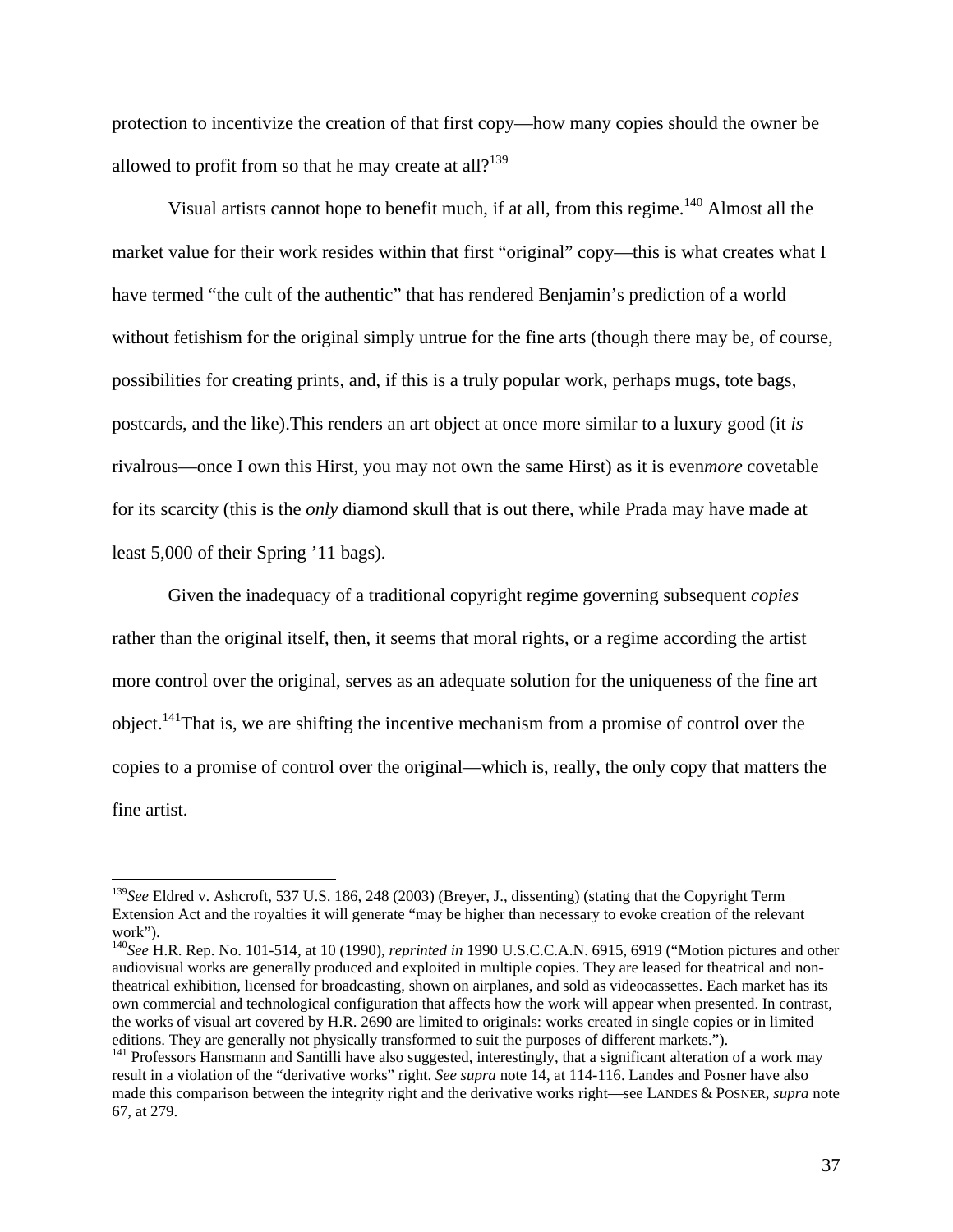## *2. Why Not Just Use Traditional Trademark Law?*

 As noted throughout this Paper, numerous scholars have suggested trademark redress for artists.142 However, courts do not seem especially hospitable to this argument. Professor Merryman states that there is no known

case in which the Lanham Act has been used to provide moral right protection to a work of visual art. The closest approach is *Visual Artists and Galleries Association v. Various John Does*, 80 Civ. 4487 (S.D.N.Y. 1980)…There, Picasso's signature appeared on T-shirts without authorization of the artist's heir, and an action was brought to enjoin the manufacture, distribution, or sale under § 43(a) of the Lanham Act.<sup>143</sup>

However, as the case involves the literal use of Picasso's name *as* a trademark on a nonart product, it does little to redress alterations or modifications of original*artwork*. 144The question remains whether an *actual* Picasso that had merely been cut up into several pieces would still qualify under a 43(a) action.

Further, there are other significant reasons that 43(a) is an inadequate solution to the problems VARA address. For one, the Lanham Act requires that the name be used in commerce in connection with the sale of goods or services, so it would likely not cover situations where a

<sup>142</sup>*See* Hansmann & Santilli, *supra* note 14, at 116 ("Further expansive interpretation of trademark law might be sufficient to give artists the same type of reputational protection afforded by the right of integrity"). *See also*  LANDES & POSNER, *supra* note 67, at 276 ("Attribution rights are closely related to rights against fraud and trademark infringement, so that much of what they seek to prevent is already forbidden."). However, *Dastar* may have eviscerated at least some attribution claims, *see infra* notes 152 -155 and accompanying text.<br><sup>143</sup>MERRYMAN, *supra* note 10, at 438.<br><sup>144</sup> Interestingly, here we see a 43(a) claim being brought after the artist's d

be brought while an artist is still alive.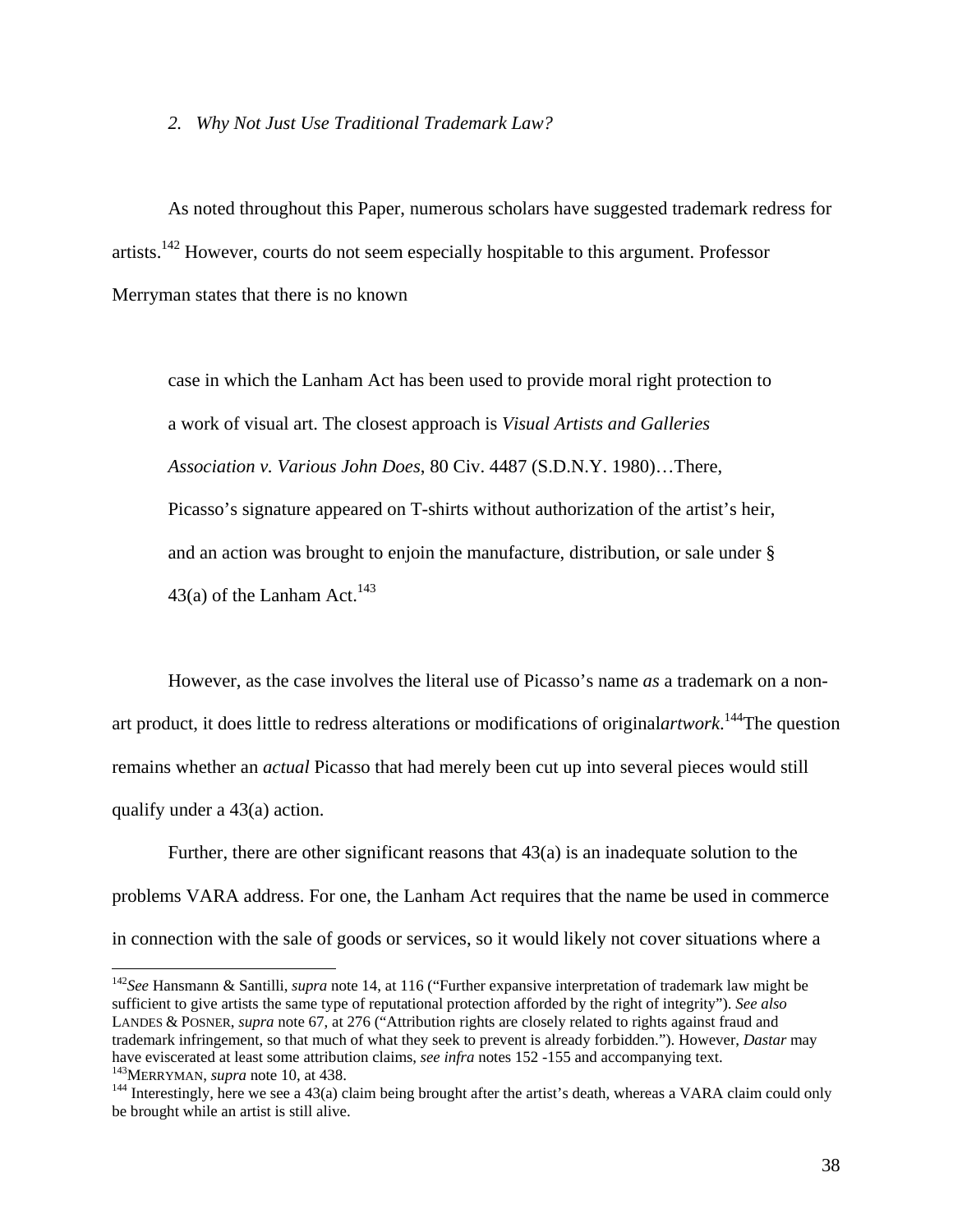gallery (like in the Carl Andre and Donald Judd examples<sup>145</sup>) displays an unauthorized work of art. This was the approach the court took in*Wojnarowciz v. American Family Association*<sup>146</sup>, which involved the unauthorized reproduction of an artist's work in a series of pamphlets. The district court held that "[b]ecause the pamphlet was not employed in the 'advertising or promotion' of goods or services, plaintiff has failed to satisfy a prerequisite to invocation of the Lanham Act."<sup>147</sup>

 Secondly, both trade dress and personal names (in this case, the name of the artist) require secondary meaning—that is—acquireddistinctiveness, in order to be actionable as a trademark under  $43(a)$ .<sup>148</sup> For artists who are not yet established, this creates large barriers in bringing a 43(a) claim, which is unfortunate because up-and-coming artists have a special interest in protecting the integrity of their works and name in order to establish symbolic value early on.<sup>149</sup> Further, the requirement that an artist acquire distinctiveness in his "trade dress" would induce an artist to paint in a consistent, repetitive style—while many of the most famous artists today work in largely heterogeneous styles across a wide variety of media.<sup>150</sup>

The interest in trademark law as a potential remedy for "moral rights"-type violations (misattribution, modification, etc.) has gained more ground since the 2003 Supreme Court decision *Dastar v. Twentieth Century Fox*151, in which the defendant repackaged plaintiff's TV series and sold it as its own. The plaintiff sued under the Lanham Act (since VARA only applies to fine artists), but the Court ruled that because the series' copyright had expired, the work was

<sup>&</sup>lt;sup>145</sup>*Supra* note 79 and accompanying text.<br><sup>146</sup> 745 F. Supp. 130 (S.D.N.Y. 1990).<br><sup>147</sup>*Id.* at 142.<br><sup>148</sup>*See* RESTATEMENT (THIRD) OF UNFAIR COMPETITION§ 14 (1995).

<sup>&</sup>lt;sup>149</sup>*See supra* notes 63-94 and accompanying text.<br><sup>150</sup>*See supra* note 85 and accompanying text.<br><sup>151</sup> 539 U.S. 23 (2003).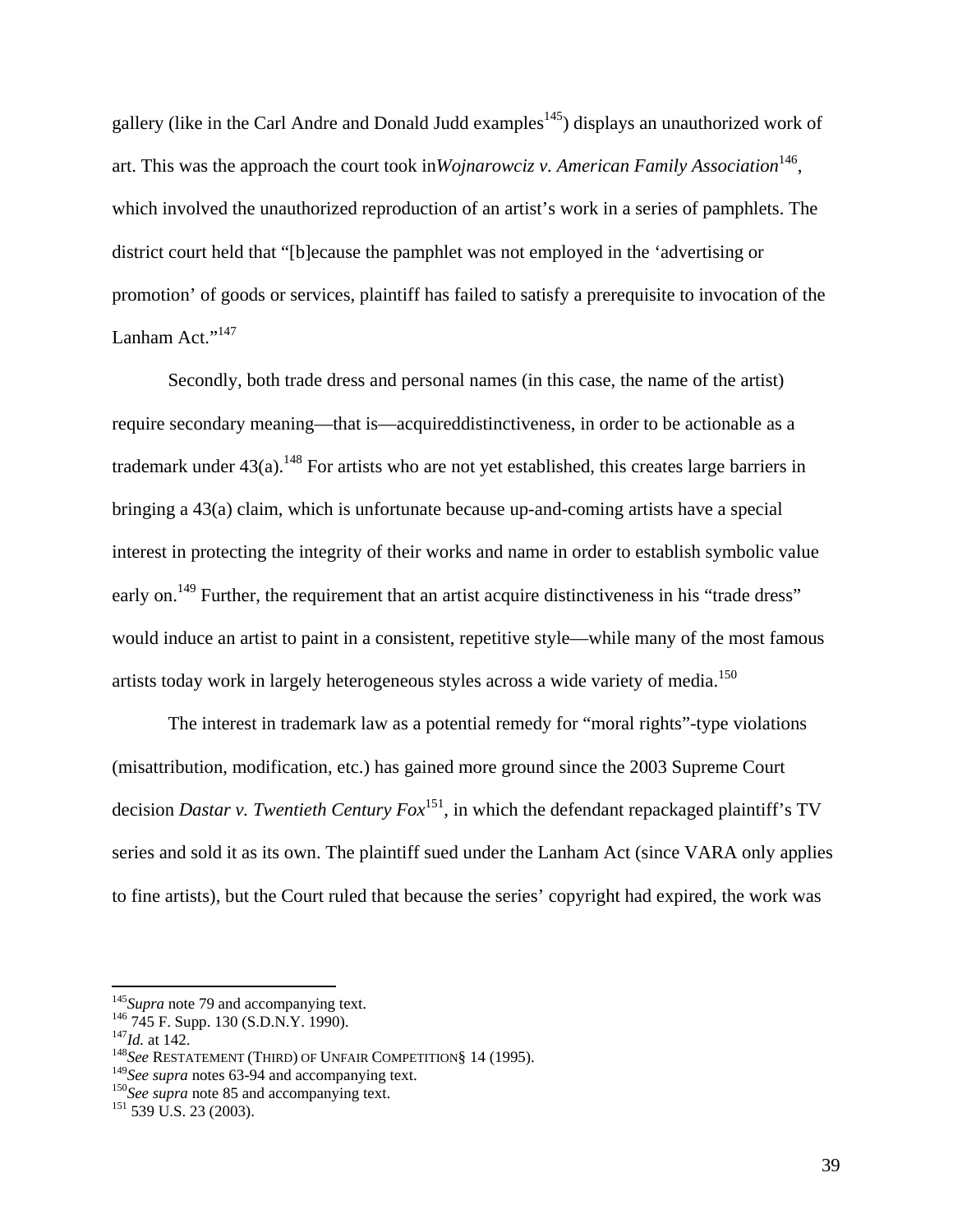now effectively in the public domain and anyone was free to use it as they pleased.<sup>152</sup> The decision has been roundly criticized because the Court conflates copyright and trademark rights for authors—if an author does not have a right to the former, he does not have a right to the latter, either.<sup>153</sup> The decision is vastly interesting in relation to VARA, which at once applies only to physical works of art, yet specifically *disaggregates* copyright and moral rights, ensuring the author some degree of control even if he has transferred his copyright with the work.<sup>154</sup> While *Dastar* does not mention moral rights or VARA, the implication is at least that we are unlikely to see an expansion of moral rights-type protections for works outside that of visual art, specifically because the Court has at least eviscerated a portion of possible section 43(a) claims for authors.155

# *B. A Last Word about the Broad "Public Interest"*

The economic incentive behind copyrightlies in the beliefthat "encouragement of individual effort by personal gain is the best way to advance public welfare through the talents of authors."156 Thus, it is at least arguable that if a modification of copyright does *not* advance "the Progress of Science," that modification is unconstitutional.<sup>157</sup> Likewise, VARA's legislative

<sup>152</sup>*Id.* at 33-34. 153*See* Ginsburg, *supra* note 45, at 380; Jane C. Ginsburg, *The Right to Claim Authorship in U.S. Copyright and* 

<sup>&</sup>lt;sup>154</sup>17 U.S.C. § 106(A)(e)(2) (2006).<br><sup>155</sup> However, in other situations where an author is likely to prevail on his copyright claim, he could have an additional cause of action under 43(a), as well. This approach has been used in *Gilliam v. American Broadcasting Companies, Inc.*, 538 F.2d 14 (2d Cir. 1976), the court applied the Lanham Act to a significant modification of a Monty Python work.<br><sup>156</sup>Mazer v. Stein, 347 U.S. 201, 219 (1954).

<sup>&</sup>lt;sup>157</sup>See Eldred v. Ashcroft, 537 U.S. 186, 211-212 (2003) (petitioners arguing that the Copyright Term Extension Act does not promote the progress of Science because it does not incentivize the creation of new works).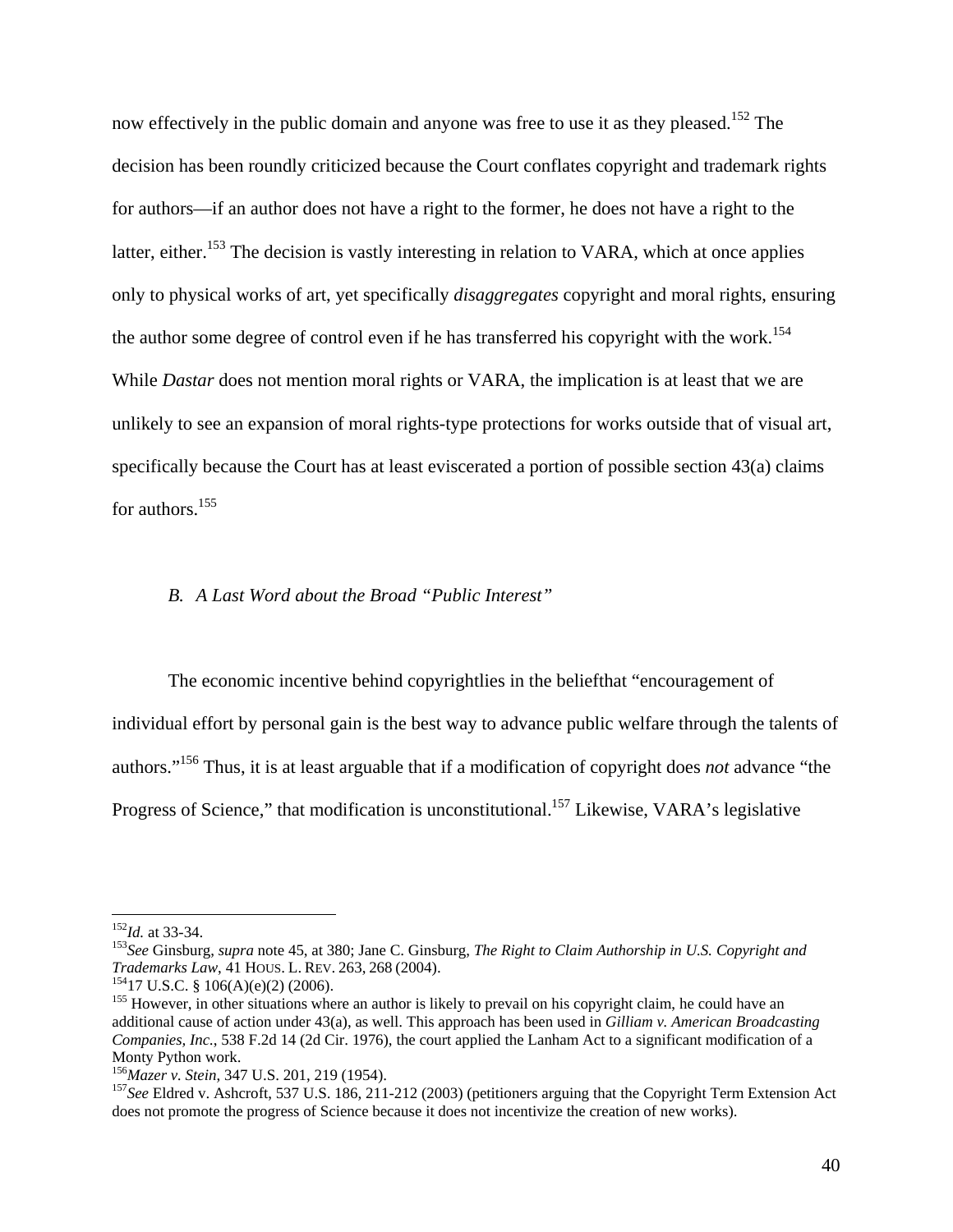history is highly concerned with elucidating the important public benefits according moral rights to artists will garner.Congress writes,

Artists must sustain a belief in the importance of their work if they are to do their best. If there exists the real possibility that the fruits of this effort will be destroyed after a mere ten to twenty years the incentive to excel is diminished and replaced with a purely profit motivation. The Visual Artists Rights Act mitigates against this and protects our historical legacy.<sup>158</sup>

 This Paper, however, has argued that a "pure profit motivation"—in clever branding, advertising, and general celebrity-type antics prone to the contemporary art world today<sup>159</sup>—is all that's left, and moral rights the inadvertent, inaptly-named law to protect those economic interests. The prior statement, however, needs a caveat. I don't mean to imply that *all* artists are modeling themselves in the Hirst, Koons, or Prince fashion. But those who do not—the so-called "artist's artists"—admired for their formal rigor, their (to the extent you can believe it) romantic beliefs, and their, best of all, death in near-obscurity<sup>160</sup>—will benefit little, if at all, from moral rights, since the right only persists for the duration of an artist's life. "Artist's artists," like the post-conceptualist sculptor Paul Thek, will often be "rediscovered" and launched into art world

<sup>158</sup> H.R. Rep. No. 101-514, at 7 (1990), *reprinted in* 1990 U.S.C.C.A.N. 6915, 6916.

<sup>&</sup>lt;sup>159</sup> Jeff Koons, for example, quite literally made advertising his mode of art-making by launching an advertising campaign in different international art magazines, where he posed "in them as a slightly perverse-looking teacher." GRAW, *supra* note 22, at 53.<br><sup>160</sup>*See id.* at 82 (noting that for the artist's artist, "[a]ny commercial success he enjoys will most likely be

posthumous).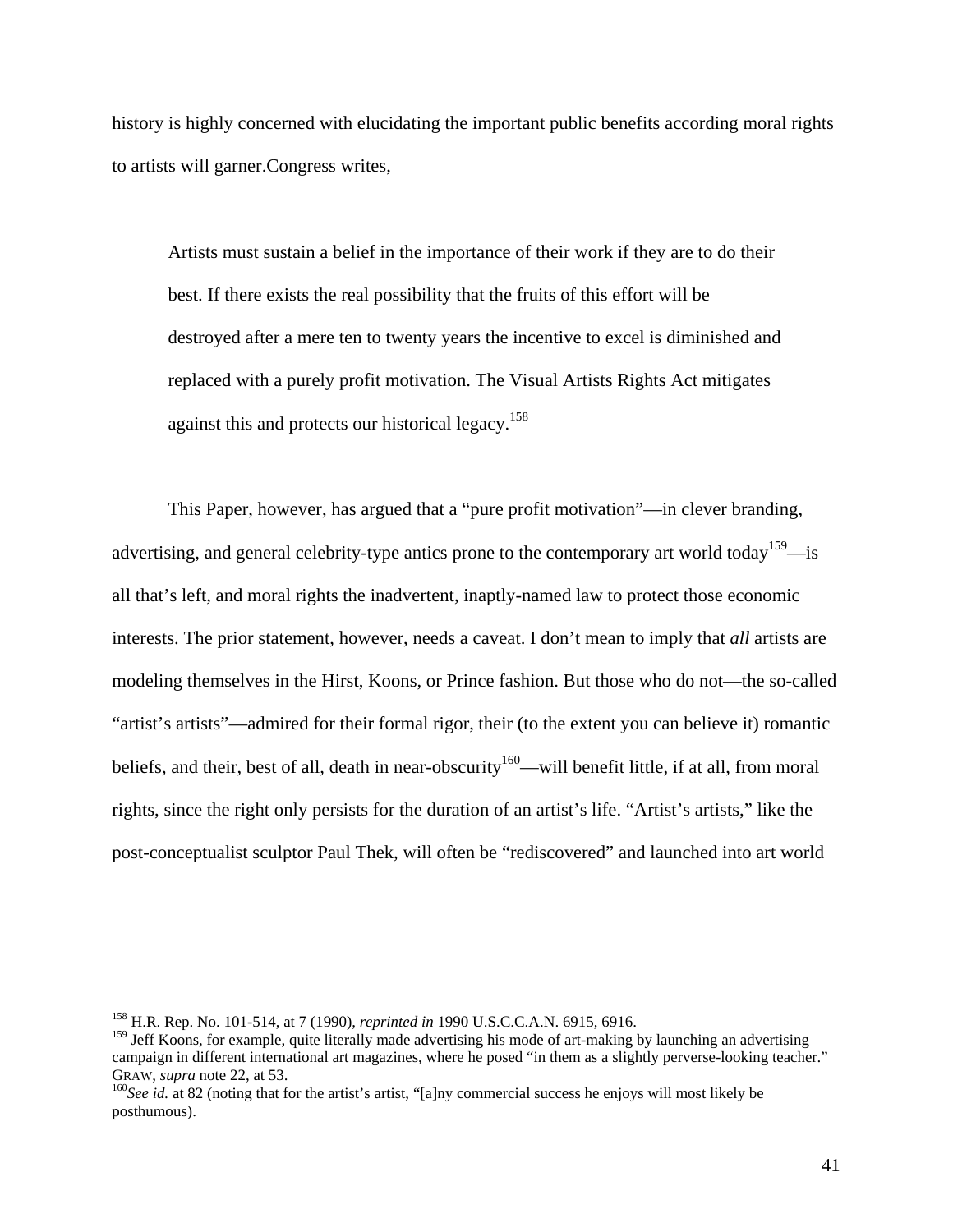favor post-death, when galleries and museums scramble to hold "long-overdue" retrospectives of their work.<sup>161</sup>

 Yet perhaps what is most interesting about the comparisons between moral rights law and trademark law is that the latter has a distinctly public function: rather than incentivize *creators*, trademark law means to protect *consumers*, or, the buying public, by ensuring accurate sourceidentification and reducing search costs. Further, the *viewing* public also benefits from accurate source-identification, as they must read each work, intact and as the artist intended it, against the whole of an artist's oeuvre. The benefit to the public, however, is necessarily predicated on the individual viewer's encounter with the work, rather than a shared sense of community ethos this Paper has thrown into doubt whether we can expect art to serve a broader social function that consist of "common reference points or icons…widely shared in social communication."162 Whether the often obscure contemporary art objects of today will resonate as Picasso or Rembrandt did in their day is a topic for a different paper. I only mean to suggest that the industrial processes with which the contingent art object is made relies on the artist to perform quality control measures, for which "signing off" on the finished product is key. In the event that a *poor* fabrication is made off an artist's original plans—as was the case with the reconstruction of Carl Andre's 1969 piece *Fall*, 163 in which the bend in the steel curved less dramatically than Andre had intended—VARA would allow the artist to prevent use of his name in connection with the work. However, as Andre's *Fall* fabrication was made well before VARA's enactment, the artist could do nothing to prevent its showing at the Ace Gallery in Los Angeles. His only

<sup>162</sup> Hansmann & Santilli, *supra* note 14, at 106.<br><sup>163</sup>*See supra* note 79 and accompanying text.

<sup>161</sup>*See Paul Thek: Diver, a Retrospective*, WHITNEY MUSEUM OF AMERICAN ART,

http://whitney.org/Exhibitions/PaulThek (last visited December 29, 2011) (noting that the Whitney's 2010-2011 show is Thek's first retrospective in the U.S.); *see also* Peter Schjeldahl, *Out-There Man*, THE NEW YORKER, Nov. 1, 2010, at 116 ("He died, of AIDs, in 1988, at the age of fifty-four; he is too little known, and his rediscovery promises to have a galvanizing effect on young artists.").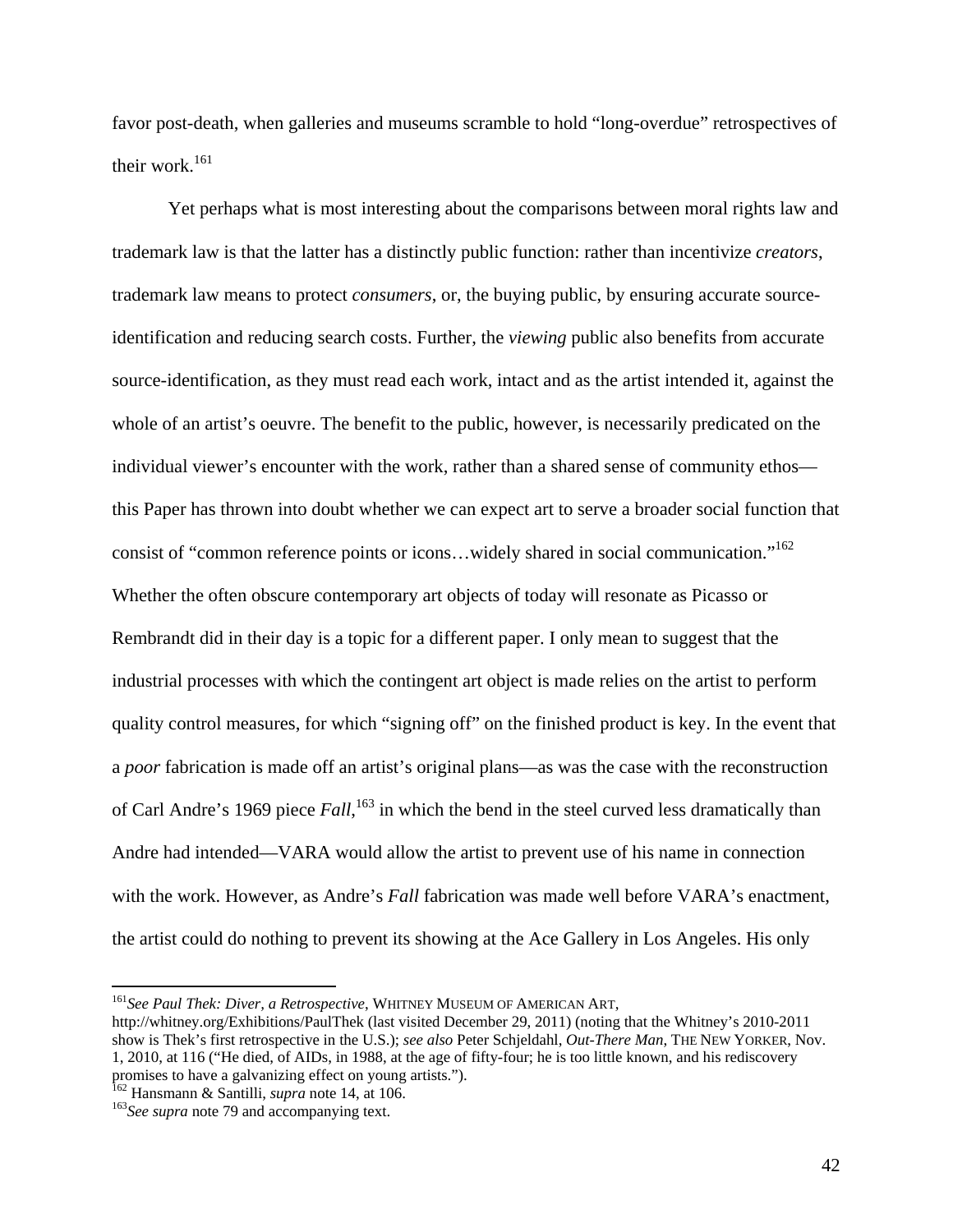recourse was to disavow connection of his name with the piece after the fact. "After finding out about the refabrication from a review, Andre insisted in a letter to *Art in America* that 'No such 'refabrication' of [his] work has been authorized by [him] and any such 'refabrication' is a gross falsification of my work.'"164However, the damage had already been done. For visitors to the Ace Gallery, their encounter with the Andre piece had necessarily been what I might venture to call a "false" one—a different fabrication of the piece, with the dramatic curves Andre had intended, would have produced the desired engagement with the object. Though to some, a lesser or sharper curve seems trivial, it is precisely minimalist art's focus on the object as experience the object's ability to confront the viewer with its specific shape and materiality as the viewer moves around the piece—that constitutes its power.<sup>165</sup>

 Lastly, that trademark law has *also* been acknowledged to incentivize *producers* by facilitating investment in goodwill<sup>166</sup> may serve a more traditional "socially beneficial" artistic function—that is, true to copyright's dictate, by populating the *pool* of available art—by encouraging artists to develop symbolic value early on in their careers.<sup>167</sup>Hirst, with his \$100 million diamond skull, might not have been trying to "excel," might've aimed instead for a rather *low* standard of excellence.<sup>168</sup> But that might have been precisely the point. Whether meant as a serious offer or a satirical message, Hirst's grotesque gesture has accurately captured "the

<sup>&</sup>lt;sup>164</sup>BUSKIRK, *supra* note 77, at 45.<br><sup>165</sup> Michael Fried, in his famous article on minimalist sculpture, discusses this fact: "Literalist [Fried's term for minimalist art] sensibility is theatrical because, to begin with, it is concerned with the actual circumstances in which the beholder encounters literalist work…[Robert] Morris [a minimalist artist] believes that this awareness is heightened by 'the strength of the constant, known shape, the gestalt,' against which the appearance of the piece from different points of view is constantly being compared." Michael Fried, *Art and Objecthood*, *in* ART AND

OBJECTHOOD: ESSAYS AND REVIEWS 148, 153 (1998).<br><sup>166</sup> Stacey L. Dogan & Mark A. Lemley, *The Merchandising Right: Fragile Theory or* Fait Accompli?, 54 EMORY L.<br>J. 462, 466 (2005).

 $^{167}$ See discussion *supra* notes 63-94 and accompanying text.<br> $^{168}$ Cf. H.R. Rep. No. 101-514, at 7 (1990), *reprinted in* 1990 U.S.C.C.A.N. 6915, 6917 ("America's growing artist community leads the world in its diversity, its innovative spirit, and its high standard of excellence") (quoting *The Visual Artists Rights Act of 1989; Hearings on H.R. 2690 Before the Subcommittee on Courts, Intellectual Property, and the Administration of Justie of the House Committee on the Judiciary*, 101st Cong., 1st Sess. (1989) (statement of Arnold Lehman, Director of the Baltimore Museum of Art)).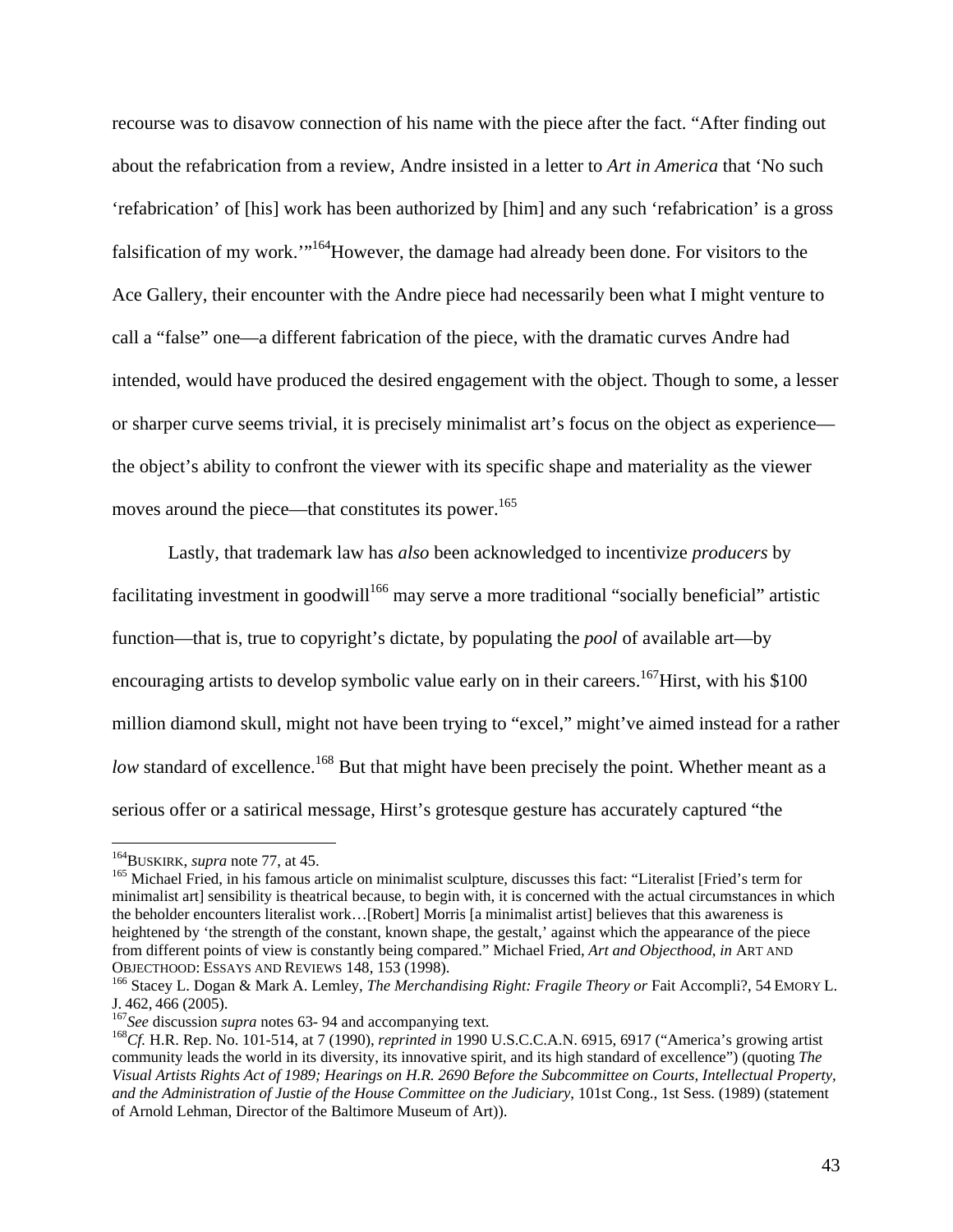essence of [our] culture and record[ed] it for future generations." As it turns out, "it is often through art," indeed, "that we are able to see truths, both beautiful and ugly."<sup>169</sup>

# **CONCLUSION**

 Part of the reason that the myth of Van Gogh's ear, and, similarly, that of the romantic modernist painter (even Jackson Pollock, that art world superstar, was still the lone wolf, chugging whisky and splashing paint wildly about on his floor-laid canvases), has persisted through the ages is because it's a story we want to believe in, and, subsequently, live vicariously through. We see brazen action-painting like Pollock's as risk-taking—"we rely on them to make up for our own timidity, on their courage to dignify our caution."<sup>170</sup> And while we may "all make our wagers," the "artist does more. He bets his *life*."<sup>171</sup>

And so it is. If the stakes of the game have changed since high modernism—if it is now "cool" to be economically successful instead of worthy of derision $172$ —so, too, have the times. Warhol may have been the first artist to successfully capitalize and foreshadow the power of modern media and consumer culture for the artist-as-businessman model, $173$  but he is just one of many post-modern artists who now look to the conditions of the market as talisman and guide, rather than creating from the spontaneous, inspired depths of their own tortured soul.In some ways, this may make sense. Isn't art on some level always reflective of the times we live in? If this is the case, I do not know how the dialogue surrounding moral rights may be justified in the

<sup>&</sup>lt;sup>169</sup>*Id.* at 6916.<br><sup>170</sup> Gopnik, *supra* note 6.<br><sup>171</sup>*Id.*<br><sup>172</sup>*See* GRAW, *supra* note 53, at 95-100.<br><sup>173</sup> It is well-known, of course, that Warhol was a commercial illustrator before he launched his art career. *See* FOSTER ET AL.,*supra* note 34, at 486.